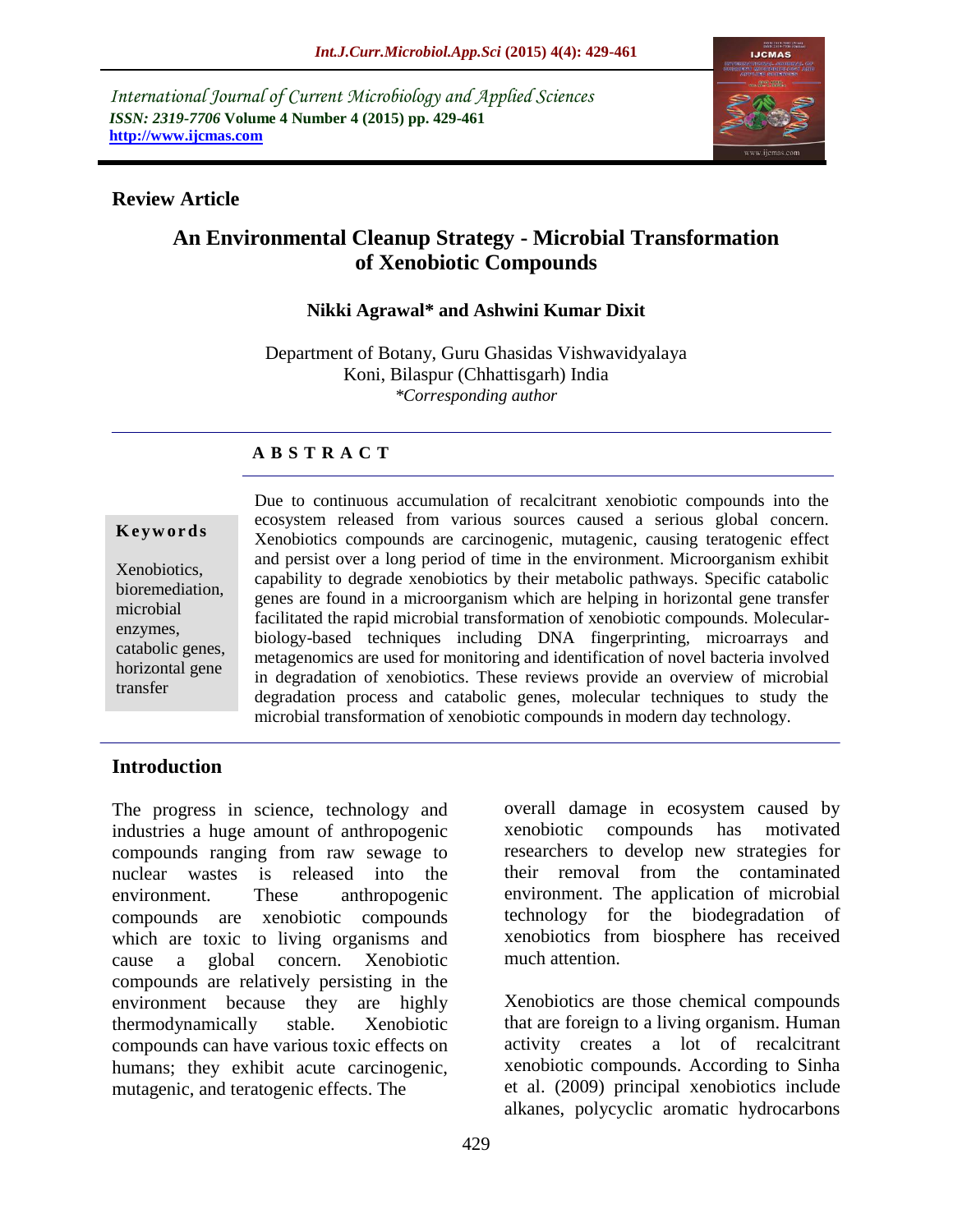(PAHs), antibiotics, synthetic azo dyes, pesticides, fuels, solvents, pollutants (dioxins and polychlorinated biphenyls), polyaromatic, chlorinated and nitro-aromatic compounds. The xenobiotic creates a deleterious effect on the public health. Xenobiotic compounds e.g. biphenyl compounds, phenols and phthalates work as endocrine disruptors (Nagao, 1998; Borgeest *et al.,* 2002). Lindane (HCH) is a neurotoxin that interferes with the GABA neurotransmittor function affects the nervous system, liver and kidneys. The overall damage these contaminants have motivated scientists to develop strategies for their sequestration and removal from the bio-spheres (Saleem *et al.,* 2008).

Biodegradation is a microorganism mediated transformation of contaminants into nonhazardous or less-hazardous substances (Karigar and Rao, 2011). Microorganisms are nature's recyclers, converting toxic organic compounds to innocuous compounds, often carbon dioxide and water (Jain *et al.,* 2005). Vidali (2001) and Leung (2004) reported the appropriate use of various organisms like bacteria, fungi and algae for efficient bioremediation of pollutants. According to Tropel and Meer (2004) most organisms, particularly bacteria are known for detoxifying abilities. They mineralize, transform or immobilize the pollutants. Bacteria play a crucial role in biogeochemical cycles for sustainable development of the biosphere.

The [enormous](http://click.thesaurus.com/click/nn1ov4?clksite=thes&clkpage=the&clkld=0&clkorgn=0&clkord=0&clkmod=1clk&clkitem=enormous&clkdest=http%3A%2F%2Fthesaurus.com%2Fbrowse%2Fenormous) genetic diversity of microorganisms, their metabolic plasticity and high reproduction rates, the capacity for horizontal gene transfer, ensure the development and adaptation of microorganisms to rapidly changing conditions of the environment (Timmis and Pieper, 1999; Diaz and Prieto, 2000; Kim and Crowley, 2007; Khomenkov *et al.,*

2008). As reported by Ellis (2003) and Tropel and Meer (2004) recent researches are being updated in Biocatalysis/Biodegradation Database, these include metabolic pathways of many different microorganisms. Bioremediation can be effective only when environmental conditions permit microbial growth and activity. Bioremediation involves the manipulation of environmental parameters (pH, temperature, moisture and oxygen) to allow microbial growth and degradation procedure at a faster rate (Karigar and Rao, 2011). The development of recombinant Genetically Modified Organisms (GMOs) is very significant for the bioremediation of complex waste; through this we can identify the gene responsible for specific compound degradation.

The purpose of this review paper is to analysis a brief summary of the physiological, genetical and the molecular approaches for microbial biodegradation of certain xenobiotic compounds.

## **Role of microbes in biodegradation**

According to Curtis and Reinhard (1994) microorganisms represent half of the biomass of our planet. Human activity disturbs the environment; they introduce xenobiotic chemicals in the biosphere. Microorganism exhibit capability to degrade xenobiotics by their metabolic pathways in consideration of exploiting as new carbon sources to detoxify toxic compounds (Copley, 2000). Microbes show ecofriendly behavior to overcome environmental pollution and to help in biodegradation of xenobiotic compounds. Microorganisms apply two modes of action for degradation of xenobiotics compound - 1. Aerobic biodegradation; 2. Anaerobic biodegradation. Aerobic biodegradation processes require excess  $O_2$  delivery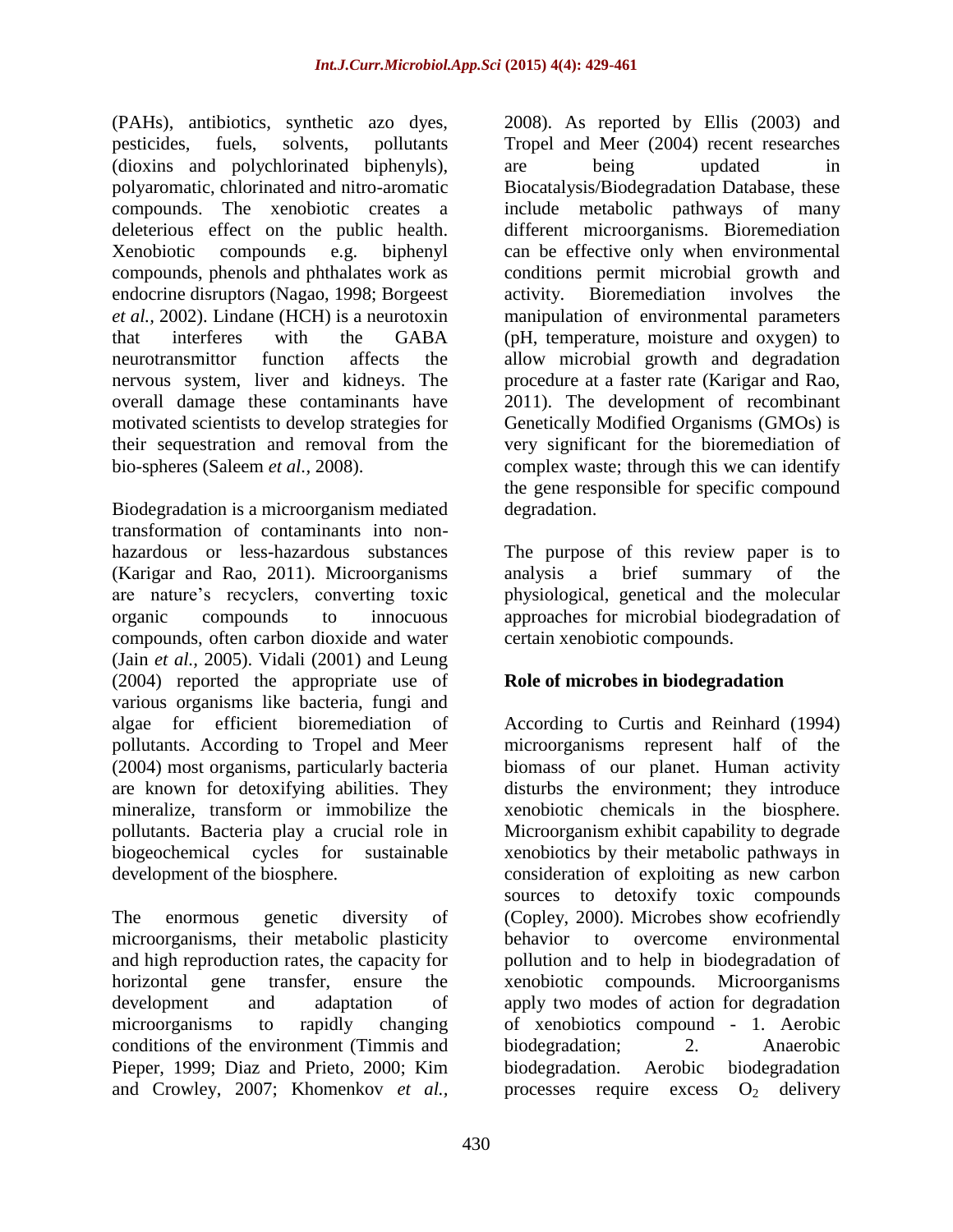systems, because it is necessary to supply continuous  $O_2$  due to biofouling in subsurface remedial applications (Baker and Herson, 1994), when bioreactors are applied its energy costs and sludge production are high (McCarty and Smith, 1986; Jewell, 1987). Anaerobic habitats, including sludge digesters, groundwater, sediments, waterladen soils, gastrointestinal contents, feedlot wastes and landfill sites (Williams, 1977) and some xenobiotic compounds (e.g., tetrachloroethylene, polychlorinated biphenyls (PCBs), and nitro-substituted aromatics) can be effectively transformed or mineralized by anaerobic bacteria (Zhang and Bennett, 2005). According to Chowdhury *et al.* (2008) and Varsha *et al.*  (2011) example of aerobic degradative bacteria of xenobiotics are *Pseudomonas*, *Gordonia*, *Bacillus*, *Moraxella*, *Micrococcus, Escherichia*, *Sphingobium*, *Pandoraea*, *Rhodococcus*,and anaerobic xenobiotics degradative bacteria are *Pelatomaculum*, *Desulphovibrio*, *Methanospirillum*, *Methanosaeta Desulfotomaculum*, *Syntrophobacter*, *Syntrophus*. Among them, *Pseudomonas* species have been the most widely studied due to their dominant performance in degrading a wide range of poly cyclic aromatic compounds from benzene to benzo (pyrene) (Cao *et al.,* 2009). Overney (1979) isolated a *Flavobacterium* that was able to grow aerobically with the simple model compound 4, 4-dicarboxyazobenzene. *Pseudomonas desmolyticum* NCIM 2112 exhibit a tremendous capability of biodegradation of xenobiotic compound (Rokde and Mali, 2013). Many other bacterial species which assist in degradation of recalcitrant xenobiotic compounds are listed in Table 1. Microbes apply xenobiotics as their substrates and grow on them, degrading or fragmenting them, which is highly [beneficial](http://click.thesaurus.com/click/nn1ov4?clksite=thes&clkpage=the&clkld=0&clkorgn=0&clkord=0&clkmod=1clk&clkitem=beneficial&clkdest=http%3A%2F%2Fthesaurus.com%2Fbrowse%2Fbeneficial) in case of bioremediation (Iyovo *et al.,* 2010; Surani *et* 

*al.,* 2011; Varsha *et al.,* 2011). Effective Microorganism (EM) is the consortia of valuable microorganisms which secretes organic acids and enzymes for utilization and degradation of xenobiotic compounds (Monica *et al.,* 2011). Microbes are collected from the contaminated sites like waste water, residual sites and distillery sludges; they are excessively resistance to higher concentrations of xenobionts (Narasimhulu *et al.,* 2010). Some of toxic organic pollutants and Heavy metals which show resistance to some of the microbes can be degraded using tolerant microbes (Tripathi, 2011). For the removal of solid waste effluent activated sludges and aerated lagoons are used they are the richest source of microbial consortium (Priya *et al.,* 2011). *Pseudomonas* sp. is most efficiently useful in the degradation of xenobiotics such as aromatic and aliphatic hydrocarbon of oils. Wasi *et al.* (2010) reported *Pseudomonas fluorescens* SM1 strain is a good candidate for remediation of some heavy metals and phenolics in heavily polluted sites. According to Hadad *et al.* (2005) plastics are manufactured by polyethylenes are degraded by *Brevibaccillus borstelensis* and *Rhodococcus ruber*. The scientist has been made an attempt to characterize bacterial communities and their responses to xenobiotic pollutants, to isolate potential degraders and to identify the genes involved in biodegradation processes (Greene *et al.,* 2000; Watanabe *et al.,* 2002). The detailed analysis of microbial diversity, in an environment can be divided into two broad categories: culture-dependent studies and culture independent studies (Juck *et al.,* 2000). A wide range of unidentified pollutant-degrading microorganisms can identified by culture independent techniques that can be harbored in contaminated environments (Margesin *et al.,* 2003). Conventional characterization of microbial strains is dependent on the ability of the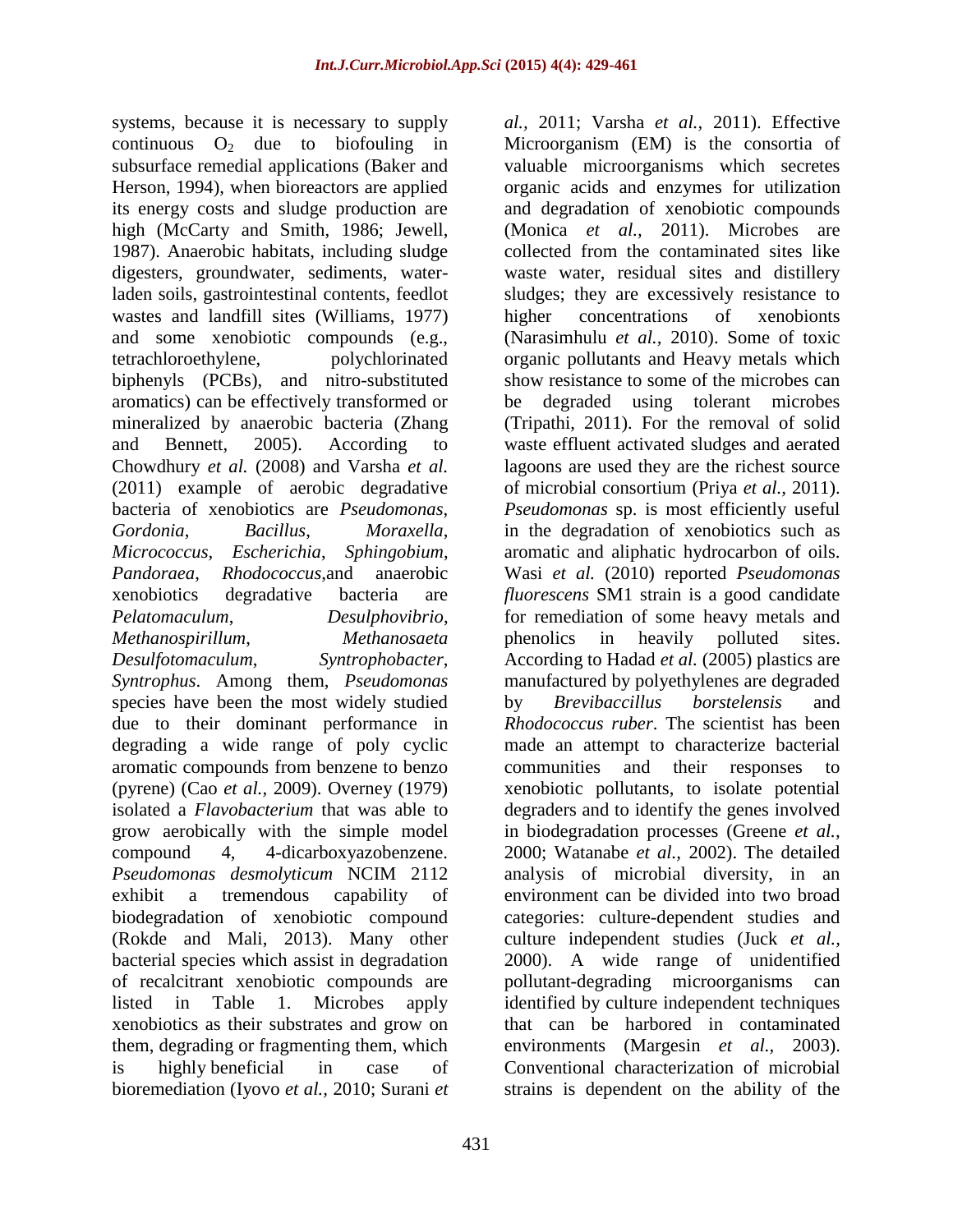strains to grow under specific environmental conditions (Bakonyi *et al.,* 2003). In the past two decades, molecular tools exemplified by 16S rRNA analyses have facilitated the study of natural microbial populations (Kubicek *et al.,* 2003). An advance in genetic engineering and applying new strategies like mutagenesis and screening is a great opportunity to develop potentially degradative xenobiotics. This guideline helps in the development of a new field of metabolic engineering, using recombinant DNA technology; cellular activities of microbes can be modified. We can also manipulate enzymatic, transport and regulatory functions of the cell. In the past decade metabolic engineering has emerged as an interdisciplinary field its aim to improve cellular properties by using modern genetic engineering tools to modify metabolic pathways (Nielsen *et al.,* 2001). Metabolic pathway and cellular function of microbes can be analyzed by a very powerful analytical techniques like gas chromatography, gas chromatography–mass spectrometry (GC–MS), nuclear magnetic resonance (NMR), two-dimensional gel electrophoresis, matrix-assisted laser desorption ionization-time of flight (MALDI-TOF), liquid chromatographymass spectrometry (LC-MS) and DNA chips (Jain *et al.,* 2005).

## **Biodegradation pathway of xenobiotics compound**

In biodegradation processes, depending on the oxidation state of the pollutant, compounds can be either electron donors or electron acceptors. In the bacterial respiration, oxygen is the most common electron acceptor. In aerobic biodegradation of aromatic compounds, oxygen plays an important dual role: (1) act as an electron acceptor for the aromatic pollutants and (2) with the help of oxygenation reactions

activate the substrate. The aerobic degradation of aromatic compounds has been widely studied; some polluted environments are often anoxious such as aquifers, aquatic sediments, and submerged soils, requiring alternative electron acceptors such as nitrate, Fe (III), and sulfate (Chakraborty and Coates, 2004; Wilson and Bouwer, 1997; Bouwer and Zehnder, 1993; Cao *et al.,* 2009).

## **Aerobic biodegradation pathway**

Some of the xenobiotics like petroleum hydrocarbons, chlorinated aliphatics, benzene, toluene, phenol, naphthalene, fluorine, pyrene, chloroanilines, pentachlorophenol and dichlorobenzenes are rapidly and potentially degraded by the aerobic degradation process. Many bacterial consortia capable to grow on these chemicals they are producing enzymes which degrade toxic compounds to nontoxic compounds. The degradation process can be divided into (1) aerobic and (2) anaerobic degradation

## **Aerobic biodegradation**:

Xenobiotic compound +  $O_2 \longrightarrow CO_2 +$  $H_2O$  + biomass + residue(s) Shimao (2001)

## **Anaerobic biodegradation**:

Xenobiotic compound  $\longrightarrow$   $CO<sub>2</sub> +$  $CH<sub>4</sub> + H<sub>2</sub>O + \text{biomass} + \text{residue(s)}$ Jayasekara *et al.* (2005)

In the process of aerobic degradation, carbon dioxide is produced. If there is no oxygen, an anaerobic degradation process occurs and methane is produced instead of carbon dioxide (Swift, 1998; Grima *et al.,* 2002; Kyrikou *et al.,* 2007). The conversion of biodegradable materials to gases like carbon dioxide, methane, and nitrogen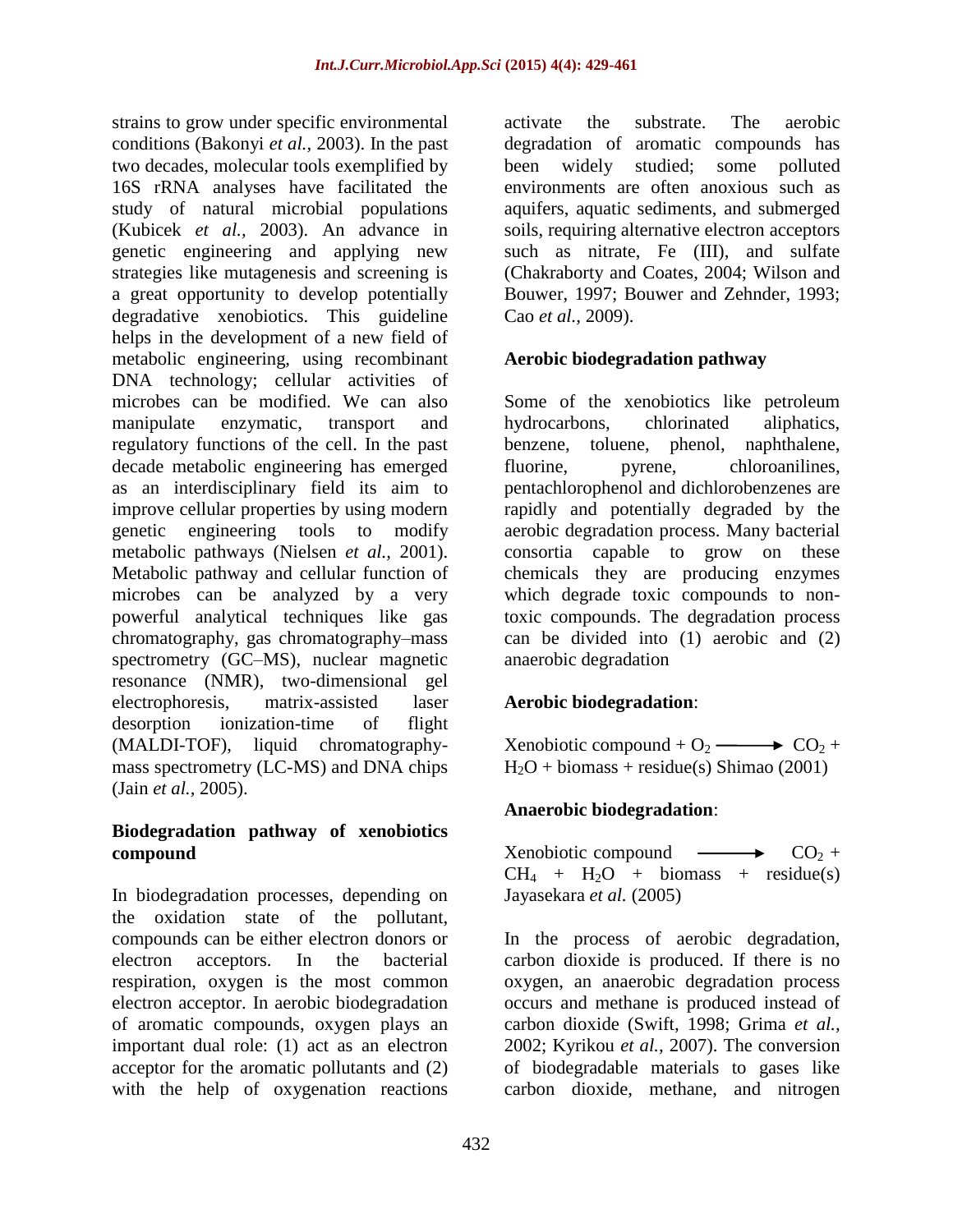compounds, this process is called mineralization. Mineralization process is completed, when all the biodegradable biomass is consumed and all the carbon is converted into carbon dioxide (Kyrikou *et al.,* 2007). Alkanes consisting long carbon chains and straight structures considered to be more prone to aerobic biodegradation. Aerobic degradation pathway of alkane degradation is the oxidation of the terminal methyl group into a carboxylic acid through an alcohol intermediate, and after all completes mineralization through βoxidation (Leahy, 1990; Cookson, 1995; Vander, 1997; Zhang and Bennet, 2005). The aerobic degradation process of aromatic compound involves their oxidation by molecular oxygen; after oxidation steps intermediates are outcome, then it enters into central metabolic pathways, including the Krebs cycle and β-oxidation (Dagley, 1975; Wilson and Bouwer, 1997; Sims and Overcash, 1983). During aerobic respiration microorganisms use oxygen to hydroxylate the benzene ring (Fig. 1), resulting in the subsequent fission of the ring. Enzymes are involved in these processes are mono- and di-oxygenase enzymes, incorporate one or two atoms of oxygen, respectively, into the ring (Gibson *et al.,* 1970). Hayaishi and Nozaki (1969) coined that major reactions catalyzed by di-oxygenases for aerobic biodegradation is the cleavages of

- The aromatic double bond located between two hydroxylated carbon atoms (ortho pathway),
- Adjacent to a hydroxylated carbon atom (meta pathway),
- An indole ring

In the benzene aerobic biodegradation process, three intermediates (Fig. 2) are catechol, protocatechuate, and gentisic acid, which are broken down by similar pathways of simple acids and aldehydes that are

readily used for cell synthesis and energy Alexander (1977). Similarly Polycyclic aromatic compounds e.g. toluene, xylenes, naphthalene and ethylbenzene are degraded by similar mechanisms as that of benzene. *Rhodococcus* RHA1 and *Arthrobacter keyseri* 12B bacteria play major role in the degradation of 3, 4- dihydroxybenzoate, for example: (Eaton, 2001; Hara *et al.,* 2007).

## **Anaerobic biodegradation pathway**

Some pollutants are not mineralized by an aerobic degradation process; they are highly recalcitrant due to increase in halogenations. Substitution of halogen, nitro and sulfo groups on the aromatic ring is increase the electrophilicity of the molecule. These xenobionts resist the electrophilic attack by oxygenases in aerobic degradation. Some recalcitrant that are persisting under aerobic condition are polychlorinated biphenyls (PCBs), chlorinated dioxins and some pesticides like DDT. It is necessary to overcome the high persistence of halogenated xenobiotics from the biosphere, for achieving these, reductive attacks by anaerobic bacteria is of great value. Anaerobic bacteria performed reductive dehalogenation either by a gratuitous reaction or a new type of anaerobic respiration, this process reduces the degree of chlorination and makes the product more accessible for mineralization by aerobic bacteria (Van Agteren *et al.,* 1998; Fritsche and Hofrichter). During anaerobic degradation reductive dehalogenation is the first step of degradation of PCBs (Poly chlorinated biphenyl), dehalogenation done under anaerobic conditions where organic substrates act as electron donors. PCBs accept electrons to allow the anaerobic bacteria to transfer electrons to these compounds. Anaerobic bacteria are capable to degrade xenobiotics that are present in various anaerobic habitats like water laden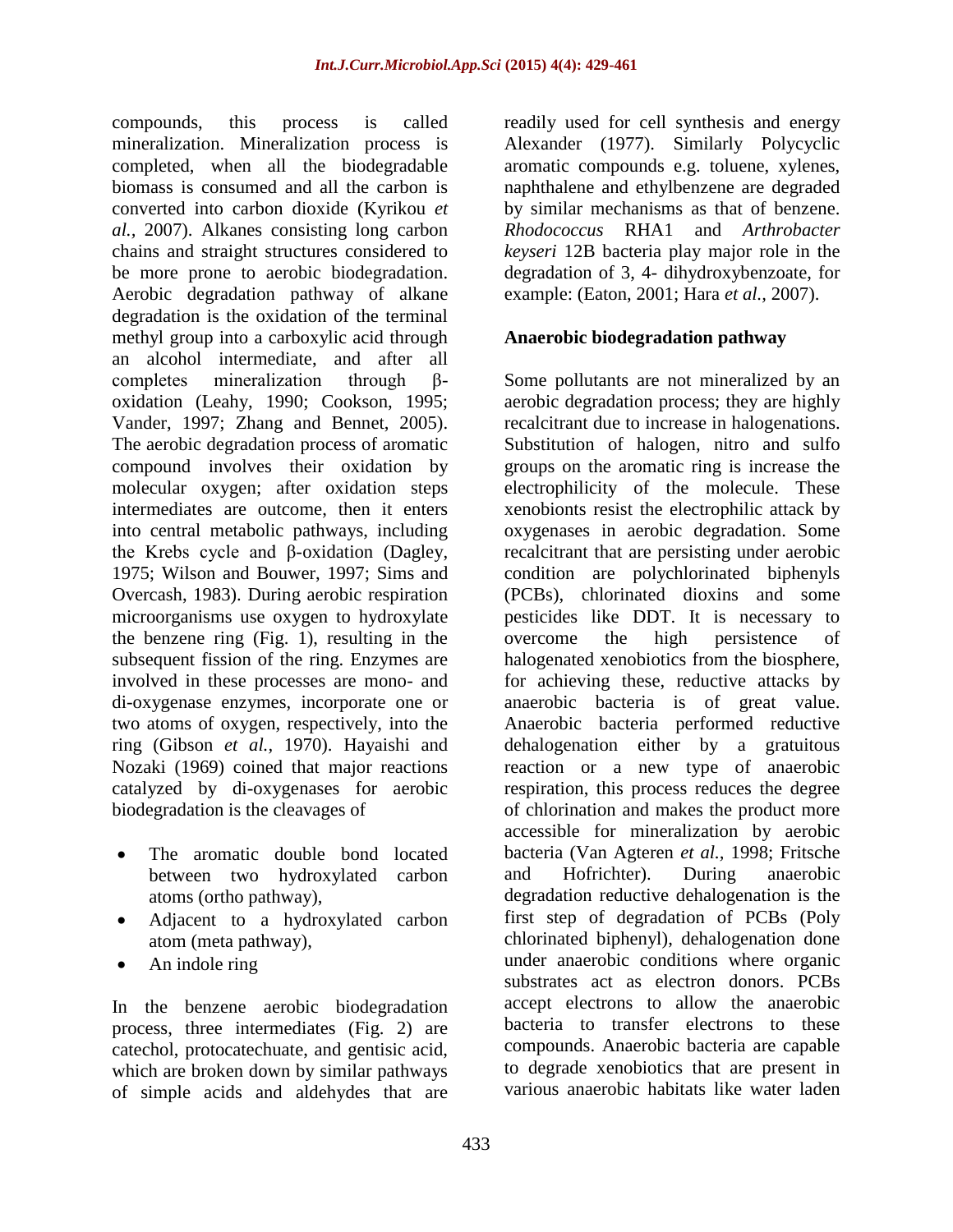soils, reticuloruminal contents, inter alia sediments, gastrointestinal contents, sludge digesters, feedlot wastes, groundwater, and landfill sites (Williams, 1977). The major groups of anaerobic bacteria that are capable of degrading xenobiotic compounds - *Acidovorax, Bordetella, Pseudomonas, Sphingomonas, Variovorax, Veillonella alkalescens, Desulfovibrio* spp., *Desulfuromonas michiganensis,* and *Desulfitobacterium halogenans, D. oleovorans, G. metallireducens, D. Acetonicum*. Anaerobic sulfate-reducing and methanogenic condition can be applied to isolate pure culture of anaerobic bacteria (Zhang and Bennet, 2005). Anaerobes can also utilize substituted and complex aromatic compounds in the way that do not perturb the benzene nucleus itself (Fig. 3). Aromatic compounds can also serve as electron shuttles; they serve as electron acceptors, with accompanying modifications of ring substituents (Gibson and Harwood, 2002).

The sulphate reducing bacteria (SRB) represent a large group of anaerobic organisms that play crucial role in many biogeochemical processes and also able to degrade crude oil (Barton and Hamilton, 2007). SRB is obligated anaerobic bacteria, utilize sulphate as final electron acceptor during anaerobic respiration and generate hydrogen sulphide  $(H<sub>2</sub>S)$  from the reduction of sulphate (Boetius *et al.,* 2000; Sahrani *et al.,* 2008). The anaerobic degradation process is a renewable energy source, biogas generated from anaerobic digestion. It's mainly consist methane, that can be collected efficiently and used for ecofriendly power generation which has been demonstrated on a larger scale (Lier *et al.,* 2001; Angelidaki and Sanders, 2004; Holm-Nielsen *et al.,* 2009). Anaerobic digestion is a part of an integrated waste management system; it reduces the emission of landfill

gas into the atmosphere (Dolfing and Bloemen, 1985; Angelidaki and Ahring, 1993; Soto *et al.,* 1993). Anaerobic organisms (Kazumi *et al.,* 1995, Song *et al.,* 2000) act on chlorinated aromatic (Vargas *et al.,* 2000) have been reported. Biochemical mechanisms (particularly enzymes) of the anaerobic biodegradation of chlorinated aromatic including PCP, PCBs, and dioxins. Anaerobic PCP degradation pathways have been illustrated a putative pathway is shown in Fig. 4. A bacterium takes several paths simultaneously for the removal of five chlorine atoms leading to the formation of phenol (the rate-limiting step) and finally mineralization to  $CH<sub>4</sub>$  and  $CO<sub>2</sub>$ .

## **Microbial enzymes involved in biodegradation**

Biodegradation is a microorganism depended enzymatically process which convert pollutants to innocuous products.

**Microbial Oxidoreductases:** These enzymes cleave chemical bonds and transfer the electrons from a reduced organic substrate (donor) to another chemical compound (acceptor). During these oxidation-reduction reactions, contaminants are oxidized to harmless compounds (ITRC 2002; Karigar and Rao, 2011). Oxidoreductases detoxify toxic xenobiotics like phenolic or anilinic compounds, either by polymerization, copolymerization with other substrates, or binding to humic substances (Park *et al.,* 2006). Microbial enzymes have been employed in the decolorization and degradation of azo dyes (Williams, 1977; Vidali, 2001; Husain, 2006).

**Microbial Oxygenases-** Oxygenases classified under the oxidoreductase group of enzymes (E.C. Class 1) (Karigar and Rao, 2011). Oxidation reaction is the major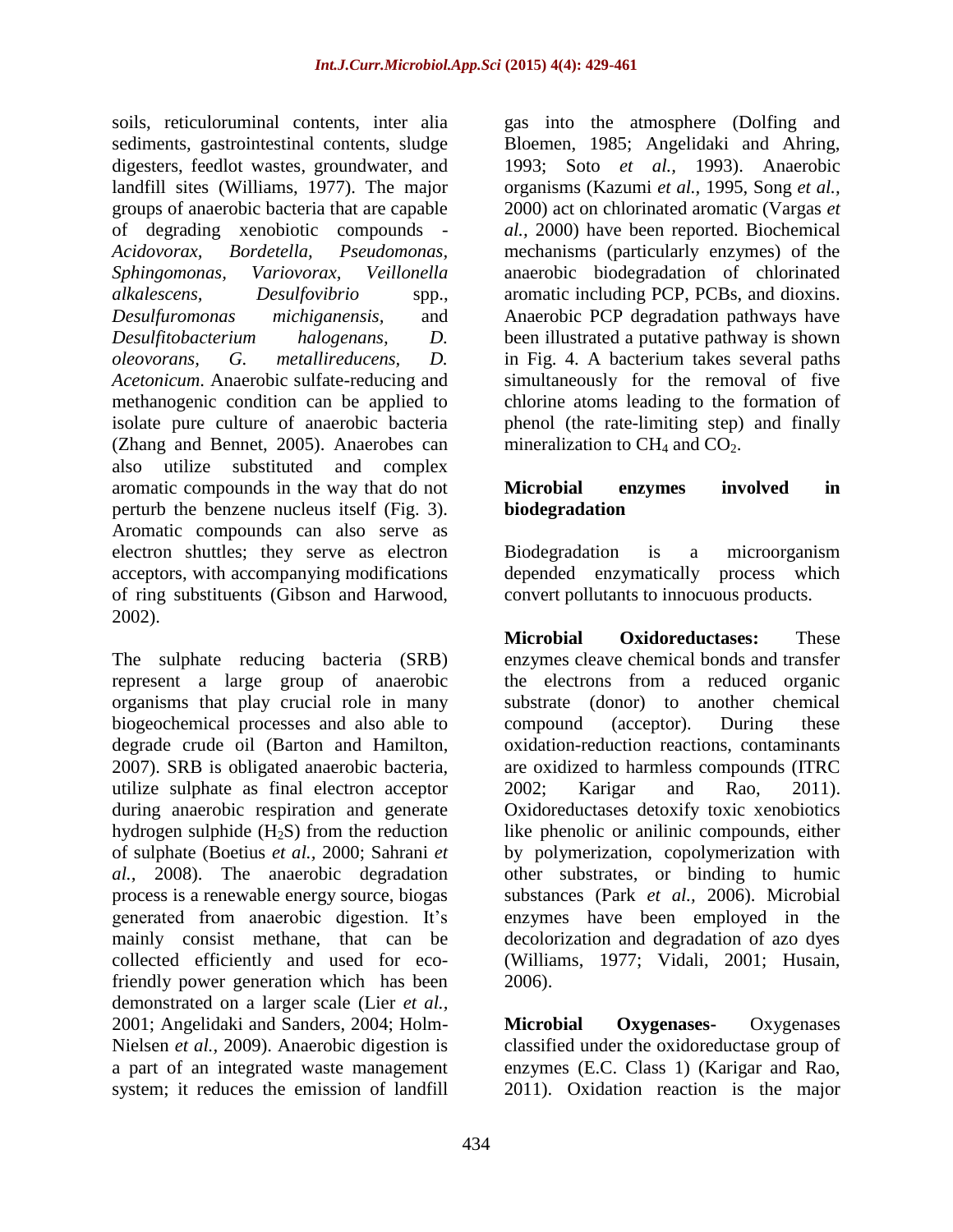enzymatic reaction of aerobic biodegradation is catalyzed by oxygenases. Oxygenases oxidize the substrates by transferring oxygen from molecular oxygen  $(O<sub>2</sub>)$  and utilize FAD/NADH/NADPH as the co-substrate. Oxygenases metabolize organic compounds; they increase their reactivity, water solubility and cleave the aromatic ring (Arora *et al.,* 2009). On the basis of the number of oxygen atoms used for oxidation, oxygenases can be further categories into two grouped – 1. monooxygenases 2. Dioxygenases.

**Monooxygenases** Monoxygenases transfer one atom of molecular oxygento the organic compound (Arora *et al.,* 2009). Monooxygenases can be categorized into two subclasses based on the presence cofactor:

- 1. Flavin-dependent monooxygenases
- 2. P450 monooxygenases.

Flavin-dependent monooxygenases contain flavin as prosthetic group and NADP or NADPH as coenzyme. P450 monooxygenases are heme containing oxygenases that persist in both eukaryotes and prokaryotes. Monooxygenases act as biocatalysts in the bioremediation process and synthetic chemistry because they are highly regionselectivity and stereoselectivity on a wide range of substrates (Cirino and Arnold, 2002; Arora *et al.,* 2010; Karigar and Rao, 2011). Monooxygenases catalizes enormous reactions such as desulfurization, dehalogenation, denitrification, ammonification, hydroxylation, biotransformation, and biodegradation of various aromatic and aliphatic compounds (Arora *et al.,* 2010).

**Dioxygenases:** Dioxygenases are multicomponent enzyme systems that incorporate molecular oxygen to the substrate. On the basis of the complexity of the degradation pathways, the biodegradation phenomenon can be categorized into two types:

- 1. Convergent mode
- 2. Divergent modes of degradation

In the convergent mode, structurally varied aromatic compounds are converted to aromatic ring cleavage substrates catechol, gentsate, protocatechuate and their derivatives (Meer *et al.,* 1992). In divergent mode, a metal-dependent dioxygenase channels operate and dihydroxylated intermediates are formed by one of the two possible pathways: the *meta*-cleavage pathway or the ortho-cleavage pathway (Harayama and Rekik, 1989; Eltis and Bolin, 1996; Takami *et al.,* 1997).

The dioxygenases have been categorized into two classes 1. extradiol 2. intradiol dioxygenases (Harayama and Rekik, 1989). Extradiol dioxygenases contain nonheme iron (II) in their active site, catalyzes ring cleavage of the carbon-carbon (C-C) bond adjacent to the vicinal hydroxyl groups (meta-cleavage) whereas intradiol dioxygenases contain non-heme iron (III) in their active site, catalyzes ring cleavage at the C-C bond between the vicinal hydroxyl groups (ortho-cleavage).

**Microbial Dehalogenases:** Dehalogenase plays an important role in the degradation of chlorinated pollutant (Copley, 1998). Some anaerobic microorganisms exploit dehalorespiration; use halogenated compounds as terminal electron acceptors (Wohlfarth and Diekert, 1997). An example of this process is the conversion of PCE (Perchloroethylene) eitherdichloroethylene (DCE) (Scholz-Muramatsu *et al.,* 1995, Schumacher and Holliger, 1996), ethylene or ethane depends on the conditions.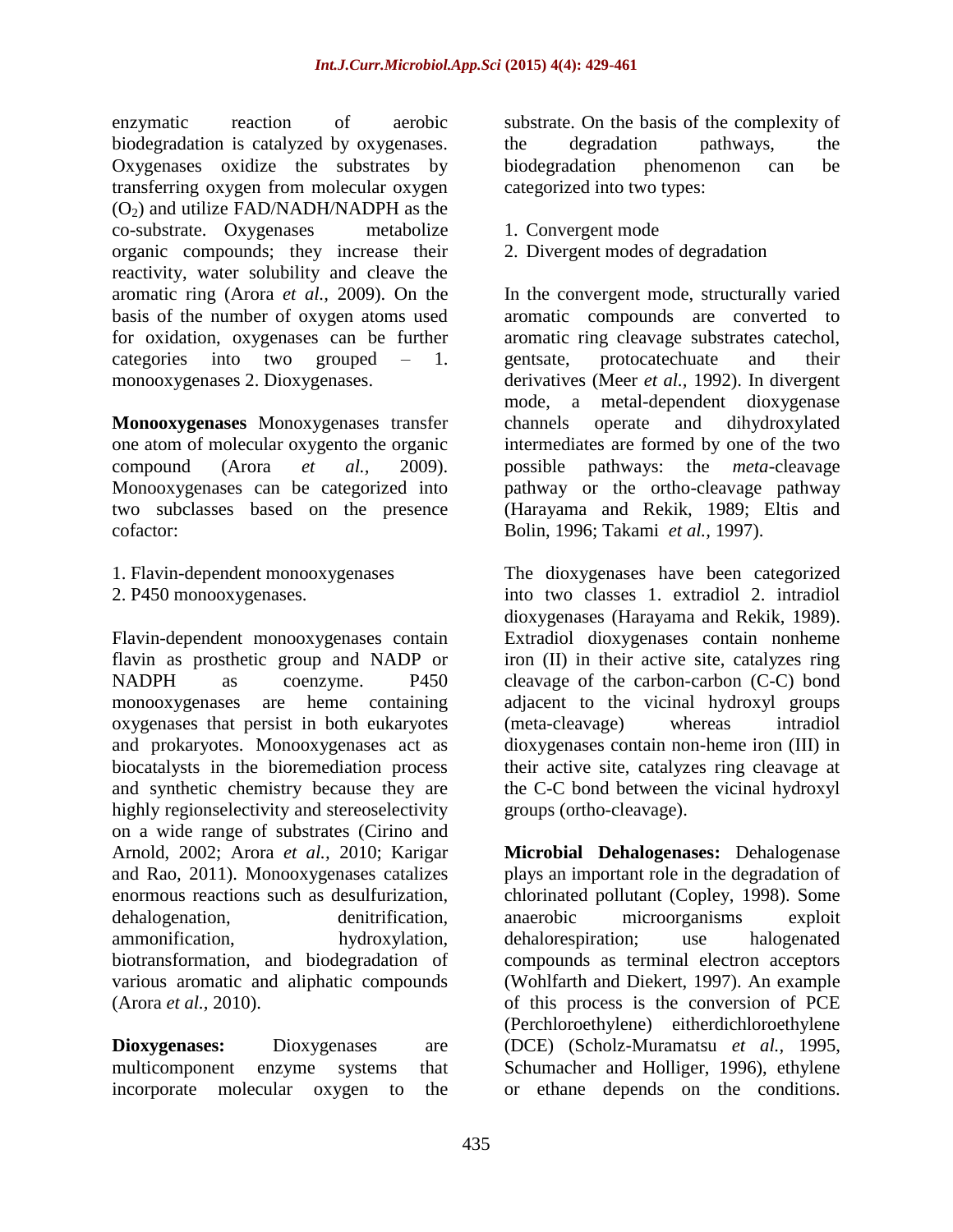Magnuson *et al.* (1998) reported the partial purification of two reductive dehalogenases from *Dehalococcoides ethenogenes* strain 195, both enzymes are membrane proteins. The first enzyme PCE-reductive dehalogenase reduces PCE to TCE and the second enzyme TCE-reductive dehalogenase reduces TCE, trans-DCE, cis-DCE*,* 1,1 dichloroethene and vinyl chloride.

**Phosphotriesterases** (PTEs): PTEs are microbial isolated enzyme whichhydrolyze and detoxify organophosphate pesticides (OPs). This reduces OP toxicity, it decrease the ability of OPs to inactivate AchE (Ghanem and Raushel, 2005; Singh and Walker, 2006; Porzio *et al.,* 2007; Shen *et al.,* 2010a; Theriot and Grunden, 2010). These enzymes mainly hydrolyze phosphoester bonds like P–O, P–F, P–NC, and P–S, and these hydrolysis mechanism include water molecule in the phosphorus center (Ortiz-Hernandez *et al.,* 2003).

## **Catabolic gene organigation involve in xenobiotic degradation**

The genes reliably for the degradation of xenobiotics are generally present in a clustered organization that comprising catabolic genes encoding catabolic enzymes, transport genes encoding proteins perform active uptake of compounds and regulatory genes operate the regulation of the expression of catabolic and transport genes (Cao *et al.,* 2009). According to Widada *et al.* (2002) the diversity of catabolic genes in bacteria can be investigated by two different approaches from environmental samples: 1. Culture-dependent and 2. Cultureindependent methods.

1. Culture-dependent methods - Nucleic acid is extracted from isolated bacterial culture from environmental samples. Over 300 catabolic genes have been cloned and

identified from culturable bacteria which are involved in catabolism of aromatic compounds. Several approaches,such as shotgun cloning by using indigo formation (Ensley *et al.,* 1983; Goyal and Zylstra, 1996), clearing zone formation (Souza *et al.,* 1995), meta-cleavage activity (Sato *et al.,* 1997) use as screening methods for cloning; applying proteomics (two dimensional gel electrophoresis analysis) of xenobioticinducible proteins to achieve genetic information (Khan *et al.,* 2001), transposon mutagenesisto obtain a defective mutant (Foght and Westlake, 1996), transposon mutagenesis using a transposon-fused reporter gene (Bastiaens *et al.,* 2001), applying a degenerate primer to generate a probe (Saito *et al.,* 2000), and applying a short probe from a homologous gene (Moser and Stahl, 2001), have been used to find out catabolic genes from various bacteria.

2. Culture-independent methods -Nucleic acid is directly extracted from environmental samples (Okuta *et al.,* 1998; Watanabe *et al.,* 1998; Lloyd-Jones *et al.,* 1999). The charterization of catabolic gene diversity using culture-independent molecular biological methods involve the amplification of DNA or cDNA from RNA extracted from environmental samples by PCR amplification via a degenerate primer set that is prepared by consensus or unique DNA sequence. The resultant PCR products are separated by cloning or gel electrophoresis (Watanabe *et al.,* 1998; Hedlund *et al.,* 1999; Lloyd-Jones *et al.,* 1999; Wilson *et al.,* 1999). The PCRamplified gene is proper or not, it is necessary to sequence the product, so that the resultant information can be used to reveal the diversity of the corresponding gene. According to Khomenkov *et al.* (2008) catabolic gene clusters encoded in both the chromosomes and the plasmids, chromosomes act as insertion elements and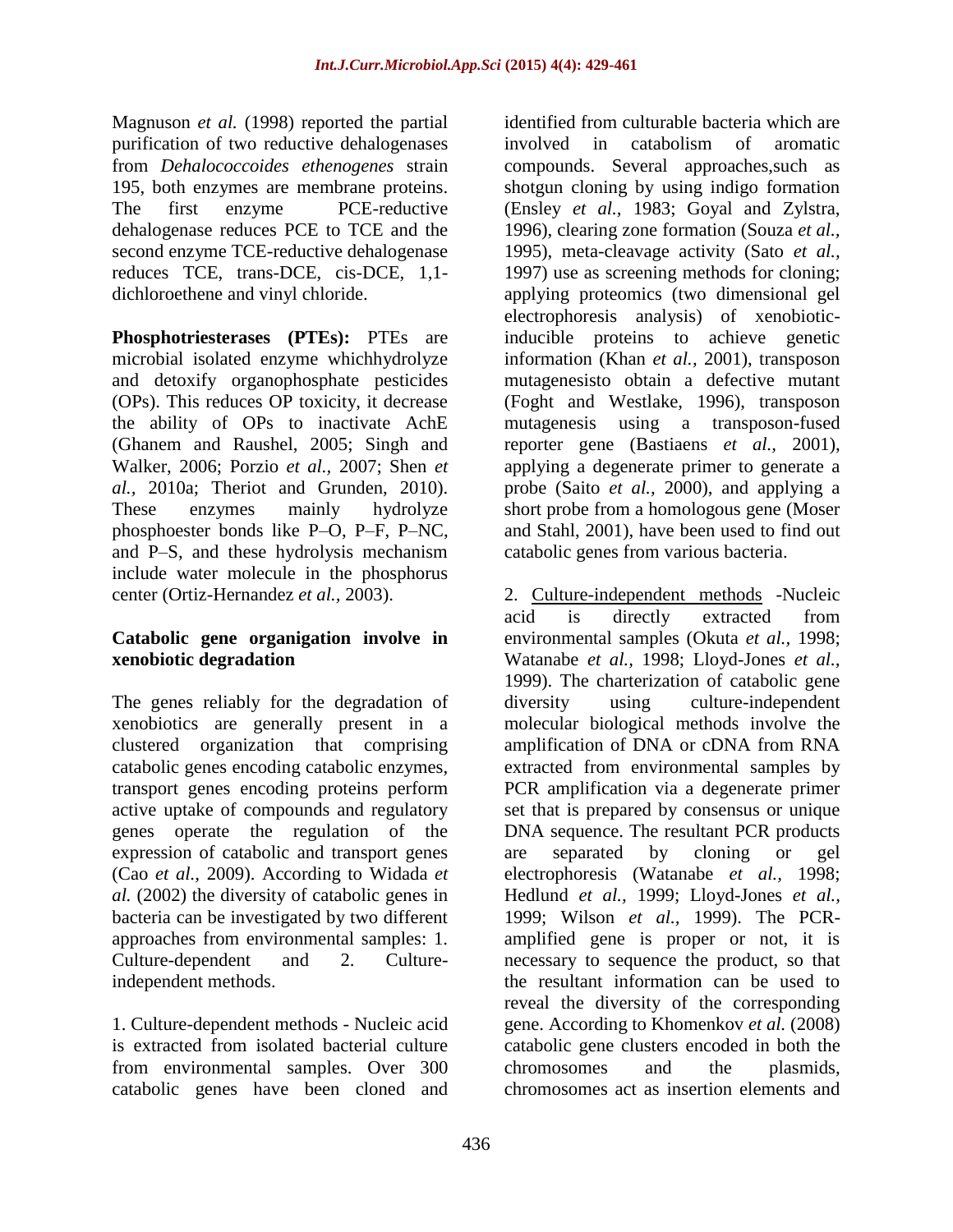plasmids as mobile genetic elements and they also facilitate horizontal gene transfer (Sinha *et al.,* 2009).The plasmid-encoded catabolic pathway has the special benefit of facilitating the horizontal transfer of the particular catabolic genes in the microbial population, these results a rapid adaptation of microbial population to the presence of new aromatic pollutants in an ecosystem (Cao *et al.,* 2009). Some catabolic plasmids and chromosomes for the biodegradation of xenobiotics compounds are summarized in Table 2.

Various factors for example the structure of the genes, enzymes, substrates, and the metabolites, influence the expression of catabolic genes (Mishra *et al.,* 2001). According to Mishra *et al.* (2001) TOL, OCT, CAM, NAH are typical catabolic plasmids. The mechanisms of gene action for degradation vary in different organism; genes are organized on one, two or more operon in phenol, polychlorinated biphenyls respectively. Genes are also organized on transposons, e.g.  $2, 4, 5$ trichlorophenoxyacetate (2, 4, 5-T is an herbicide) (Don and Pemberton, 1981; Khan *et al.,* 2001; Shimizu *et al.,* 2001). According to Chaudhry and Chapalamadugu (1991) *Pseudomonas* AC1100 contains two insertion elements, RS110 selected as IS931 and IS932; they participate a major role in degradation of 2, 4, 5-T.

## **Molecular approaches to study catabolic gene**

The environment contains several recalcitrant degrading bacteria, to enumerate and monitoring of these degrading bacterial populations from contaminated environments via traditional microbiological methods have taken an excessive time and a lot of underestimate numbers of result of our incapability to cultivate the widely held of

soil organisms (Lloyd-Jones *et al.,* 1999). Several molecular approaches are used to characterize the nucleic acids of different bacteria from environmental samples (Hurt *et al.,* 2001). The molecular techniques give us a more comprehensive interpretation in comparison with standard microbiological methods for in situ microbial community. Its response to both engineered bioremediation and natural attenuation processes (Brockman, 1995). PCR amplification, subsequent analysis of bacterial rRNA genes by sequencing, preparing metagenomic libraries, RFLP, dot-blot, southern blot, denaturing gradient gel electrophoresis (DGGE), microarrays are several techniques which are applied for degradation (Sinha *et al.,* 2009). Direct DNA hybridization techniques can be used to monitor TOL (for toluene degradation) and NAH (naphthalene degrading plasmid) (Sayler and Layton, 1990). In these study colonies were hybridized by entire plasmids as probes to compute the cells containing catabolic plasmids, then we observed positive relationship between plasmid concentrations and the rates of mineralization. These techniques were used to monitor the xylE and ndoB genes involved in creosote degradation in soil communities (Hosein *et al.,* 1997). Amplicon length heterogeneity PCR (LH-PCR) and terminal restriction fragment length polymorphisms (TRFLP) technique was used to monitor the effect of nutrient amendments on microbial community during bioremediation of petroleum-contaminated soils (Mills *et al.,* 2003).

Colony hybridization in combination with most-probable-number (MPN) technique was used to monitor the microbial community in flow through lake microcosm contain chlorobenzoate degrading *Alcaligenes* strain (Fulthorpe and Wyndham, 1989).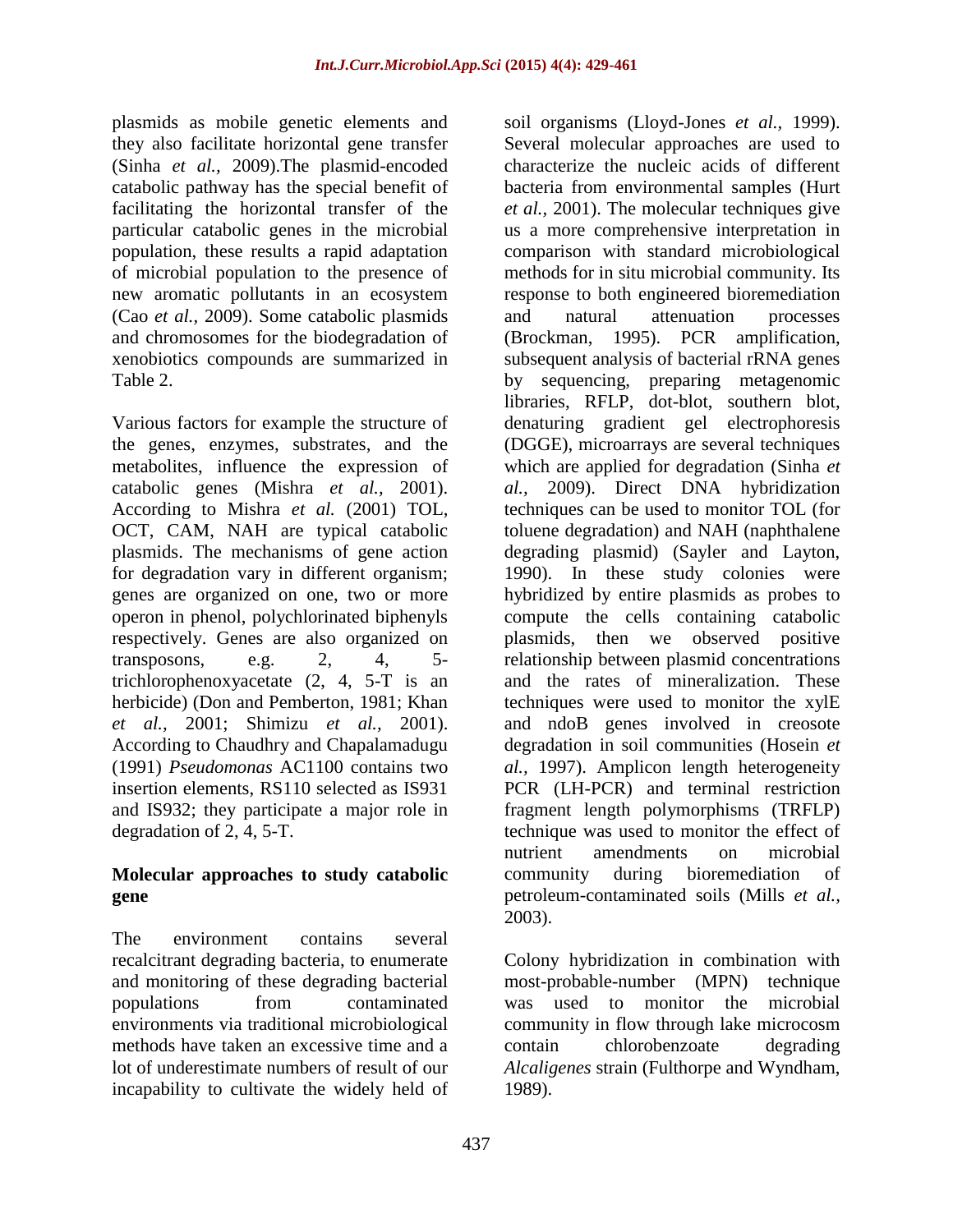| <b>TARGET</b><br><b>COMPOUNDS</b> | <b>BACTERIA DEGRADING</b><br>THE<br><b>COMPOUNDS</b>                                                                    | <b>ISOLATED SITES</b>                                                                                                                                                                        | <b>REFERENCES</b>                      | <b>WORK</b><br><b>PLACE</b> |  |
|-----------------------------------|-------------------------------------------------------------------------------------------------------------------------|----------------------------------------------------------------------------------------------------------------------------------------------------------------------------------------------|----------------------------------------|-----------------------------|--|
| <b>PAH</b> compounds              |                                                                                                                         |                                                                                                                                                                                              |                                        |                             |  |
| Naphthalene                       | Streptomyces spp.<br>isolates<br>AB1, AH4, and AM2                                                                      | Bacterial strains were isolated from<br>surface soils at Mitidja plain (North of<br>Algeria).                                                                                                | Ferradji<br>et<br>al.<br>(2014)        | Algeria                     |  |
|                                   | Streptomyces sp. strain QWE-<br>35                                                                                      | Bacterial strain was isolated from<br>acclimated activated sludge from a coal<br>gasification wastewater plant.                                                                              | Xu et al. (2014)                       | China                       |  |
|                                   | Pseudomonas sp. CZ2 and CZ5                                                                                             | Bacterial strains CZ2 and CZ5, isolated<br>from polycyclic aromatic hydrocarbons<br>contaminated sludge in Wuhan, China.                                                                     | Zhou et al. $(2013)$                   | China                       |  |
|                                   | Pseudomonas<br>Strain<br><i>stutzeri</i><br>B1SMN1                                                                      | A strain isolated from a waste water<br>sample taken at a lagooning treatment<br>plant in Menorca (Balearic Islands,<br>Spain).                                                              | <b>Busquets</b><br>al.<br>et<br>(2013) | Spain                       |  |
|                                   | Achromobacter sp.<br>BAB239, Pseudomonas sp.<br>DV-AL2, Enterobacter sp.<br>BAB240 and Pseudomonas sp.<br><b>BAB241</b> | $(DV-AL)$<br>Bacterial<br>consortium<br>was<br>enrichment<br>developed<br>by<br>culture<br>technique from sediment collected from<br>the Alang-Sosiya ship breaking yard,<br>Gujarat, India. | Patel et al. (2012)                    | India                       |  |
|                                   | Geobacillus sp. SH-1                                                                                                    | Bacterium SH-1 was isolated from a<br>Zhang<br>deep oil well.<br>(2012a)                                                                                                                     |                                        | China                       |  |
|                                   | Rhodococcus                                                                                                             | Bacterial strain was isolated from soil<br>samples and slime pit bottom sediment of<br>the Verkhnekamsk salt mining region of<br>Russia.                                                     | Ananina<br>al.<br>et<br>(2011)         | Russia                      |  |
|                                   | Pseudomonas putida S2                                                                                                   | Studied by Plakett-Burman (PB) design,<br>and mineral medium with an additional<br>carbon source of citric acid, ammonium<br>sulfate and sodium chloride.                                    | Zafar et al. (2010)                    | Washington,<br><b>USA</b>   |  |
|                                   | <b>Bacillus fusiformis (BFN)</b>                                                                                        | Bacterial strains were isolated from oil<br>refining waste water sludge.                                                                                                                     | Lin et al. (2010)                      | Fuzhou,<br>China            |  |
|                                   | Paenibacillus, Pseudomonas                                                                                              | Bacterial strains were isolated from<br>Orbetello lagoon, Italy, which is highly<br>contaminated<br>with<br>organic<br>both<br>compounds and metals.                                         | Pepi et al. (2009)                     | Italy                       |  |
|                                   | Novosphingobium<br>naphthalenivorans sp. nov.                                                                           | Bacteria isolated from polychlorinated-<br>dioxin-contaminated soil.                                                                                                                         | (Suzuki<br>and<br>Hiraishi, 2007)      | Toyohashi,<br>Japan         |  |
|                                   | Polaromonas<br>naphthalenivorans<br>sp.<br>nov.Strain CJ2 <sup>T</sup>                                                  | Bacterial strain was isolated from coal-<br>tar-contaminated surface sediments from<br>South Glens Falls, NY, USA.                                                                           | Jeon et al. (2004)                     | <b>USA</b>                  |  |
|                                   | Bacillus naphthovorans strain<br>MN-003, Staphylococcus sp.<br>strain<br>MN-005<br>and<br>Micrococcus sp. strain MN-006 | Bacterial strains were isolated from oil-<br>contaminated tropical marine sediments.                                                                                                         | Zhuang<br>al.<br>et<br>(2003)          | Norman,<br><b>USA</b>       |  |
|                                   | Neptunomonas naphthovorans<br>gen. nov., sp. nov.                                                                       | Bacteria were isolated from creosote-<br>contaminated Puget Sound sediment.                                                                                                                  | Hedlund<br>et<br>al.<br>(1999)         | Seattle,<br>Washington      |  |
| Phenanthrene                      | Pseudomonas<br>sp. Ph6                                                                                                  | Endophytic bacterium was isolated from<br>clover (Trifolium pratense L.) grown in a<br>PAH-contaminated site.                                                                                | Sun et al. (2014)                      | China                       |  |
|                                   | Massilia sp. Strain Pn2                                                                                                 | Endophytic bacterium, Pn2, was isolated<br>from Alopecurus aequalis Sobol grown                                                                                                              | Liu et al. (2014a)                     | China                       |  |

## **Table.1** List of xenobiotic compounds and their degrading bacterial species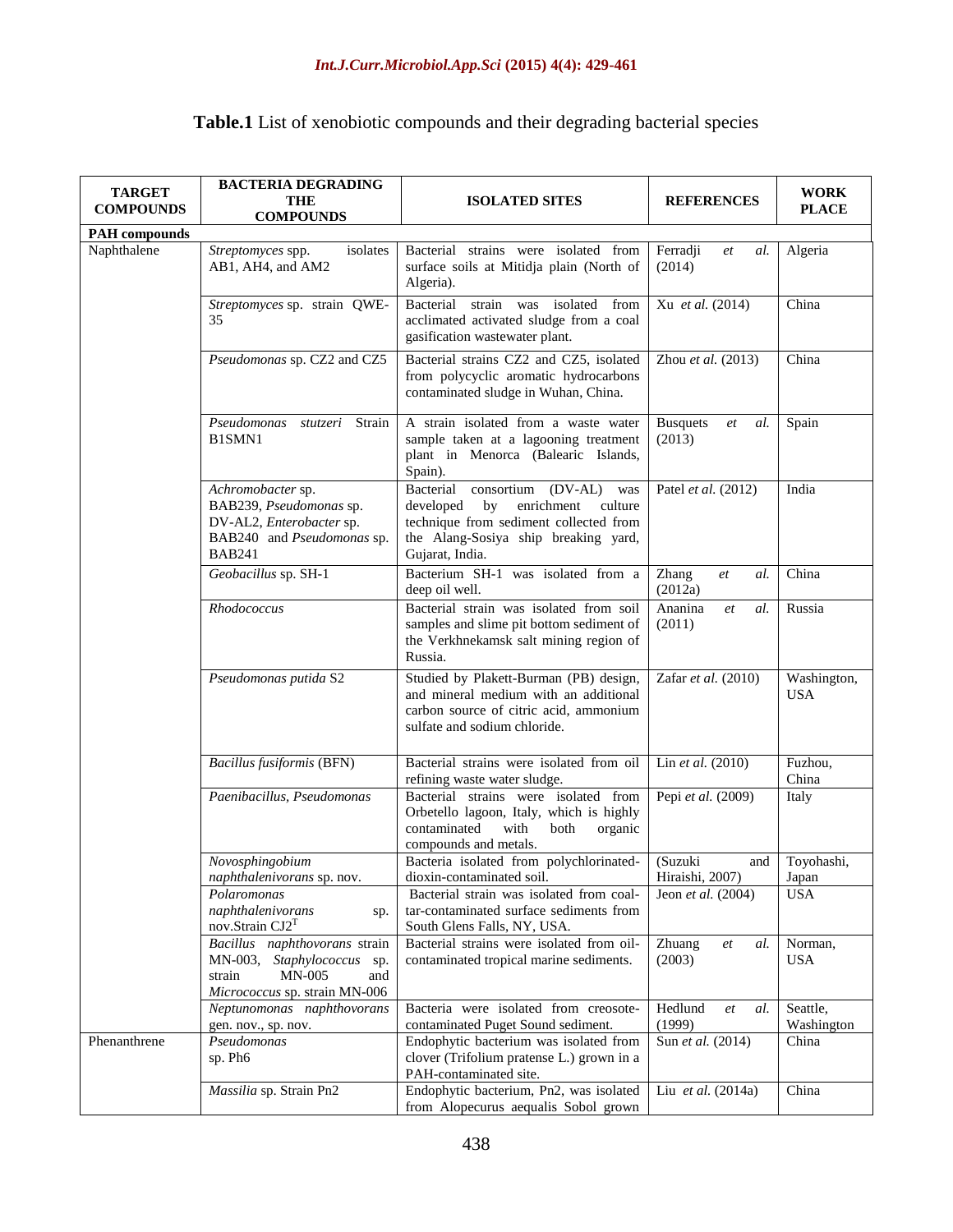#### in soils contaminated with polycyclic aromatic hydrocarbons (PAHs). *Sphingobium* sp. Strain PNB Strains were isolated from municipal waste-contaminated soil. Roy *et al.* (2013) India *Sphingomonadaceae* PHPY *and Rhodobacteraceae* SK Bacteria were isolated from seawater using an enrichment method. Pinyakong *et al.*  (2012) Bangkok, Thailand *Mycobacterium* sp. strain A1- PYR and *Sphingomonas* sp. strain PheB4 Studied by mixed culture. Zhong *et al.* (2011) China *Brevibacillus* sp. PDM-3 Bacterial strain was isolated by enrichment method from hydrocarbon contaminated sludge samples. Reddy *et al.* (2010) Hyderabad, India *Sphingomonas* sp. ZP1 and *Tistrella* sp. ZP5 Bacterial strain was isolated from soil samples contaminated with polycyclic aromatic hydrocarbon (PAH)-containing waste from oil refinery field in Shanghai, China. Zhao *et al.* (2007) China *Sphingomonas sp.* strain GY2B Aerobic bacterial consortia GY2 isolated from three different sites in Guangzhou, Guangdong Province of China. Tao *et al.* (2007) China *Vibrio parahaemolyticus* Phenanthrene-degrading bacteria were isolated from Chesapeake Bay. West *et al.* (1984) Maryland Anthracene *Microbacterium sp. strain SL10* Bacteria were isolated from a hydrocarbon-contaminated soil at a mechanical engineering workshop in Lagos, Nigeria. Salam *et al.* (2014) Lagos, Nigeri a *Martelella sp. AD-3* bacterial strain was isolated from highly saline petroleum-contaminated soil. Cui *et al.* (2012) China *Ochrobactrum* sp. VA1 Studied by a halotolerant bacterial strain under saline conditions. (Arulazhagan and Vasudevan, 2011) India *Rhodococcus opacus* 412 Bacterial cell was adopted in solid mineral medium. Leneva *et al.*  (2009) Russia *Ps. aeruginosa and Ps. Citronellolis Pseudomonas*sp. isolated from a petrochemical sludge landfarming site. Jacques *et al.*  (2005) Brazil PCP (pentachlorophen ol) *Kocuria* sp. CL2 Bacteria isolated and characterized from the sludge of pulp and paper mill. Karn *et al.* (2011) Patiala, Yamunanaga r India *Comamonas testosteroni* CCM 7530 Studied in soil bioaugmented and addition of organomineral complex (OMC) or lignite as possible sorbents for PCP immobilization. Zuzana *et al.*  (2009) Bratislava, Slovakia *Sphingobium* sp. UG30 Studied by use of electrokinetics in unsaturated soil. Harbottlea *et al.*  (2009) Oxford, UK *Bacillus cereus* (DQ002384), *Serratia marcescens* (AY927692) and *Serratia marcescens* (DQ002385) Studied by Synergistic biodegradation. Singh *et al.* (2009) Lucknow, India *Sphingomonas chlorophenolica* Bacteria was isolated from a PCPdegrading mixed culture. Yang *et al.* (2006) Taiwan Chloroaniline *Acinetobacter baylyi* strain GFI<sub>2</sub> Bacterial strain was isolated from soil, able to degrade4-chlroaniline (4CA) and 3, 4-dichloroaniline (34DCA), monohalogenated anilines (chloro-, bromo-, and fluoro-anilines). [\(Hongsawat](http://www.sciencedirect.com/science/article/pii/S030438941001561X) an[d](http://www.sciencedirect.com/science/article/pii/S030438941001561X) [Vangnai,](http://www.sciencedirect.com/science/article/pii/S030438941001561X) 2011) Bangkok, Thailand *Delftia tsuruhatensis* H1 Bacteria able to degrade 3, 4 dichloroaniline, 4-methylaniline, 2, 3 dichloroaniline and 2, 4-dichloroaniline by mineralization. Zhang *et al.*  (2010a) Hangzhou, China,Singap ore *Acinetobacter baumannii* CA2, *Pseudomonas putida* CA16and Bacteria able to degrade 4-Chloroaniline and isolated from agricultural soil. (Vangnai and Petchkroh, 2007) Bangkok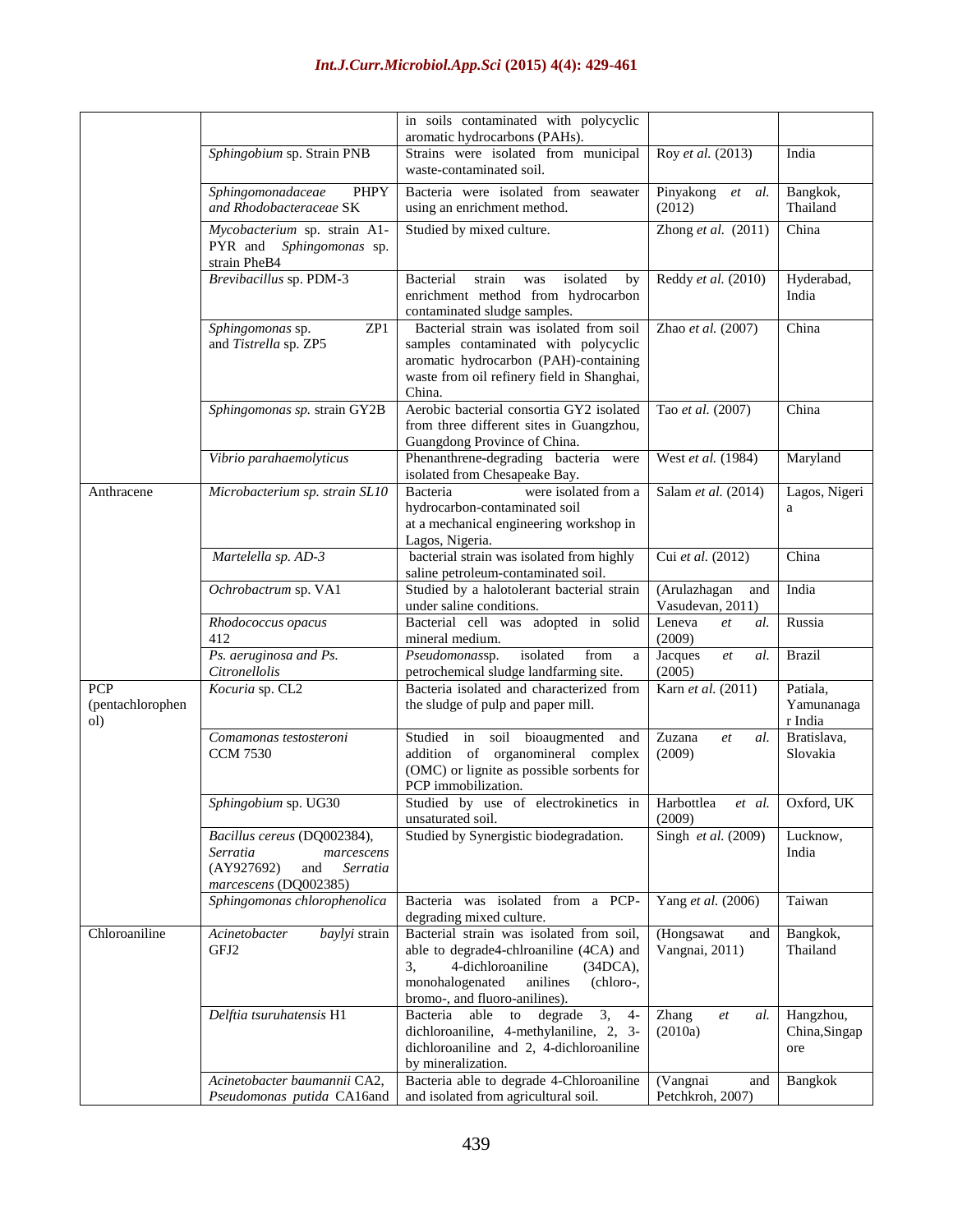|                                 | Klebsiella sp. CA17                    |                                                                                        |                         |                       |               |
|---------------------------------|----------------------------------------|----------------------------------------------------------------------------------------|-------------------------|-----------------------|---------------|
| $1,2,4-$                        | Pseudomonas putida                     | Studied by metabolic flux analysis.                                                    |                         | Finley et al. (2010)  | Switzerland   |
| trichlorobenzene                | Bordetella sp.                         | Bacteria isolated from soil which has                                                  | Wang et al. (2007)      | Germany               |               |
| $(1,2,4-TCB)$                   |                                        | been polluted with chlorinated benzenes                                                |                         |                       |               |
|                                 |                                        | for more than 25 years.                                                                |                         |                       |               |
| 2-chlorobenzoic                 | Pseudomonas sp., Enterobacter          | Bacteria isolated from Landfill centers                                                |                         | Kafilzadeh et al.     | Iran          |
| acid                            | sp., Acinetobacter sp.,<br>and         | (landfills) in Shiraz city.                                                            |                         | (2012)                |               |
|                                 | Corynebacterium sp.                    |                                                                                        |                         |                       |               |
| Fluoranthene                    | Herbaspirillum                         | Bacteria isolated from activated sludge.                                               |                         | Xu et al. (2011)      | Nanjing,      |
|                                 | chlorophenolicum                       |                                                                                        |                         |                       | China         |
| Pyrene                          | Klebsiella oxytoca PYR-1               | Effect of nonionic surfactant Tween 80                                                 |                         | and<br>(Zhang<br>Zhu, | China         |
|                                 |                                        | on the biodegradation of pyrene.                                                       |                         | 2012)                 |               |
|                                 |                                        |                                                                                        |                         |                       |               |
|                                 | <b>Bacillus</b><br>vallismortis strain | Bacterial strain was isolated from the                                                 |                         | Ling et al. (2011)    | China         |
|                                 | JY3A                                   | polluted soil in the Jinan Oil Refinery                                                |                         |                       |               |
|                                 |                                        | Factory, Shandong Province of China.                                                   |                         |                       |               |
|                                 | Diaphorobacter sp. And                 | Two new bacterial strains, KOTLB and                                                   |                         | Klankeo<br>et<br>al.  | Bangkok,      |
|                                 | Pseudoxanthomonas sp.                  | RN402, were isolated from soil.                                                        |                         | (2009)                | Thailand      |
|                                 | Enterobacter sp. 12J1                  | Endophytic bacterium was isolated from                                                 |                         | Sheng et al. (2008)   | China         |
|                                 |                                        | plants grown in polycyclic aromatic                                                    |                         |                       |               |
|                                 |                                        | hydrocarbon-contaminated soils.                                                        |                         |                       |               |
|                                 | Mycobacterium sp.                      | Bacterial strain was isolated near a point                                             |                         | Heitkamp<br>al.<br>et | Arkansas      |
|                                 |                                        | source for petrogenic chemicals.                                                       |                         | (1988)                |               |
| <b>Phthalate compounds</b>      |                                        |                                                                                        |                         |                       |               |
| Phthalate                       | Achromobacter<br>denitrificans         | Isolate from heavily<br>plastics-                                                      |                         | Pradeep et al. (2015) | Kerela, India |
|                                 | strain SP1                             | contaminated sewage sludge.                                                            |                         |                       |               |
|                                 | Arthrobacter sp.C21                    | A bacterial strain C21 isolated from<br>Wen et al. (2014)<br>constructed wetland soil. |                         |                       | China         |
|                                 |                                        |                                                                                        |                         |                       |               |
|                                 | Agrobacterium sp.JDC-49                | Bacteria were isolated from river<br>sludge.                                           | Wu et al. (2011)        |                       | China         |
|                                 | Ochrobactrum sp.JDC-41                 | The strain was obtained from river                                                     |                         | Wu et al. (2010)      | China,        |
|                                 |                                        | sludge using mixtures of phthalate                                                     |                         |                       | Taiwan        |
|                                 |                                        | esters as the sole source and energy                                                   |                         |                       |               |
|                                 | Enterobacter sp. T5                    | Isolated from municipal solid waste                                                    |                         | Fang et al. (2010)    | China         |
|                                 |                                        | in a landfill bioreactor.                                                              |                         |                       |               |
|                                 | Rhodococcus sp. L4                     | sludge<br>Isolated from activated                                                      |                         | Lu et al. (2009)      | Wuhan,        |
|                                 |                                        | collected from a dyeing plant.                                                         |                         |                       | china         |
|                                 | Pseudomonas                            | pure culture isolated from<br>A                                                        |                         | Xu et al. (2005)      | China         |
|                                 | fluorescens B-1                        | mangrove sediment.                                                                     |                         |                       |               |
|                                 | DK4 and<br>Sphigomonas sp.             | Bacteria strains, DK4 and O18,                                                         | Chang et al. (2004)     |                       | Taiwan        |
|                                 | Corynebacterium sp O18                 | were isolated from river sediment                                                      |                         |                       |               |
|                                 |                                        | petrochemical<br>sludge,<br>and                                                        |                         |                       |               |
|                                 |                                        | respectively.                                                                          |                         |                       |               |
| <b>Pesticides</b><br>Endosulfan | Paenibacillus sp. ISTP10               |                                                                                        |                         | Kumari et al. (2014)  | Delhi,<br>New |
| compounds                       |                                        | Isolated from activated sludge.                                                        |                         |                       | India         |
|                                 | Achromobacter                          | Bacteria were isolated from soil                                                       | (Singh and Singh, 2011) |                       | Delhi, India  |
|                                 | xylosoxidans strain C8B                | selective<br>enrichment<br>through                                                     |                         |                       |               |
|                                 |                                        | technique in sulfur free medium                                                        |                         |                       |               |
|                                 |                                        | with endosulfan as a sole sulfur                                                       |                         |                       |               |
|                                 |                                        | source.                                                                                |                         |                       |               |
|                                 | Stenotrophomonas maltophilia           | A mixed culture isolated from a                                                        |                         | Kumar et al. (2007)   | Nagpur,       |
|                                 | and Rhodococcus erythropolis           | pesticide-contaminated soil<br>was                                                     |                         |                       | India         |
|                                 |                                        | studied in batch experiments.                                                          |                         |                       |               |
|                                 | Klebsiella oxytoca KE-8                | endosulfan<br>sulfate<br>Isolate<br>an                                                 |                         | Kwon et al. (2005)    | South Korea   |
|                                 |                                        | degrader from endosulfan-polluted                                                      |                         |                       |               |
|                                 |                                        | soils.                                                                                 |                         |                       |               |
|                                 | Klebsiella pneumonia                   | Bioremediation of toxic endosulfan,                                                    |                         | Kwon et al. (2002)    | South Korea   |
|                                 |                                        | endosulfan degradation<br>bacteria<br>were isolated from various soil                  |                         |                       |               |
|                                 |                                        | samples.                                                                               |                         |                       |               |
|                                 |                                        |                                                                                        |                         |                       |               |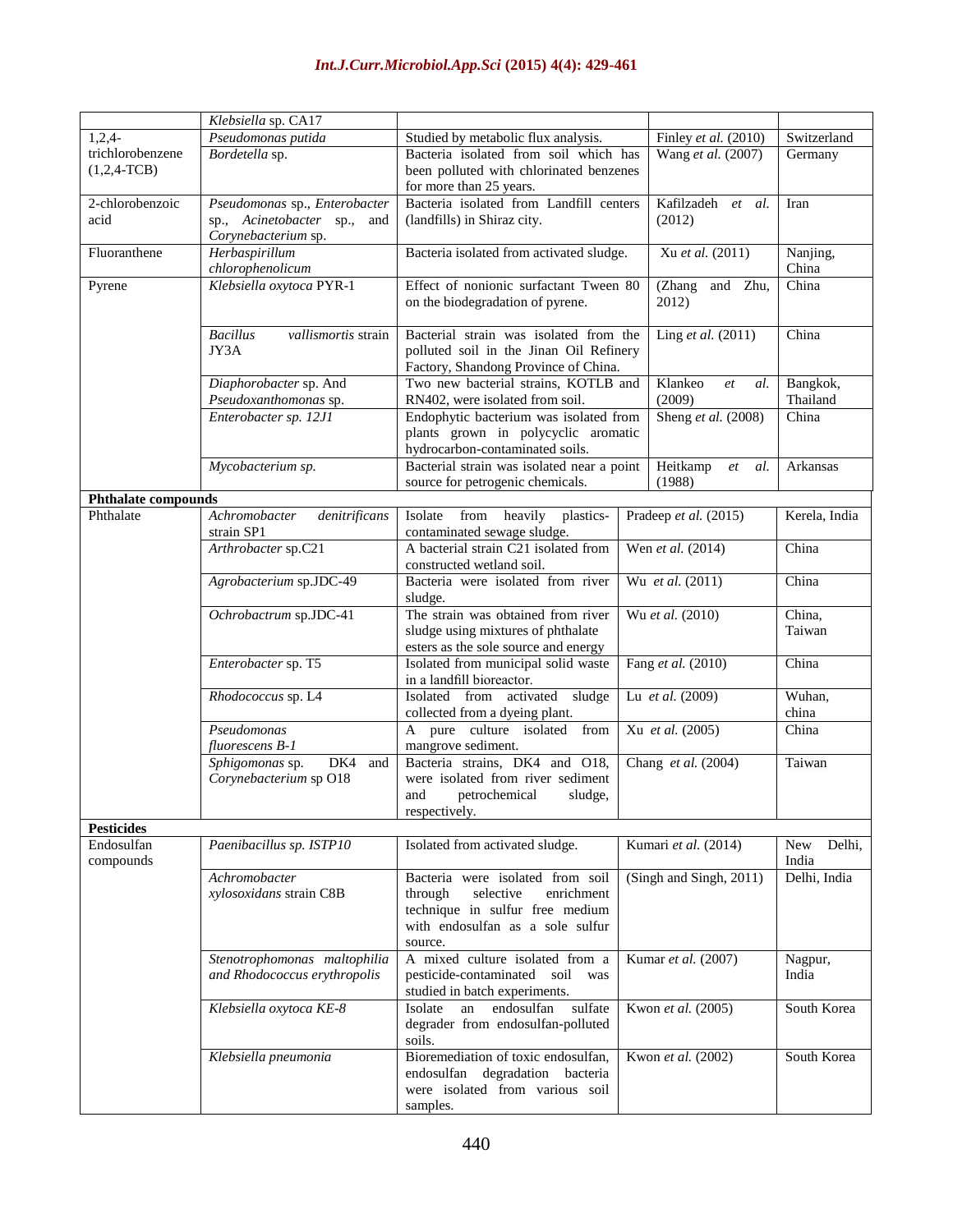| HCH/ lindane<br>$(1,2,3,4,5,6-$<br>hexachlorocycloh<br>exane)    | Sphingobium czechense $LL01T$                     | Bacterial strain was isolated from<br>(HCH)<br>contaminated<br>soil<br>at<br>Spolana Neratovice, a former Czech<br>producer of lindane.                                                         | Niharika et al. (2013)             | India               |
|------------------------------------------------------------------|---------------------------------------------------|-------------------------------------------------------------------------------------------------------------------------------------------------------------------------------------------------|------------------------------------|---------------------|
|                                                                  | Sphingomonas sp. NM05                             | Studied<br>Surfactant<br>by<br>(rhamnolipid,<br>sophorolipid<br>and<br>enhanced<br>trehalose)<br>mediated<br>biodegradation.                                                                    | Manickam et al. (2012)             | India               |
|                                                                  | Streptomyces sp. M7                               | Studied by the use of lindane as the<br>only Carbon source.                                                                                                                                     | Cuozzo et al. (2009)               | Argentina           |
|                                                                  | Pseudomonas strains                               | Strains isolated from agricultural<br>soil<br>possess<br>$C-$<br>hexachlorocyclohexane<br>degrading<br>ability.                                                                                 | Nawab et al. (2003)                | Aligarh,<br>India   |
| $2,4-D$ (2,4-<br>dichlorophenoxya<br>cetic acid)                 | Maribacter sp AMSU                                | Bacerial strain was isolated from<br>aquaculture effluent by enrichment<br>culture technique.                                                                                                   | Sankaralingam<br>et al.<br>(2013)  | Tamilnadu,<br>India |
|                                                                  | Delftia sp.                                       | Bacterial strain was isolated from a<br>polluted river in Buenos Aires,<br>Argentina.                                                                                                           | Gonzalez et al. (2012)             | Argentina           |
|                                                                  | Pseudomonas putida SM1443                         | Studied by fed-batch microcosm<br>system and a lab-scale sequencing<br>batch reactor (SBR) to enhance<br>degradation capacity of 2, 4-D.                                                        | Quan et al. (2010)                 | China               |
|                                                                  | koreensis strain<br>Comamonas<br>CY01             | Anaerobic reductive dechlorination<br>of 2,4D and the role of humic<br>substances in the degradation.                                                                                           | Wang et al. (2009)                 | China               |
| DDT<br>(Dichlorodiphenyl<br>trichloroethane)                     | Pseudoxanthobacter<br>liyangensis sp. nov.        | Bacterial strain, DDT-3T,<br>was<br>isolated from DDT contaminated<br>soil in Liyang, PR China.                                                                                                 | Liu et al. (2014b)                 | China               |
|                                                                  | Novosphingobium arabidopsis<br>sp. nov.           | Bacterium, designated strain CC-<br>ALB-2T, was isolated from the<br>Arabidopsis thaliana rhizosphere.                                                                                          | Lin et al. (2014a)                 | Taiwan              |
|                                                                  | Alcaligenes sp. strain DG-5                       | Bacteria were isolated from DDTs<br>contaminated sediment.                                                                                                                                      | Gao et al. (2011)                  | China               |
|                                                                  | Serratia marcescens DT-1P                         | Bacteria were isolated by long term<br>enrichment<br>of<br>soil<br>samples<br>collected from DDT-contaminated<br>fields.                                                                        | (Bidlan<br>and<br>Manonmani, 2002) | Karnataka,<br>India |
| Diuron<br>DCMU (3-(3,4-<br>dichlorophenyl)-<br>1,1-dimethylurea) | Arthrobacter sp. BS2<br>and Achromobacter sp. SP1 | Bacterial strain was isolated from<br>Enrichment cultures of buffer strip<br>soil (BS) and in the sediments<br>(SED) of the Morcille river in the<br>Beaujolais vineyard where diuron<br>found. | Devers-Lamrani<br>et al. (2014)    | France              |
|                                                                  | Micrococcus sp. strain PS-1                       | Bacterial strain was isolated from<br>diuron storage site.                                                                                                                                      | (Sharma and Suri, 2011)            | India               |
|                                                                  | Pseudomonas sp.<br>and Stenotrophomonas sp.       | Diuron degrading bacteria were<br>isolated from enrichment culture of<br>lotic surface water.                                                                                                   | Batisson et al. (2007)             | France              |
|                                                                  | Streptomyces sp.                                  | 17 streptomycete strains, obtained<br>agricultural<br>and<br>from<br>non-<br>agricultural soils, were determined<br>in the laboratory.                                                          | Castillo et al. (2006)             | Spain               |
|                                                                  | Arthrobacter sp.                                  | A bacterial strain was isolated from<br>a soil by enrichment procedures.                                                                                                                        | Widehem et al. (2002)              | France              |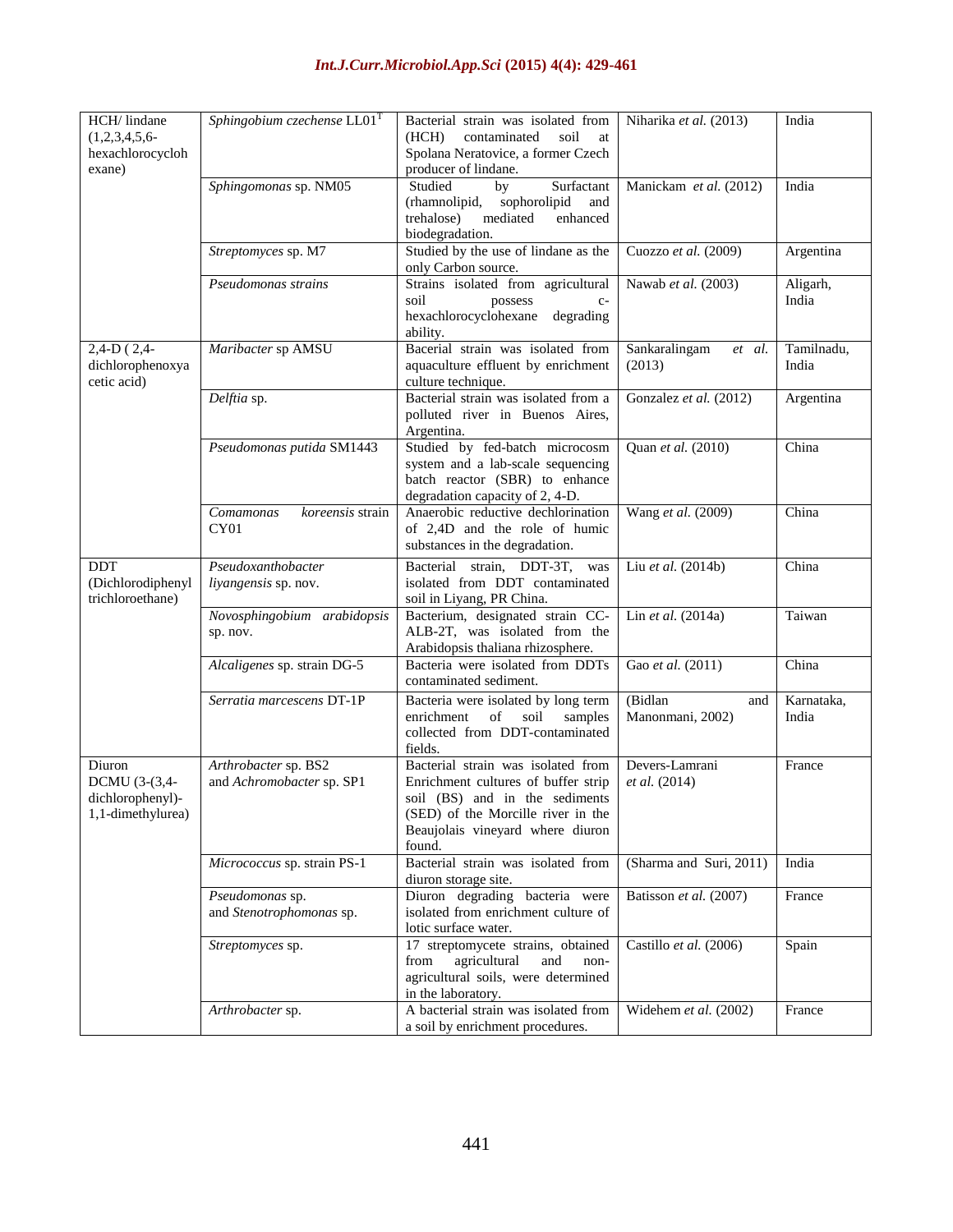| Halogenated organic compounds    |                                    |                                                                                                                                |                     |              |  |
|----------------------------------|------------------------------------|--------------------------------------------------------------------------------------------------------------------------------|---------------------|--------------|--|
| Vinyl chloride                   | Micrococcus species                | Bacterial strain was isolated using                                                                                            | (Patil and Bagde,   | Mumbai,      |  |
|                                  |                                    | enrichment culture technique.                                                                                                  | 2012)               | India        |  |
|                                  | Mycobacterium chubuense            | Microorganism has grown under                                                                                                  | (Le)<br>and         | Australia    |  |
|                                  | strain NBB4                        | pure-culture<br>and<br>microcosms                                                                                              | Coleman, 2011)      |              |  |
|                                  |                                    | conditions.                                                                                                                    |                     |              |  |
|                                  | Sphingopyxis sp. PVA3              | Bacteria was isolated a poly (vinyl                                                                                            | Yamatsu et al.      | Japan        |  |
|                                  |                                    | (PVA)-degrading<br>alcohol)                                                                                                    | (2006)              |              |  |
|                                  |                                    | from<br>bacterium<br>activated<br>an                                                                                           |                     |              |  |
|                                  |                                    | sludge sample obtained from the                                                                                                |                     |              |  |
|                                  |                                    | drainage of a dyeing factory.                                                                                                  |                     |              |  |
|                                  | Pseudomonas aeruginosa,            | isolated<br>Bacteria<br>from<br>were                                                                                           | Verce<br>al.<br>et  | South        |  |
|                                  | designated strain MF1              | aerobic enrichment culture.                                                                                                    | (2000)              | Carolina     |  |
| <b>Herbicides</b>                |                                    |                                                                                                                                |                     |              |  |
| $(2 -$<br>Atrazine               | Raoultella planticola              | Bacterial cells were isolated from                                                                                             | Swissa et al.       | Israel       |  |
| chloro-4-                        |                                    | the wastewater treatment plant of a                                                                                            | (2014)              |              |  |
| ethylamino-6-<br>isopropylamino- | Bacillus subtilis Strain HB-       | herbicide factory.<br>Bacterial strain HB-6 was isolated                                                                       | Wang et al.         | China        |  |
| $1, 3-5$ -triazine)              | 6                                  | from industrial wastewater.                                                                                                    | (2014a)             |              |  |
|                                  | Rhodococcus sp.                    | A batch enrichment technique was                                                                                               | Umar et al.         | Nigeria      |  |
|                                  |                                    | used to isolate Rhodococcus sp.                                                                                                | (2012)              |              |  |
|                                  |                                    | strain from an agricultural land.                                                                                              |                     |              |  |
|                                  | Arthrobacter sp. HB-5              | Bacteria were isolated from an                                                                                                 | Wang<br>al.<br>et   | China        |  |
|                                  |                                    | industrial wastewater sample.                                                                                                  | (2011b)             |              |  |
|                                  | Nocardioides sp. SP12              | Bacteria isolated from atrazine-                                                                                               | Piutti<br>et<br>al. | France       |  |
|                                  |                                    | treated<br>bulk-<br>and<br>maize                                                                                               | (2003)              |              |  |
|                                  |                                    | rhizosphere soil.                                                                                                              |                     |              |  |
|                                  | Arthrobacter sp.AD1                | isolated<br>from<br>Bacteria<br>were                                                                                           | Cai et al. (2003)   | China        |  |
|                                  |                                    | industrial wastewater.                                                                                                         |                     |              |  |
| PCE(Tetrachlor                   | Dehalococcoides spp.               | $% \left( \left( \mathcal{A},\mathcal{A}\right) \right) =\left( \mathcal{A},\mathcal{A}\right)$ of<br>The<br>DHC<br>expression | Kranzioch<br>et al. | Germany      |  |
| oethylene<br><b>or</b>           |                                    | dehalogenase<br>genes<br>were                                                                                                  | (2014)              |              |  |
| Perchloroethyle                  |                                    | demonstrated<br>for<br>Yangtze                                                                                                 |                     |              |  |
| ne)                              |                                    | enrichment cultures.                                                                                                           |                     |              |  |
|                                  | Propionibacterium sp. HK-          | isolated<br>Bacteria<br>from<br>were                                                                                           | Chang<br>et<br>al.  | Japan<br>and |  |
|                                  | Propionibacterium<br>1 and         | environmental sediments.                                                                                                       | (2011)              | korea        |  |
|                                  | sp.<br>$HK-3$                      |                                                                                                                                |                     |              |  |
|                                  | Desulfitobacterium                 | Bacterial strain was isolated from                                                                                             | Tsukagoshi et al.   | Japan        |  |
|                                  | sp.<br>strain KBC1                 | a contaminated site.                                                                                                           | (2006)              |              |  |
|                                  | Clostridium<br><i>bifermentans</i> | <b>Bacterial</b><br>strain<br>$DPH-1$ ,<br>was                                                                                 | Chang<br>al.<br>et  | Japan        |  |
|                                  | $DPH-1$                            | isolated from a contaminated site.                                                                                             | (2000)              |              |  |
| Propanil                         | Xanthomonas                        | Studied by continuous small scale                                                                                              | Herrera-Gonzalez    | Mexico       |  |
|                                  | sp.,                               | bioprocess.                                                                                                                    | et al. (2013)       |              |  |
|                                  | Acinetobactercalcoaceticus         |                                                                                                                                |                     |              |  |
|                                  | , Rhodococcus sp. and              |                                                                                                                                |                     |              |  |
|                                  | Pseudomonas sp.                    |                                                                                                                                |                     |              |  |
|                                  | Catellibacterium                   | Bacterial strain, designated Y12T,                                                                                             | Zhang<br>al.<br>et  | China        |  |
|                                  | nanjingense sp. nov.               | was isolated from activated sludge                                                                                             | (2012b)             |              |  |
|                                  |                                    | of a wastewater bio-treatment                                                                                                  |                     |              |  |
|                                  |                                    | facility.                                                                                                                      |                     |              |  |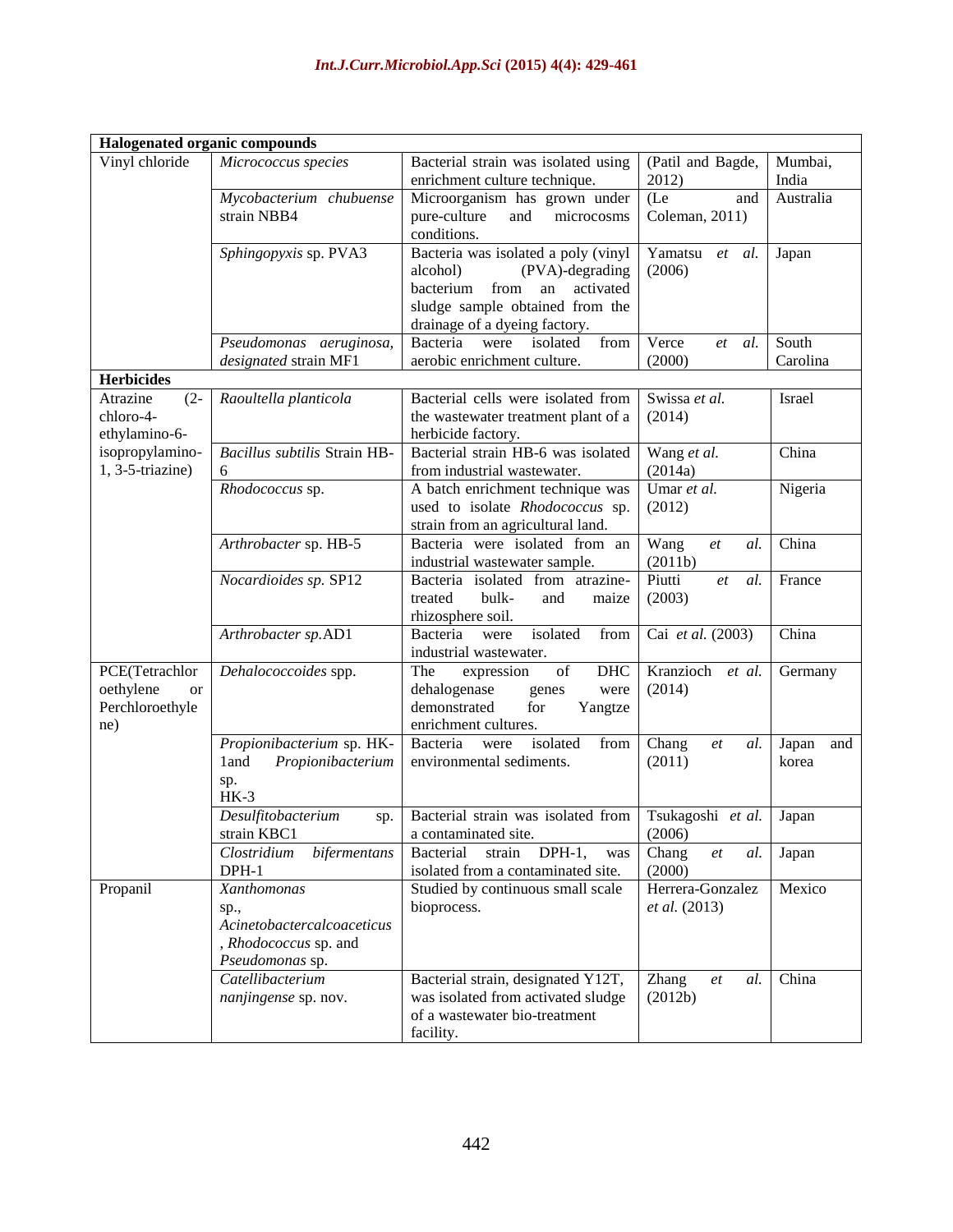| <b>Petroleum</b> products            |                                                                                             |                                                                                                                                                       |                                         |                     |
|--------------------------------------|---------------------------------------------------------------------------------------------|-------------------------------------------------------------------------------------------------------------------------------------------------------|-----------------------------------------|---------------------|
|                                      | Acinetobacter sp. LS-1                                                                      | crude-oil-<br><b>Isolating</b><br>novel<br>degrading bacteria from oil-water<br>mixture in Dagang oilfield, China.                                    | Liu et al. (2014b)                      | China               |
|                                      | Pseudomonas,<br>Achromobacter,<br><b>Bacillus</b><br>and<br>Micromonospora                  | Bacteria isolated from petroleum<br>sludge and polluted sandy soil<br>from an oil refinery.                                                           | Gojgic-Cvijovic<br><i>et al.</i> (2012) | Belgrade,<br>Serbia |
|                                      | Pseudomonas<br>aeruginosa DQ8                                                               | Crude oil was obtained<br>from<br>Daqing oil field in china and<br>bacterial strain was isolated.                                                     | <b>Zhang</b><br>al.<br>et<br>(2011a)    | China               |
|                                      | $\overline{Dietzia}$ strain<br>DQ12-45-1b                                                   | Bacterial strain was isolated from<br>the production water of a deep<br>subterranean oil-reservoir.                                                   | Wang<br>al.<br>et<br>(2011a)            | China               |
|                                      | <b>Bacillus</b> species                                                                     | A collection of bacteria<br>was<br>obtained by enrichment cultivation<br>from oil-contaminated soils of an<br>oil field in Daqing, China.             | Zhang<br>et<br>al.<br>(2010b)           | China               |
|                                      | Flavobacterium<br>sp.<br>Acinetobacterium<br>calcoaceticum<br>and<br>Pseudomonas aeruginosa | Bacteria<br>isolated<br>from<br>were<br>contaminated soils<br>using<br>the<br>enrichment technique.                                                   | (Mandri and Lin,<br>2007)               | South<br>Africa     |
|                                      | Bacillus spp, Micrococcus<br>spp. and Proteus spp.                                          | Isolated from two rivers and<br>refinery effluent to degrade two<br>Nigerian Crude oils.                                                              | (Okerentugba and<br>Ezeronye, 2003)     | Nigeria             |
| Azo dyes                             |                                                                                             |                                                                                                                                                       |                                         |                     |
|                                      | Morganella sp. HK-1                                                                         | Bacteria were isolated from dye<br>contaminated industrial landfill.                                                                                  | Pathak et al.<br>(2014)                 | Gujarat,<br>India   |
|                                      | Sphingomonas sp.                                                                            | Isolated from Petroleum Sludge.                                                                                                                       | Ali et al. (2014)                       | <b>UAE</b>          |
|                                      | Sphingomonas<br>paucimobilis                                                                | Bacteria were isolated from the<br>effluent treatment plant of a textile<br>dyeing industry (SITEX)<br>and<br>located in Ksar Hellal, Tunisia.        | Ayed<br>et<br>al.<br>(2011)             | Tunisie             |
|                                      | Proteus hauseri ZMd44                                                                       | Studied<br>for<br>dye-bearing<br>wastewater treatment.                                                                                                | Chen et al. (2010)                      | Taiwan              |
|                                      | Staphylococcus arlettae<br>VN-11                                                            | Bacteria were isolated from an<br>activated sludge process in a<br>textile<br>industry<br>under<br>microaerophilic conditions.                        | Elisangela et al.<br>(2009)             | Brazil,<br>Portugal |
|                                      | Aeromonas caviae, Proteus<br>mirabilis andRhodococcus<br>globerulus                         | A novel bacterial consortium (TJ-<br>decolorize Acid Orange 7<br>1)<br>(AO7) and manyother azo dyes,<br>was developed.                                | Joshi et al. (2008)                     | Kanpur,<br>India    |
| Other compounds                      |                                                                                             |                                                                                                                                                       |                                         |                     |
| PCB(Poly<br>chlorinated<br>biphenyl) | Rhodococcus<br>biphenylivorans sp. nov.                                                     | Bacteria .was isolated<br>from a<br>polychlorinated biphenyl (PCB)-<br>contaminated sediment in Taizhou<br>city, Zhejiang province, eastern<br>China. | Su <i>et al.</i> (2015)                 | China               |
|                                      | Rhodococcus<br>erythropolis<br>U23A                                                         | Bacteria were isolated rhizosphere<br>of plants grown on a PCB-<br>contaminated soil.                                                                 | Toussaint<br>et al.<br>(2012)           | Canada              |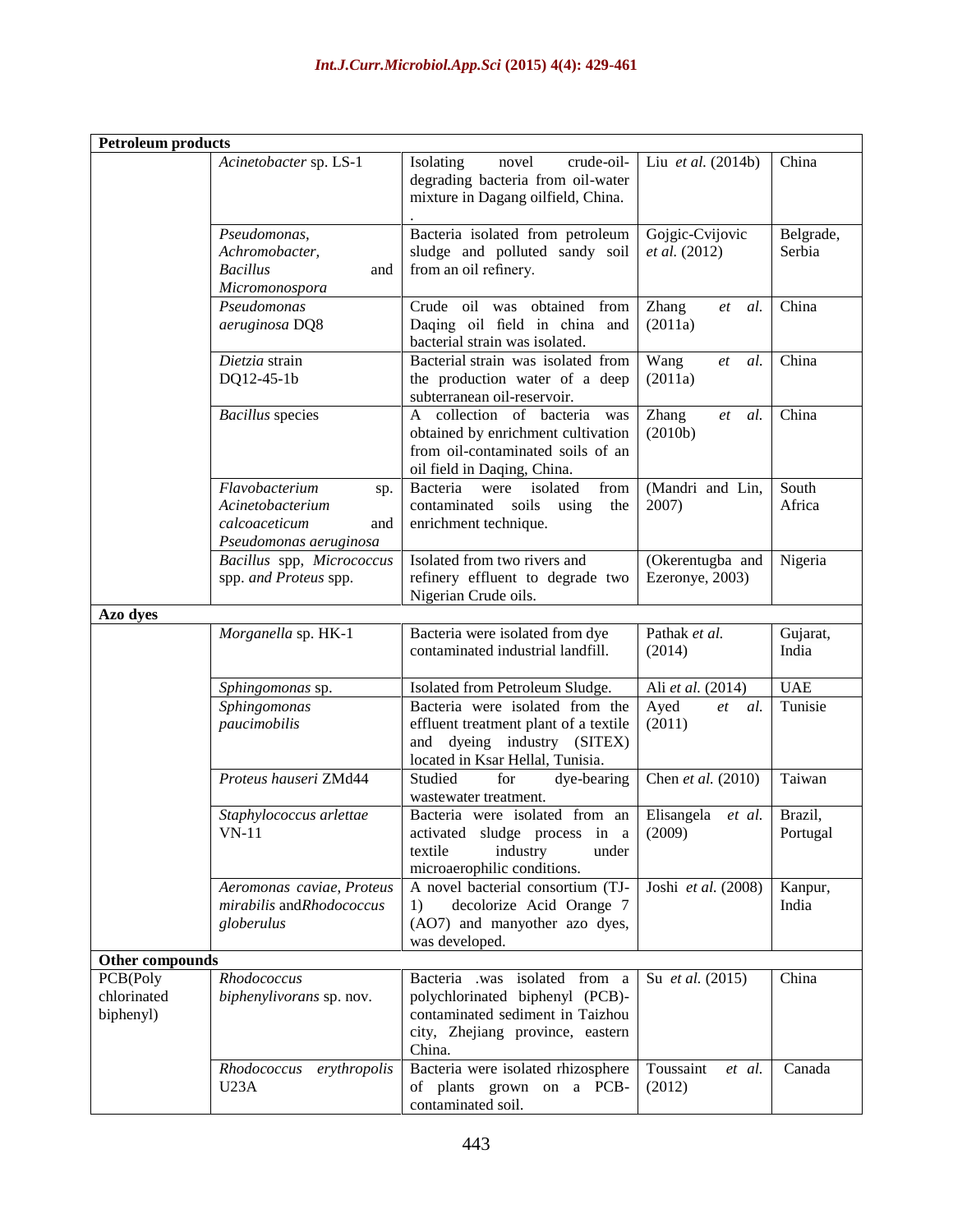|                                                   | Sinorhizobium meliloti                      | Studied by resting cell assay and<br>soil microcosms.                                                                                                               | Tu et al. (2011)               |                        |
|---------------------------------------------------|---------------------------------------------|---------------------------------------------------------------------------------------------------------------------------------------------------------------------|--------------------------------|------------------------|
|                                                   | Achromobacter sp.                           | A bacterial strain, BP3, capable of<br>degrading biphenyl, was isolated<br>from<br>petroleum-contaminated<br>soil.                                                  | Hong et al. (2009)             | China                  |
|                                                   | Enterobacter sp. LY402                      | bacterium,<br>$\mathbf{A}$<br>Gram-negative<br>named LY402, was isolated from<br>contaminated soil.                                                                 | Jia et al. (2008)              | China                  |
|                                                   | Paenibacillus sp. KBC101                    | Bacterial strain KBC101 has been<br>newly isolated from soil.                                                                                                       | Sakai et al. (2005)            | Japan                  |
| <b>PCP</b><br>(pentachlorophe<br>nol)             | Streptomyces sp.                            | PCP remeadiation studied by<br>either free or immobilized cultures<br>of bacteria strain.                                                                           | Fuentes<br>al.<br>et<br>(2013) | Argentina              |
|                                                   | Kocuria sp. CL2                             | Bacterial strain was isolated from<br>sludge of pulp and paper mill.                                                                                                | Karn et al. (2011)             | India                  |
|                                                   | Acinetobacter sp. ISTPCP-<br>3              | Bacterial strains were isolated<br>from sediment core of pulp and<br>paper mill effluent discharge site.                                                            | Sharma<br>et<br>al.<br>(2009)  | New Delhi,<br>India    |
|                                                   | Serratia marcescens                         | Aerobic bacterial strains<br>were<br>isolated from pulp paper mill<br>waste.                                                                                        | Singh<br>al.<br>et<br>(2007)   | Lucknow,<br>India      |
|                                                   | Sphingomonas<br>chlorophenolica             | strains were isolated<br>Yang<br>Bacterial<br>al.<br>et<br>(2006)<br>from a PCP-degrading<br>mixed<br>culture.                                                      |                                | Taiwan                 |
| Dioxins                                           | Pseudomonas<br>mendocina strain NSYSU       | Bacterial strain NSYSU (NSYSU<br>strain) has been isolated from<br>dioxin-contaminated<br>soil<br>by<br>selective enrichment techniques.                            | Lin et al. (2014b)             | Taiwan                 |
|                                                   | Pseudomonas<br>strain<br>sp.<br>ISTDF1      | Bacterial strains were isolated<br>from effuent of the pulp and paper<br>industry and this strain utilize<br>dibenzofuran as a sole source of<br>energy and carbon. | Jaiswal<br>al.<br>et<br>(2011) | New Delhi,<br>India    |
| <b>RDX</b><br>(Cyclotrimethyl<br>enetrinitramine) | Rhodococcus<br>rhodochrous strain 11Y       | Biodegradation<br><b>RDX</b><br>of<br>by<br>Cytochrome P450 XplA gene.                                                                                              | Halasz<br>al.<br>et<br>(2012)  | Canada                 |
|                                                   | Rhodococcus species T9N                     | done<br>in<br>Israel's<br>Studied was<br>coastal aquifer.                                                                                                           | Bernstein<br>et al.<br>(2011)  | Israel                 |
|                                                   | Shewanella sediminis sp.<br>nov.            | A psychrophilic rod-shaped<br>marine bacterium (strain HAW-<br>EB3T) isolated from Halifax<br>Harbour sediment was noted for its<br>ability to degrade (RDX).       | Zhao et al. (2005)             | Canada                 |
|                                                   | Clostridium<br>acetobutylicum (ATCC<br>824) | Determine the biodegradation<br>kinetics of RDX by crude cell<br>extract of Clostridium<br>acetobutylicum.                                                          | (Zhang and<br>Hughes, 2003)    | Houston,<br><b>USA</b> |
| Quinoline                                         | Brevundimonas sp. K4                        | isolated<br>from<br>Bacteria<br>was<br>sludge of a<br>activated<br>coking<br>wastewater treatment plant                                                             | Wang<br>al.<br>et<br>(2014b)   | China                  |
|                                                   | Bacillus sp. Q2                             | isolated<br>Strain<br>from<br>Tuo et al. (2012)<br>was<br>petroleum-contaminated soil.                                                                              |                                | China                  |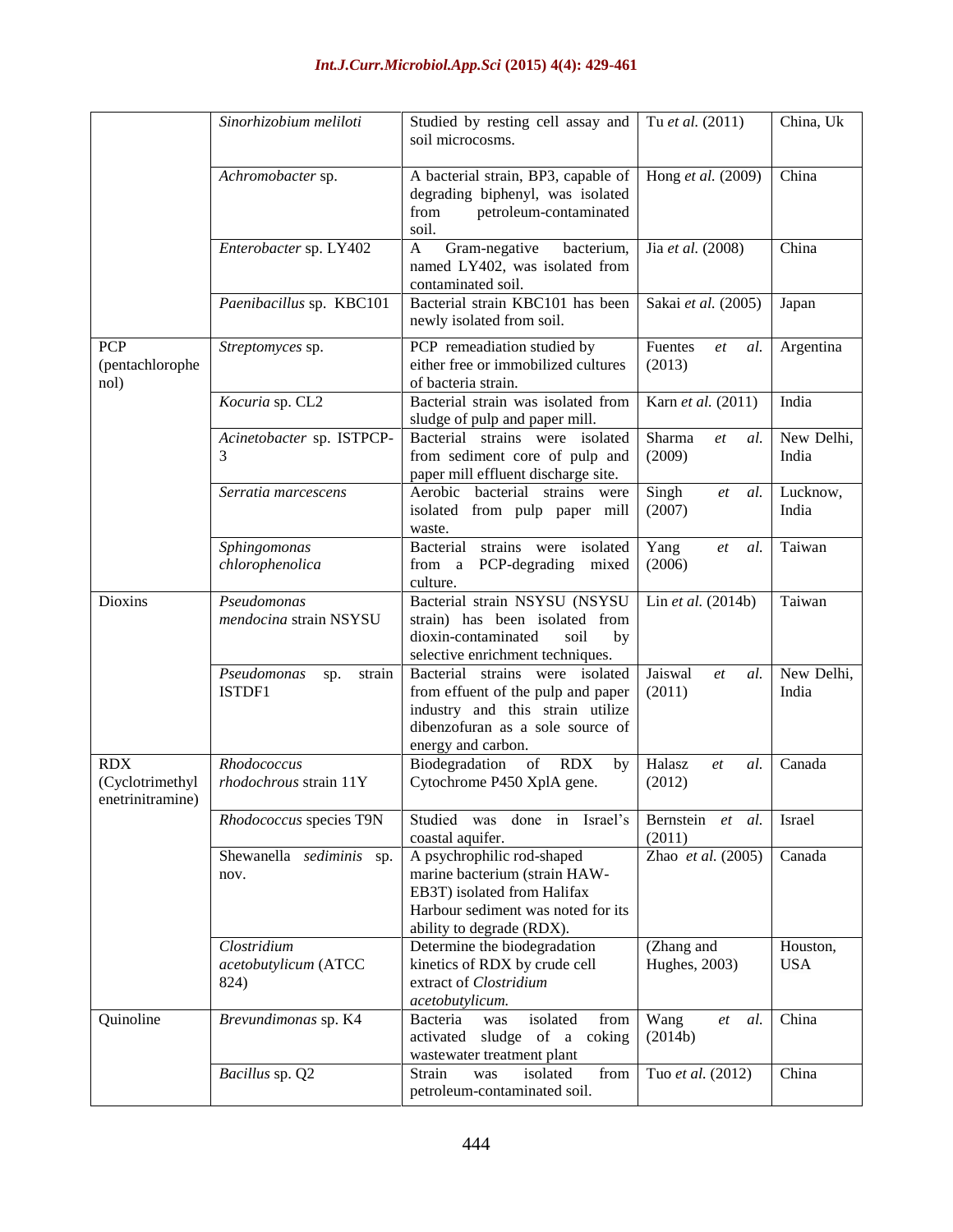|                                      | Pseudomonas sp. BC001                                                                              | Bacterial strain was isolated from<br>sludge in a coking<br>activated<br>wastewater treatment plant.                                     | Bai et al. (2010)                            | Beijing,<br>China    |
|--------------------------------------|----------------------------------------------------------------------------------------------------|------------------------------------------------------------------------------------------------------------------------------------------|----------------------------------------------|----------------------|
|                                      | Pseudomonas putida                                                                                 | Bacterial strain was isolated from<br>activated sludge of the municipal<br>wastewater treatment Plant.                                   | (Lin<br>and<br>Jianlong, 2010)               | Beijing,<br>China    |
|                                      | Rhodococcus sp. QL2                                                                                | A novel aerobic gram-positive<br>bacterial strain was isolated from<br>activated sludge of a coke plant<br>wastewater treatment process. | Zhu et al. (2008)                            | China                |
|                                      | Burkholderia pickettii                                                                             | Microorganism was isolated from<br>activated sludge of coke-oven<br>wastewater treatment plant.                                          | Jianlog et al.<br>(2002)                     | China                |
| <b>TNT</b><br>(Trinitro-<br>toluene) | Pseudomonas spp.                                                                                   | Bacterial strain was isolated from<br>a TNT-contaminated environment.                                                                    | Chien et al.<br>(2014)                       | China                |
|                                      | <b>Bacillus</b> cereus                                                                             | Bacterial strain was isolated from<br>North<br>Atlantic<br>Treaty<br>Organization<br>(NATO)<br><b>TNT</b><br>contaminated soils.         | Mercimek et al.<br>(2013)                    | Adana,<br>Turkey     |
|                                      | Clavibacter<br>agropyi<br>(Corynebacterium)<br>(RL1)<br>and<br>Sphingomonas<br>sanguinis<br>(R.L2) | Bacterial strains were isolated<br>from TNT contaminated soil.                                                                           | (Rahal<br>and<br>Moussa, 2011)               | Giza                 |
|                                      | Bacillus sp. YRE1                                                                                  | Bacterial<br>strains were isolated<br>from red effluent in free state and<br>also cells immobilized on charcoal<br>and polystyrene.      | Ullah et al. (2010)                          | Pakistan             |
|                                      | Raoultella terrigena strain<br>HB                                                                  | Bacterial strains were isolated<br>from TNT contaminated site.                                                                           | Claus<br>al.<br>et<br>(2007)                 | Germany              |
|                                      | Klebsiella sp. strain C1                                                                           | Bacterial strain C1 isolated from<br>activated sludge.                                                                                   | Kim et al. (2002)                            | Korea                |
| <b>BTEX</b>                          | Janibacter sp. SB2                                                                                 | enrichment<br>culture<br>An<br>was<br>established to isolate a BTEX-<br>degrading<br>bacterium<br>from<br>contaminated sea-tidal flat.   | Jin et al. (2013)                            | Korea                |
|                                      | <b>Bacillus</b><br>Sphaericus                                                                      | Studied by a biofilter reactor.                                                                                                          | Rahul<br>al.<br>et<br>(2011)                 | Agra, India          |
|                                      | Pseudoxanthomonas spadix<br>$BD-a59$                                                               | Bacteria were isolated by plating<br>gasoline-contaminated<br>sediment<br>from a gasoline station in Geoje,<br>Republic of Korea.        | Kim et al. (2008)                            | Korea                |
| Ethyl tert-butyl<br>ether (ETBE)     | Rhodococcus sp. IFP 2042,<br>Bradyrhizobium sp. IFP<br>2049                                        | Bacterial strains were<br>isolated<br>from a polluted aquifer.                                                                           | Digabel<br>$et\hskip-6.5cm$<br>al.<br>(2013) | France               |
|                                      | Comamonas testosteroni                                                                             | Two bacterial strains, $E_1$ and $E_2$ ,<br>isolated from gasoline-polluted<br>soil.                                                     | Kharoune<br>et al.<br>(2001)                 | France               |
| Acrylamide                           | Moraxella<br>osloensis<br>MSU11                                                                    | Bacterium was isolated from paper<br>mill effluent at Charan mahadevi,<br>Tamilnadu, India.                                              | Jebasingh<br>et al.<br>(2013)                | Tamil<br>Nadu, India |
|                                      | Burkholderia sp.<br>strain<br><b>DR.Y27</b>                                                        | Strain DR.Y27 was purified to<br>homogeneity by a combination of<br>anion exchange and gel filtration                                    | Syed et al. (2012)                           | Malaysia             |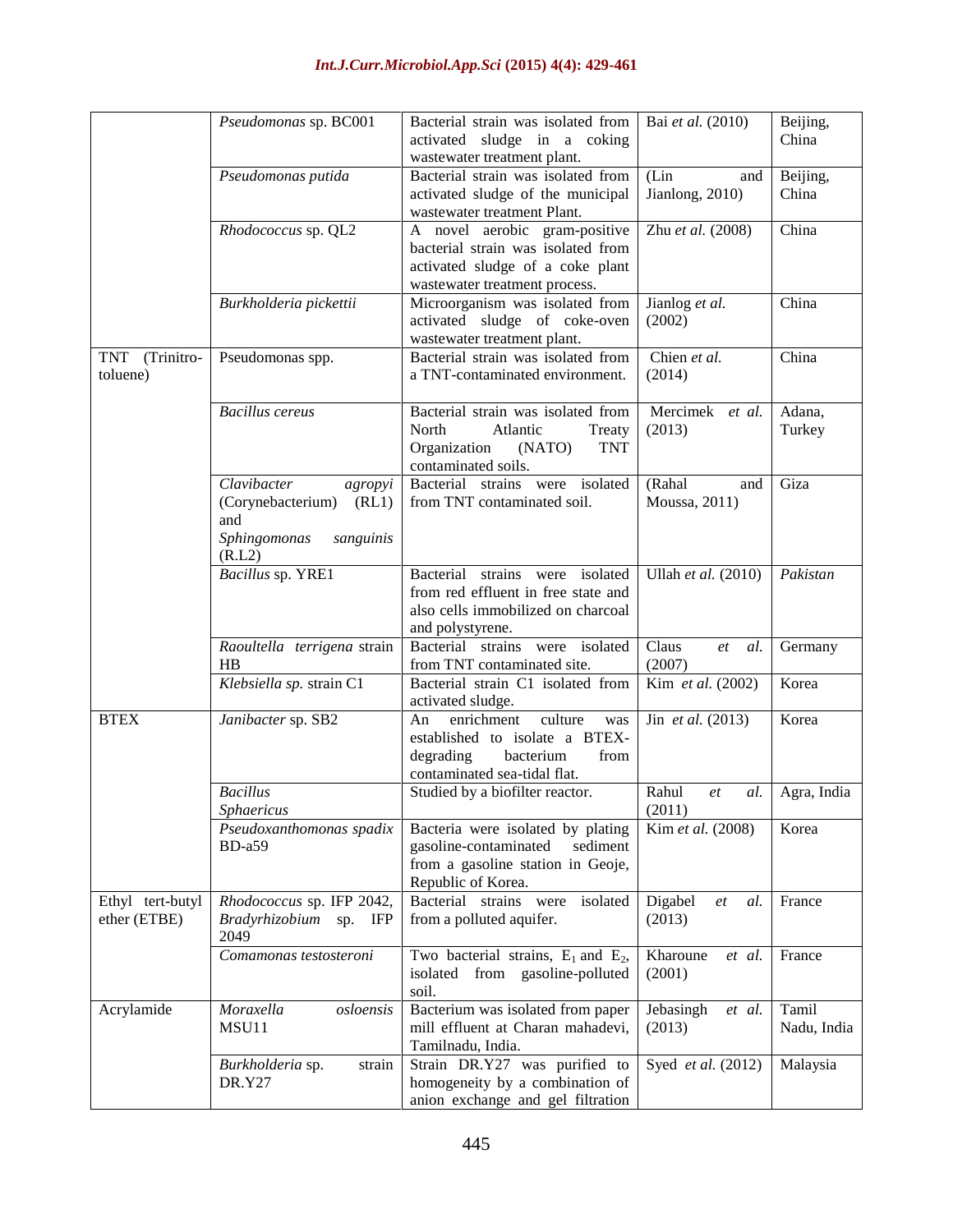| (Cha)<br><b>USA</b><br>Geobacillus<br>Bacteria were isolated from soil<br>and<br>collected from a hot spring area in<br>Chambliss, 2011)<br>thermoglucosidasius AUT-<br>01<br>Montana, USA.<br>Thailand<br>Bacteria<br>isolated<br>from<br>Enterobacter aerogenes<br>(Buranasilp and<br>were<br>domestic wastewater in Chonburi,<br>Charoenpanich,<br>Thailand.<br>2011)<br>(Prabua<br>A bacterial isolate was isolated<br>Madurai,<br>Pseudomonas aeruginosa<br>and<br>from AM-contaminated soil.<br>Thatheyusb, 2007)<br>India<br>Bacterial strain was isolated from<br>China<br>Rhodococcus ruber SD3<br>Peng et al. (2013)<br>Phenol<br>rotting wood and polluted sludge.<br>Bacterial strain CS1 isolated from<br>Paisio<br>Argentina<br>Rhodococcus sp.<br>al.<br>et<br>(2012)<br>tannery sediments.<br>Acinetobacter<br>Bacteria were isolated from the<br>Yamaga<br>Japan<br>et al.<br>rhizosphere of duckweed (Lemna<br>calcoaceticus P23<br>(2010)<br>aoukikusa) using an enrichment<br>culture method.<br>Sandhu<br><b>USA</b><br>Bacteria<br>Acinetobacter, Alcaligenes,<br>capable<br>of<br>phenol<br>al.<br>et<br>degradation were isolated from the<br>and Rhodococcus<br>(2009)<br>leaves of green ash trees grown at<br>a site rich in airborne pollutants.<br>China<br>Pseudomonas,<br>Six phenol-degrading<br>bacteria<br>Dong<br>al.<br>et<br>designated as PND-1-PND-6 were<br>Acinetobacter, Comamonas<br>(2008)<br>isolated from natural soil.<br>and Cupriavidus<br>A novel indigenous strain (MTCC<br>Kotresha and<br>Karnataka,<br>Pseudomonas aeruginosa<br>4996) isolated from a pulp<br>Vidyasagar, 2008)<br>India<br>effluent-contaminated<br>industrial<br>site.<br>Two bacterial strains were isolated<br>Arutchelvan et al.<br>Pseudomonas<br>Annamalai<br>(2005)<br>cepacia and Bacillus brevis<br>from the phenol bearing industrial<br>nagar,<br>India<br>wastewater.<br>faecalis and<br>Two microorganisms were isolated<br>Alcaligenes<br><b>Brazil</b><br><b>Bastos</b><br>al.<br>et<br>from Amazonian rain forest soil<br>(2000)<br>Candida tropicalis<br>samples after enrichment in the<br>presence of phenol and a high salt<br>concentration. |  | chromatography. |  |  |
|-------------------------------------------------------------------------------------------------------------------------------------------------------------------------------------------------------------------------------------------------------------------------------------------------------------------------------------------------------------------------------------------------------------------------------------------------------------------------------------------------------------------------------------------------------------------------------------------------------------------------------------------------------------------------------------------------------------------------------------------------------------------------------------------------------------------------------------------------------------------------------------------------------------------------------------------------------------------------------------------------------------------------------------------------------------------------------------------------------------------------------------------------------------------------------------------------------------------------------------------------------------------------------------------------------------------------------------------------------------------------------------------------------------------------------------------------------------------------------------------------------------------------------------------------------------------------------------------------------------------------------------------------------------------------------------------------------------------------------------------------------------------------------------------------------------------------------------------------------------------------------------------------------------------------------------------------------------------------------------------------------------------------------------------------------------------------------------------------------------------------------------------------------------------------------------------|--|-----------------|--|--|
|                                                                                                                                                                                                                                                                                                                                                                                                                                                                                                                                                                                                                                                                                                                                                                                                                                                                                                                                                                                                                                                                                                                                                                                                                                                                                                                                                                                                                                                                                                                                                                                                                                                                                                                                                                                                                                                                                                                                                                                                                                                                                                                                                                                           |  |                 |  |  |
|                                                                                                                                                                                                                                                                                                                                                                                                                                                                                                                                                                                                                                                                                                                                                                                                                                                                                                                                                                                                                                                                                                                                                                                                                                                                                                                                                                                                                                                                                                                                                                                                                                                                                                                                                                                                                                                                                                                                                                                                                                                                                                                                                                                           |  |                 |  |  |
|                                                                                                                                                                                                                                                                                                                                                                                                                                                                                                                                                                                                                                                                                                                                                                                                                                                                                                                                                                                                                                                                                                                                                                                                                                                                                                                                                                                                                                                                                                                                                                                                                                                                                                                                                                                                                                                                                                                                                                                                                                                                                                                                                                                           |  |                 |  |  |
|                                                                                                                                                                                                                                                                                                                                                                                                                                                                                                                                                                                                                                                                                                                                                                                                                                                                                                                                                                                                                                                                                                                                                                                                                                                                                                                                                                                                                                                                                                                                                                                                                                                                                                                                                                                                                                                                                                                                                                                                                                                                                                                                                                                           |  |                 |  |  |
|                                                                                                                                                                                                                                                                                                                                                                                                                                                                                                                                                                                                                                                                                                                                                                                                                                                                                                                                                                                                                                                                                                                                                                                                                                                                                                                                                                                                                                                                                                                                                                                                                                                                                                                                                                                                                                                                                                                                                                                                                                                                                                                                                                                           |  |                 |  |  |
|                                                                                                                                                                                                                                                                                                                                                                                                                                                                                                                                                                                                                                                                                                                                                                                                                                                                                                                                                                                                                                                                                                                                                                                                                                                                                                                                                                                                                                                                                                                                                                                                                                                                                                                                                                                                                                                                                                                                                                                                                                                                                                                                                                                           |  |                 |  |  |
|                                                                                                                                                                                                                                                                                                                                                                                                                                                                                                                                                                                                                                                                                                                                                                                                                                                                                                                                                                                                                                                                                                                                                                                                                                                                                                                                                                                                                                                                                                                                                                                                                                                                                                                                                                                                                                                                                                                                                                                                                                                                                                                                                                                           |  |                 |  |  |
|                                                                                                                                                                                                                                                                                                                                                                                                                                                                                                                                                                                                                                                                                                                                                                                                                                                                                                                                                                                                                                                                                                                                                                                                                                                                                                                                                                                                                                                                                                                                                                                                                                                                                                                                                                                                                                                                                                                                                                                                                                                                                                                                                                                           |  |                 |  |  |
|                                                                                                                                                                                                                                                                                                                                                                                                                                                                                                                                                                                                                                                                                                                                                                                                                                                                                                                                                                                                                                                                                                                                                                                                                                                                                                                                                                                                                                                                                                                                                                                                                                                                                                                                                                                                                                                                                                                                                                                                                                                                                                                                                                                           |  |                 |  |  |
|                                                                                                                                                                                                                                                                                                                                                                                                                                                                                                                                                                                                                                                                                                                                                                                                                                                                                                                                                                                                                                                                                                                                                                                                                                                                                                                                                                                                                                                                                                                                                                                                                                                                                                                                                                                                                                                                                                                                                                                                                                                                                                                                                                                           |  |                 |  |  |
|                                                                                                                                                                                                                                                                                                                                                                                                                                                                                                                                                                                                                                                                                                                                                                                                                                                                                                                                                                                                                                                                                                                                                                                                                                                                                                                                                                                                                                                                                                                                                                                                                                                                                                                                                                                                                                                                                                                                                                                                                                                                                                                                                                                           |  |                 |  |  |
|                                                                                                                                                                                                                                                                                                                                                                                                                                                                                                                                                                                                                                                                                                                                                                                                                                                                                                                                                                                                                                                                                                                                                                                                                                                                                                                                                                                                                                                                                                                                                                                                                                                                                                                                                                                                                                                                                                                                                                                                                                                                                                                                                                                           |  |                 |  |  |
|                                                                                                                                                                                                                                                                                                                                                                                                                                                                                                                                                                                                                                                                                                                                                                                                                                                                                                                                                                                                                                                                                                                                                                                                                                                                                                                                                                                                                                                                                                                                                                                                                                                                                                                                                                                                                                                                                                                                                                                                                                                                                                                                                                                           |  |                 |  |  |
|                                                                                                                                                                                                                                                                                                                                                                                                                                                                                                                                                                                                                                                                                                                                                                                                                                                                                                                                                                                                                                                                                                                                                                                                                                                                                                                                                                                                                                                                                                                                                                                                                                                                                                                                                                                                                                                                                                                                                                                                                                                                                                                                                                                           |  |                 |  |  |
|                                                                                                                                                                                                                                                                                                                                                                                                                                                                                                                                                                                                                                                                                                                                                                                                                                                                                                                                                                                                                                                                                                                                                                                                                                                                                                                                                                                                                                                                                                                                                                                                                                                                                                                                                                                                                                                                                                                                                                                                                                                                                                                                                                                           |  |                 |  |  |
|                                                                                                                                                                                                                                                                                                                                                                                                                                                                                                                                                                                                                                                                                                                                                                                                                                                                                                                                                                                                                                                                                                                                                                                                                                                                                                                                                                                                                                                                                                                                                                                                                                                                                                                                                                                                                                                                                                                                                                                                                                                                                                                                                                                           |  |                 |  |  |
|                                                                                                                                                                                                                                                                                                                                                                                                                                                                                                                                                                                                                                                                                                                                                                                                                                                                                                                                                                                                                                                                                                                                                                                                                                                                                                                                                                                                                                                                                                                                                                                                                                                                                                                                                                                                                                                                                                                                                                                                                                                                                                                                                                                           |  |                 |  |  |
|                                                                                                                                                                                                                                                                                                                                                                                                                                                                                                                                                                                                                                                                                                                                                                                                                                                                                                                                                                                                                                                                                                                                                                                                                                                                                                                                                                                                                                                                                                                                                                                                                                                                                                                                                                                                                                                                                                                                                                                                                                                                                                                                                                                           |  |                 |  |  |
|                                                                                                                                                                                                                                                                                                                                                                                                                                                                                                                                                                                                                                                                                                                                                                                                                                                                                                                                                                                                                                                                                                                                                                                                                                                                                                                                                                                                                                                                                                                                                                                                                                                                                                                                                                                                                                                                                                                                                                                                                                                                                                                                                                                           |  |                 |  |  |
|                                                                                                                                                                                                                                                                                                                                                                                                                                                                                                                                                                                                                                                                                                                                                                                                                                                                                                                                                                                                                                                                                                                                                                                                                                                                                                                                                                                                                                                                                                                                                                                                                                                                                                                                                                                                                                                                                                                                                                                                                                                                                                                                                                                           |  |                 |  |  |
|                                                                                                                                                                                                                                                                                                                                                                                                                                                                                                                                                                                                                                                                                                                                                                                                                                                                                                                                                                                                                                                                                                                                                                                                                                                                                                                                                                                                                                                                                                                                                                                                                                                                                                                                                                                                                                                                                                                                                                                                                                                                                                                                                                                           |  |                 |  |  |
|                                                                                                                                                                                                                                                                                                                                                                                                                                                                                                                                                                                                                                                                                                                                                                                                                                                                                                                                                                                                                                                                                                                                                                                                                                                                                                                                                                                                                                                                                                                                                                                                                                                                                                                                                                                                                                                                                                                                                                                                                                                                                                                                                                                           |  |                 |  |  |
|                                                                                                                                                                                                                                                                                                                                                                                                                                                                                                                                                                                                                                                                                                                                                                                                                                                                                                                                                                                                                                                                                                                                                                                                                                                                                                                                                                                                                                                                                                                                                                                                                                                                                                                                                                                                                                                                                                                                                                                                                                                                                                                                                                                           |  |                 |  |  |
|                                                                                                                                                                                                                                                                                                                                                                                                                                                                                                                                                                                                                                                                                                                                                                                                                                                                                                                                                                                                                                                                                                                                                                                                                                                                                                                                                                                                                                                                                                                                                                                                                                                                                                                                                                                                                                                                                                                                                                                                                                                                                                                                                                                           |  |                 |  |  |
|                                                                                                                                                                                                                                                                                                                                                                                                                                                                                                                                                                                                                                                                                                                                                                                                                                                                                                                                                                                                                                                                                                                                                                                                                                                                                                                                                                                                                                                                                                                                                                                                                                                                                                                                                                                                                                                                                                                                                                                                                                                                                                                                                                                           |  |                 |  |  |
|                                                                                                                                                                                                                                                                                                                                                                                                                                                                                                                                                                                                                                                                                                                                                                                                                                                                                                                                                                                                                                                                                                                                                                                                                                                                                                                                                                                                                                                                                                                                                                                                                                                                                                                                                                                                                                                                                                                                                                                                                                                                                                                                                                                           |  |                 |  |  |
|                                                                                                                                                                                                                                                                                                                                                                                                                                                                                                                                                                                                                                                                                                                                                                                                                                                                                                                                                                                                                                                                                                                                                                                                                                                                                                                                                                                                                                                                                                                                                                                                                                                                                                                                                                                                                                                                                                                                                                                                                                                                                                                                                                                           |  |                 |  |  |
|                                                                                                                                                                                                                                                                                                                                                                                                                                                                                                                                                                                                                                                                                                                                                                                                                                                                                                                                                                                                                                                                                                                                                                                                                                                                                                                                                                                                                                                                                                                                                                                                                                                                                                                                                                                                                                                                                                                                                                                                                                                                                                                                                                                           |  |                 |  |  |
|                                                                                                                                                                                                                                                                                                                                                                                                                                                                                                                                                                                                                                                                                                                                                                                                                                                                                                                                                                                                                                                                                                                                                                                                                                                                                                                                                                                                                                                                                                                                                                                                                                                                                                                                                                                                                                                                                                                                                                                                                                                                                                                                                                                           |  |                 |  |  |
|                                                                                                                                                                                                                                                                                                                                                                                                                                                                                                                                                                                                                                                                                                                                                                                                                                                                                                                                                                                                                                                                                                                                                                                                                                                                                                                                                                                                                                                                                                                                                                                                                                                                                                                                                                                                                                                                                                                                                                                                                                                                                                                                                                                           |  |                 |  |  |
|                                                                                                                                                                                                                                                                                                                                                                                                                                                                                                                                                                                                                                                                                                                                                                                                                                                                                                                                                                                                                                                                                                                                                                                                                                                                                                                                                                                                                                                                                                                                                                                                                                                                                                                                                                                                                                                                                                                                                                                                                                                                                                                                                                                           |  |                 |  |  |
|                                                                                                                                                                                                                                                                                                                                                                                                                                                                                                                                                                                                                                                                                                                                                                                                                                                                                                                                                                                                                                                                                                                                                                                                                                                                                                                                                                                                                                                                                                                                                                                                                                                                                                                                                                                                                                                                                                                                                                                                                                                                                                                                                                                           |  |                 |  |  |
|                                                                                                                                                                                                                                                                                                                                                                                                                                                                                                                                                                                                                                                                                                                                                                                                                                                                                                                                                                                                                                                                                                                                                                                                                                                                                                                                                                                                                                                                                                                                                                                                                                                                                                                                                                                                                                                                                                                                                                                                                                                                                                                                                                                           |  |                 |  |  |
|                                                                                                                                                                                                                                                                                                                                                                                                                                                                                                                                                                                                                                                                                                                                                                                                                                                                                                                                                                                                                                                                                                                                                                                                                                                                                                                                                                                                                                                                                                                                                                                                                                                                                                                                                                                                                                                                                                                                                                                                                                                                                                                                                                                           |  |                 |  |  |
|                                                                                                                                                                                                                                                                                                                                                                                                                                                                                                                                                                                                                                                                                                                                                                                                                                                                                                                                                                                                                                                                                                                                                                                                                                                                                                                                                                                                                                                                                                                                                                                                                                                                                                                                                                                                                                                                                                                                                                                                                                                                                                                                                                                           |  |                 |  |  |

**Fig.1** Aerobic benzen biodegradation (Wilson and Bouwer, 1997)

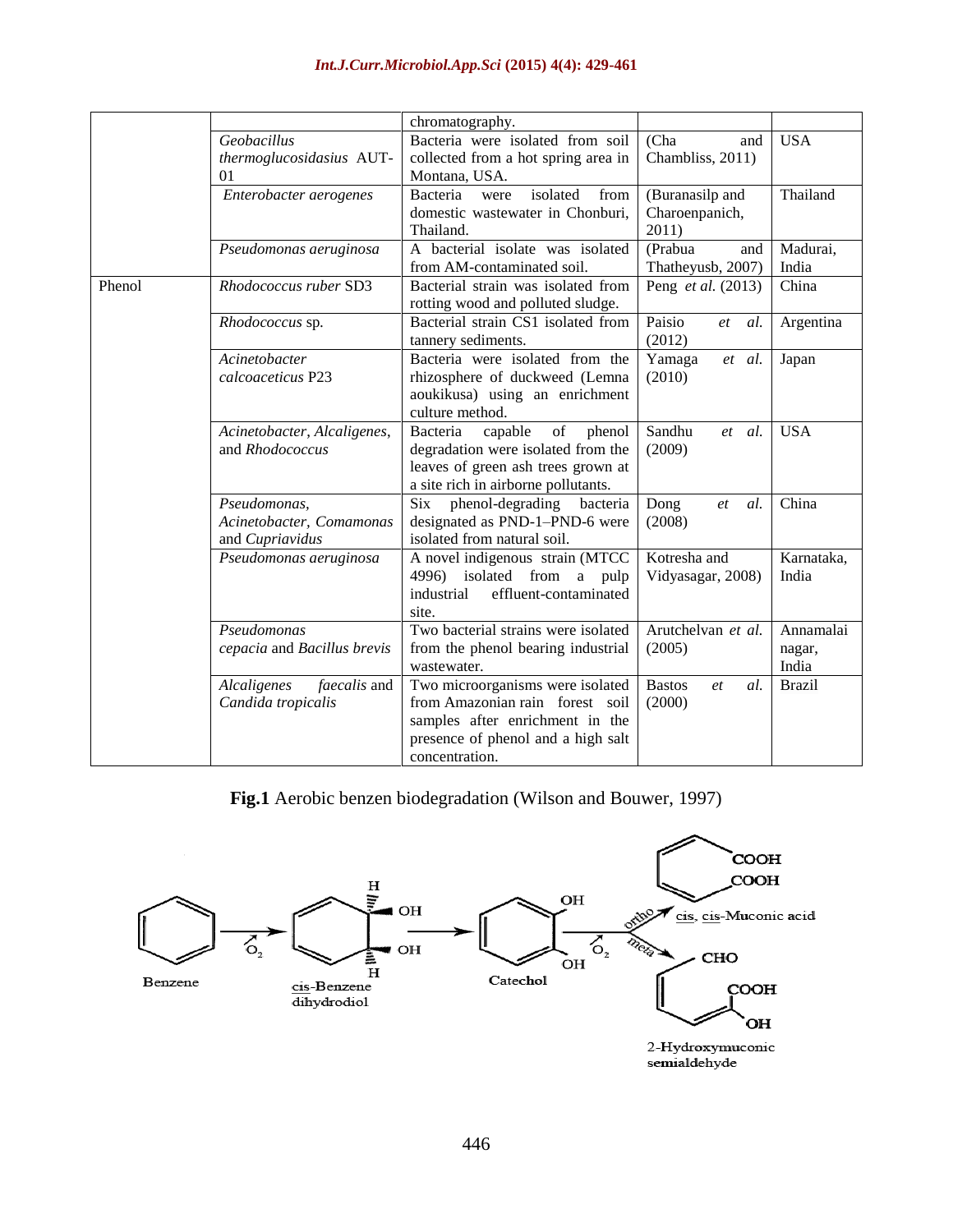**Fig.2** Degradation of aromatic, natural and xenobiotic compounds into two central intermediates, catechol and protocatechuate (after Fritsche and Hofrichter)



**Fig.3** -Microbes mediated attacks on aromatic ring substituents (Gibson and Harwood, 2002)

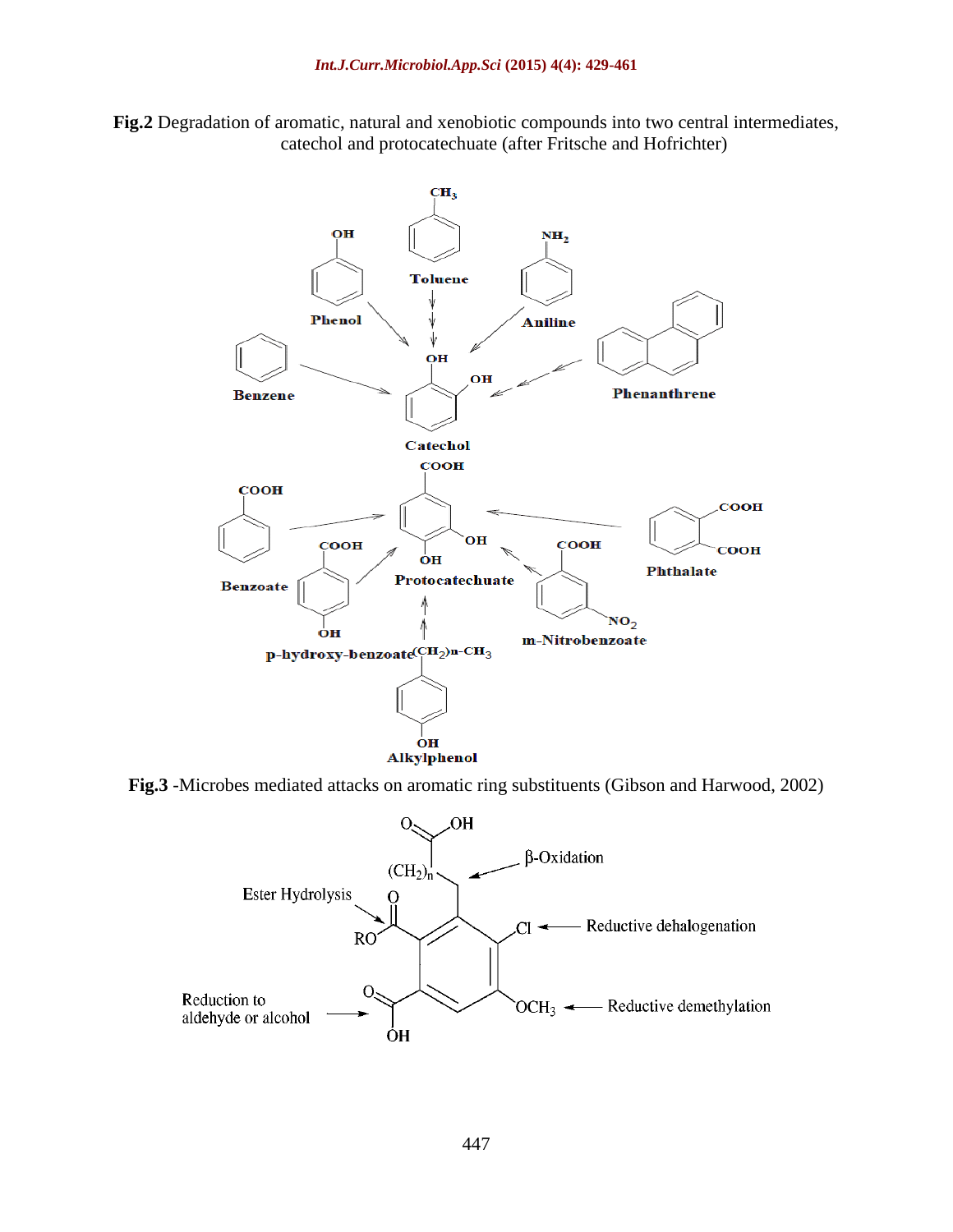**Fig.4** Anaerobic pathways of biodegradation of chlorinated aromatic pentachlorophenol (PCP) (Bryant *et al.,* 1991; Mikesell and Boyd, 1986). The letter o, m, p denotes dechlorination at the o, m, and p positions



**Fig.5** Monooxygenase and dioxygenase reactions: monooxygenase initially incorporates one O atom from O2 into the xenobiotic substrate while other is reduced to H2O and dioxygenase incorporates both O atoms into the substrate (after Fritsche and Hofrichter)

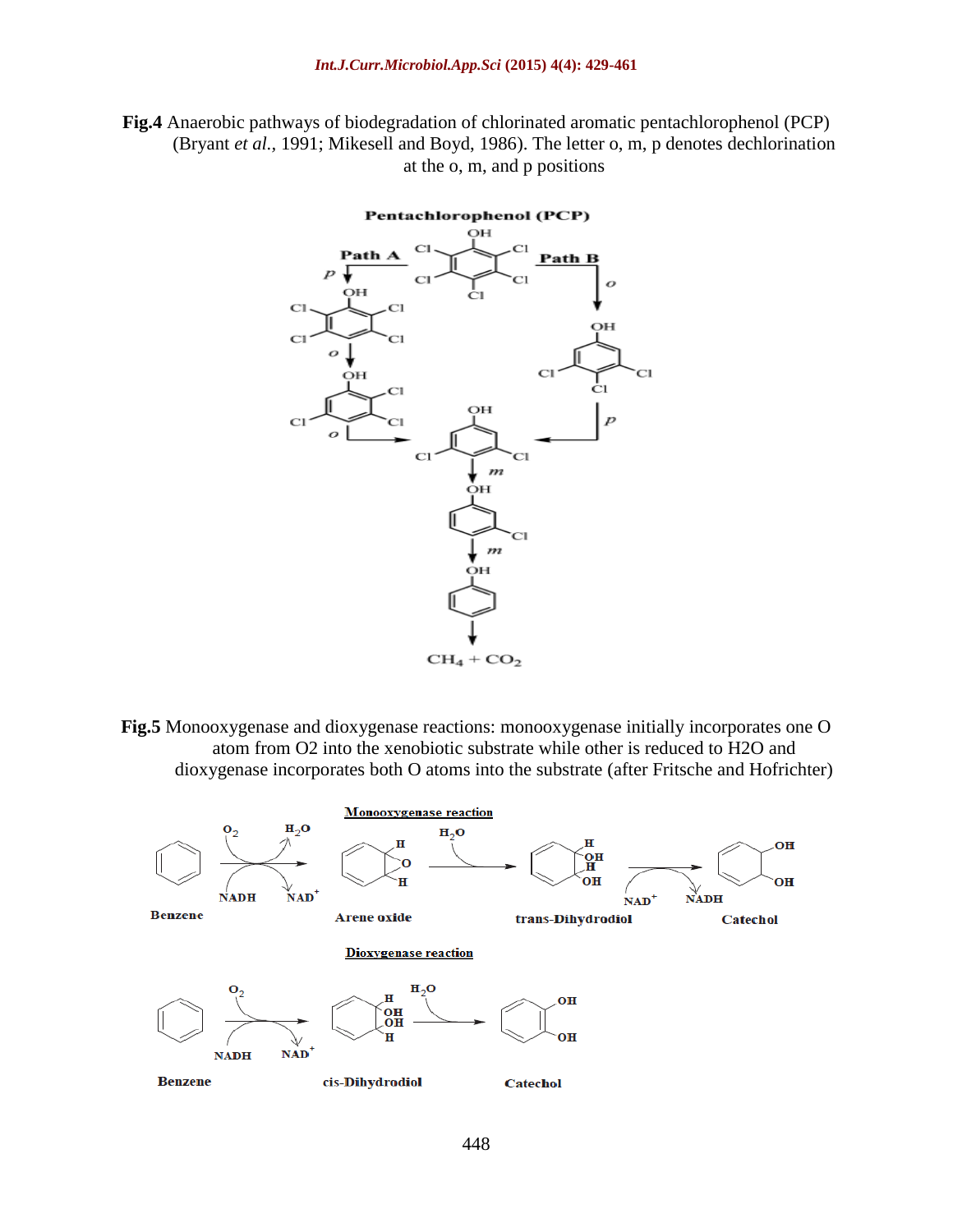



Convergent mode

Divergent mode

**Table.2** List of catabolic genes which perform biotransformation of xenobiotic compounds

| Compound          | Location       | <b>Genes</b>                                 | Source organism                    | <b>References</b>               |
|-------------------|----------------|----------------------------------------------|------------------------------------|---------------------------------|
| <b>HCH</b>        | Plasmid        | $\lim F$ on pISP0; $\lim A$ , $\lim C$ , and | Sphingomonas sp. Strain MM-1       | Tabata et al (2013)             |
|                   |                | truncated $\lim F$ on pISP1; $\lim RED$      |                                    |                                 |
|                   |                | on pISP3; and $\lim B$ , $\lim C$ , and      |                                    |                                 |
|                   |                | truncated $\lim F$ on pISP4                  |                                    |                                 |
| <b>PCB</b>        | Plasmid pSK4   | bphA1,A2,A3,A4,B,C D, H,I,J,K                | Cupriavidus sp. strain SK-4        | Ilori et al $(2013)$            |
| Pthalate          | Plasmid        | phtBAaAbAcAdCR                               | Arthrobacter sp. 68b               | Stanislauskiene et al<br>(2011) |
| Naphthalene       | Chromosome     | nar gene cluster (narAa, narAb)              | Rhodococcus opacus R7              | Gennaro et al (2010)            |
| Phenanthrene      | Chromosome     | PhnZP, PhnZP2                                | Sphingomonas, sp. ZP1,             | Zhao et al $(2011)$             |
|                   |                |                                              | Pseudomonas sp. ZP2                |                                 |
| Pyrene            | Chromosome and | nidA                                         | Mycobacterium sp. strain KMS       | (Zhang and                      |
|                   | plasmid        |                                              |                                    | Anderson, 2013)                 |
| Carbazole         | Plasmid        | carAcRAaCBaBb                                | Kordiimonas                        | Maeda et al., 2010              |
|                   |                |                                              | Gwangyangensis OC9                 |                                 |
| Chlorobenzene     | Plasmid        | cbs gene cluster, CbsA and CbsB              | Pandoraea sp. strain MCB032        | Jiang et al $(2009)$            |
| Benzene, toluene, | Chromosome     | pheA, todC1, xylM,                           | Bacterial consortium used, Sps are | Ortega-Gonzalez et              |
| and xylene (BTX)  |                |                                              | Ralstonia insidiosa, Cellulomonas  | al $(2013)$                     |
|                   |                |                                              | hominis, Burkholderia kururiensis, |                                 |
|                   |                |                                              | and Serratia                       |                                 |
|                   |                |                                              | <b>Marcescens</b>                  |                                 |
| p-nitrophenol     | Plasmid        | PnpA, PnpC1C2.                               | Pseudomonas putida DLL-E4          | Shen et al (2010b)              |
| $2,4-D$           | Plasmid pKJS32 | tfdA, tfdS                                   | Pseudomonas and Ralstonia          | Lipthay et al (1999)            |
| Atrazine          | Chromosome     | trzN, atzB and atzC                          | Arthrobacter sp. DNS10             | Zhang et al $(2011b)$           |

Reverse transcription-PCR (RT-PCR) gives us a picture of the metabolically active consortium in the system (Weller and Ward, 1989; Nogales *et al.,* 1999). RT-PCR also useful to study expression of individual structural genes

(Widala *et al.,* 2002). The sequencing of cloned RT-PCR amplified product of 16S rRNA used to identify metabolically active bacterial community in soil highly polluted with PCB (Nogales *et al.,* 1999). Differential display (DD),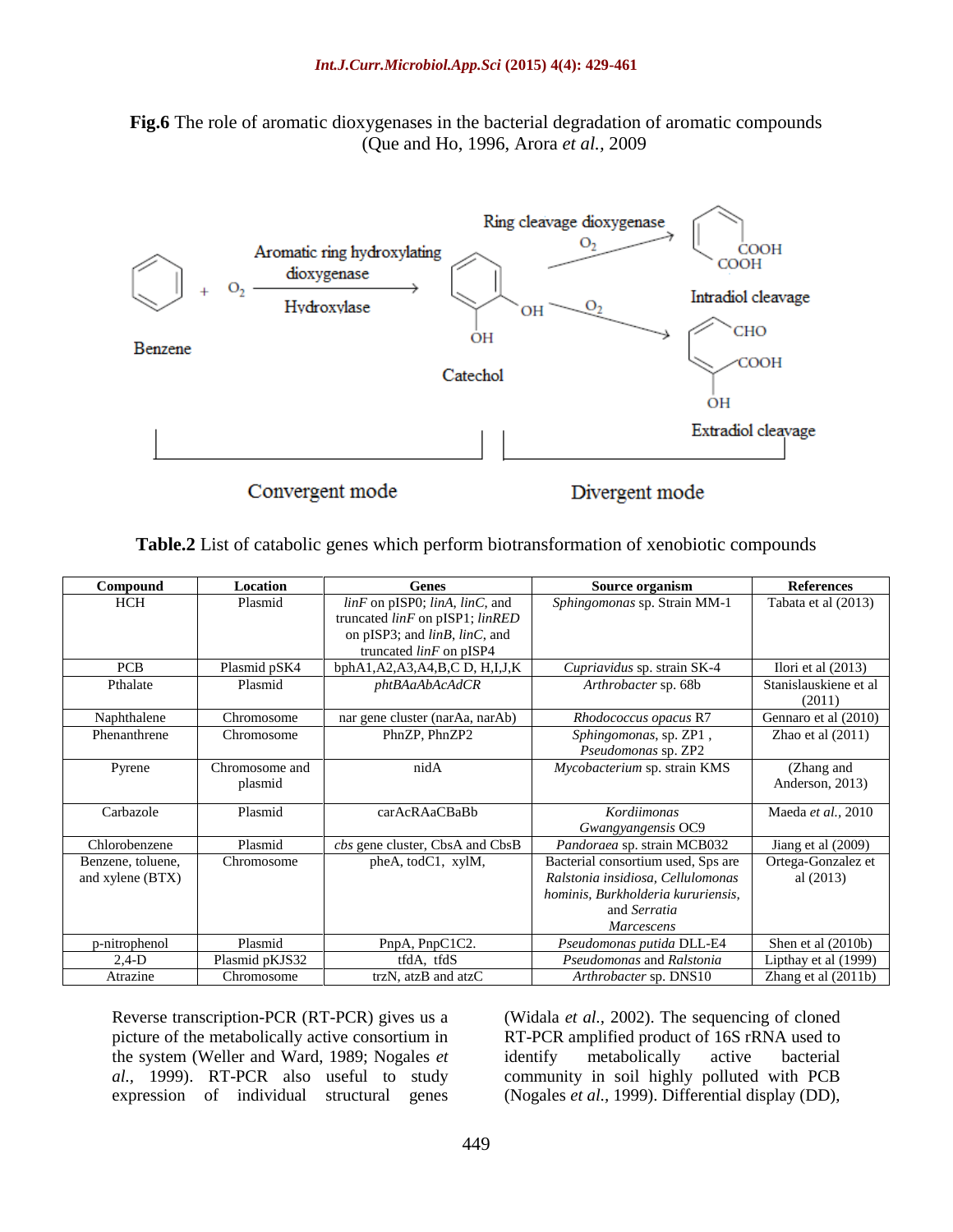an RNA-based technique is used to study eukaryotic gene expression; can be optimized to estimate bacterial rRNA diversity (Yakimov *et al.,* 2001). The DD technique can be optimized and directly clone actively expressed genes isolated from soil-extracted RNA (Fleming *et al.,* 1998). Fleming *et al.,* (2001) using this approach successfully to clone a novel salicylate-inducible naphthalene dioxygenase from *Burkholderia cepacia* (Fleming *et al.,* 1998) and identified the bacterial members that are degrading 2, 4, 5- trinitrophenoxyacetic acid. The genetic fingerprinting technique gives us a profile of the genetic diversity in a microbial community. Matrix-assisted laser desorption/ionization time-of flight mass spectrophotometry (MALDI-TOF-MS) is an effective method for analyzing the restriction fragments of PCR-amplified products (Taranenko *et al.,* 2002). Terminal restriction fragment length polymorphism (T-RFLP) analysis helps measure the size polymorphism of terminal restriction fragments from a PCRamplified marker. Denaturing gradient gel electrophoresis (DGGE) and TGGE (Thermal-GGE) is a potent method to analyze DNA fragments of the same length but different sequence can be resolved electrophoretically (Muyzer, 1999). Denaturing high performance liquid chromatography (DHPLC) can detect single base-pair mutations in a specific sequence (Taliani *et al.,* 2001).

Metagenomic libraries are another powerful approach for the identification of the desired catabolic genes. Mostly metagenomic is a culture dependent genomic analysis; it is either a function or sequence driven approach of total microbial communities, which provides access to find information about unknown sequences (Schloss and Handelsman, 2003). Metagenomic is a sequence-driven approach which is based on conserved regions in the bacterial genome, can also be studied. Certain hybridization probes which are screened out clone libraries for specific DNA sequences can also help to identify the required genes for recalcitrant degradation.

In the past few years, several new techniques have been employed in the study of the biodegradation of xenobiotic compounds. New

potential microbes have been isolated with a great capacity to degrade xenobiotics. Novel genes are also identified which encodes catabolic genes responsible for bioremediation of many toxic compounds in a very short period of time. These microbes possess greater ability to overcome the environmental pollution problem.

#### **Acknowledgements**

My sincere thanks to Dr. S. K. Shahi (Associate Prof. of department of Botany) Guru Ghasidas Vishwavidyalaya, Bilaspur (C.G.) for their kind support, guidance and providing valuable input to improve this review paper, also thank to Guru Ghasidas Vishwavidyalaya, Bilaspur (C.G.) for providing the fellowship.

## **References**

- Alexander, M.1977. Introduction to soil microbiology, John Wiley & Sons, Inc., New York, 50-150.
- Ali, L., Alhassani, H., Karuvantevida, N., Rauf, M.A., and Ashraf, S.S.2014. Efficient aerobic degradation of various Azo dyes by a *Sphingomonas* sp isolated from petroleum sludge. Journal of Bioremediation and Biodegradation. 5(3): 1-10.
- Ananina, L.N., Yastrebova, O.V., Demakov, V.A., and Plotnikova, E.G.2011. Naphthalene degrading bacteria of the genus *Rhodococcus* from the Verkhnekamsk salt mining region of Russia. Antonie van Leeuwenhoek. 100(2): 309-316.
- Angelidaki, I., and Ahring, B. K.1993. Thermophilic anaerobic digestion of livestock waste: the effect of ammonia. Applied Microbiology Biotechnology. 38: 560–564.
- Angelidaki, I., and Sanders, W.2004. Assessment of the anaerobic biodegradability of macropollutants. Reviews in Environmental Science and Biotechnology. 3: 117– 129.
- Arora, P.K., Kumar, M., Chauhan, A., Raghava, G.P., and Jain, R.K.2009. OxDBase: a database of oxygenases involved in biodegradation. BioMed Central Research Notes. 2: 1-9.
- Arora, P.K., Srivastava, A., and Singh, V.P.2010. Applicationof Monooxygenases in dehalogenation, desulphurization, denitrification and hydroxylation of aromatic compounds. Journal of Bioremediation and Biodegradation. 1: 1–8.
- Arulazhagan, P., and Vasudevan, N.2011. Biodegradation of polycyclic aromatic hydrocarbons by a halotolerant bacterial strain *Ochrobactrum* sp. VA1. Marine Pollution Bulletin. 62: 388–394.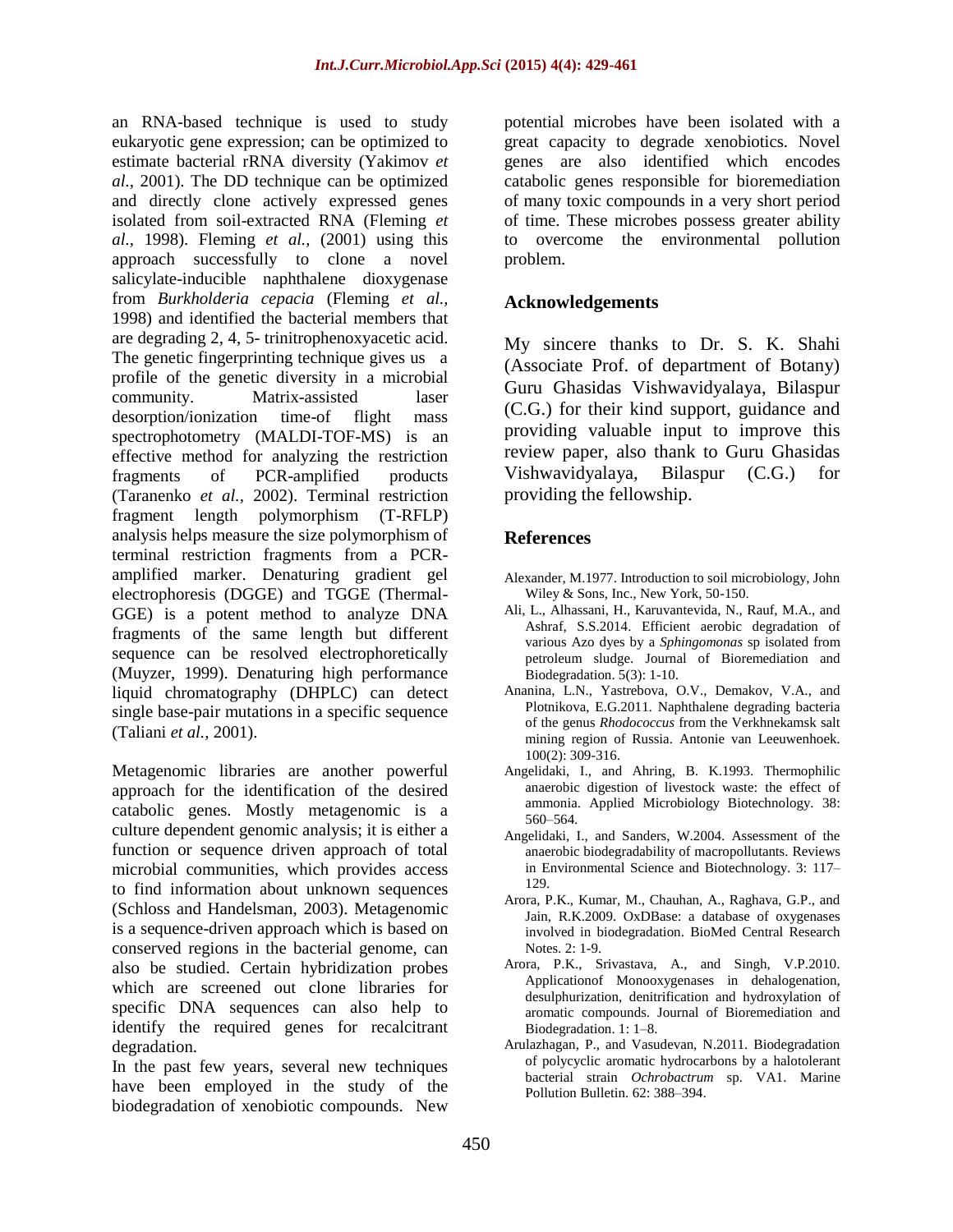- Arutchelvana, V., Kanakasabaia, V., Nagarajan, S., and Muralikrishnan, V.2005. Isolation and identification of novel high strength phenol degrading bacterial strains from phenol formaldehyde resin manufacturing industrial wastewater. Journal of Hazardous Materials. 127(1/3): 238–243.
- [Ayed,](http://www.sciencedirect.com/science/article/pii/S0011916411001500) L., [Mahdhi,](http://www.sciencedirect.com/science/article/pii/S0011916411001500) A., [Cheref,](http://www.sciencedirect.com/science/article/pii/S0011916411001500) A., and [Bakhrouf,](http://www.sciencedirect.com/science/article/pii/S0011916411001500) A.2011. Decolorization and degradation of azo dye Methyl Red by an isolated *Sphingomonas paucimobilis*: Biotoxicity and metabolites characterization. [Desalination.](http://www.sciencedirect.com/science/journal/00119164) [274\(1/3\)](http://www.sciencedirect.com/science/journal/00119164/274/1): 272–277.
- Bai, Y., Sun, Q., Zhao, C., Wen, D., and Tang, X.2010. Quinoline biodegradation and its nitrogen transformation pathway by a *Pseudomonas* sp. Strain. Biodegradation. 21(3): 335–344.
- Baker, K.H., and Herson, D.S.1994. Bioremediation. McGraw Hill. New York, USA., pp. 375.
- Bakonyi, T., Derakhshifar, I., Grabensteiner, L., and Nowotny, N.2003. Development and evaluation of PCR assays for the detection of *Paenibacillus larvae* in honey samples: Comparison with isolation and biochemical characterization. Applied Environmental Microbiology. 69: 1504–1510.
- Barton, L.L., and Hamilton, W.A.2007. Sulphate reducing bacteria: Environmental and engineered system. Cambridge University Press, pp. 558.
- Bastiaens, L., Springael, D., Dejonghe, W., Wattiau, P., Verachtert, H., and Diels, L.2001. A transcriptional lux AB reporter fusion responding to fluorine in *Sphingomonas* sp LB126 and its initial characterizations for whole cell bioreporter purposes. Research in Microbiology. 152: 849–859.
- Bastos, A.E.R., Moon, D.H., Rossi, A., Trevors, J.T., and Tsai, S.M.2000. Salt tolerant phenol degrading microorganisms isolated from Amazonian soil samples. Archives of Microbiology. 174(5): 346-352.
- Batisson, I., Pesce, S., Hoggan, P.B., Sancelme, M., and Bohatier, J.2007. Isolation and Characterization of Diuron degrading Bacteria from Lotic Surface Water. Microbial Ecology. 54(4): 761-770.
- Bernstein, A., Adar, E., Nejidat, A., and Ronen, Z.2011. Isolation and characterization of RDX degrading Rhodococcus species from a contaminated aquifer. Biodegradation. 22: 997–1005.
- Bidlan, R., and Manonmani, H.K.2002. Aerobic degradation of dichlorodiphenyl trichloroethane (DDT) by *Serratia marcescens* DT-1P. Process Biochemistry. 38: 49-56.
- Boetius, A., Ravenschlag, K., Schubert, C. J., Rickert, D., Widdel, F., Gieseke, A., Amann, R., Jorgense, B.B., Witte, U., and Pfannkuche, O.2000. A marine microbial consortium apparently mediating anaerobic oxidation of methane. Nature. 407: 623-626.
- Borgeest, C., Greenfeld, C., Tomic, D., and Flaws, J.A.2002. The effects of endocrine disrupting chemicals on the ovary. Frontier in Bioscience. 7: 1941- 1948.
- Bouwer, E.J., and Zehnder, A.J.B.1993. Bioremediation of organic compounds putting microbial metabolism to work. Trends in Biotechnology. 11: 360–367.
- Brockman, F.J.1995. Nucleic acid based methods for monitoring the performance of in situ bioremediation. Molecular Ecology. 4: 567-578.
- Bryant, F.O., Hale, D.D., and Rogers, J.E.1991. Regiospecific dechlorination of pentachlorophenol by dichlorophenol adapted microorganisms in freshwater, anaerobic sediment slurries. Applied Environmental Microbiology. 57: 2293–2301.
- [Buranasilp,](http://www.sciencedirect.com/science/article/pii/S1001074210604226) K., and [Charoenpanich,](http://www.sciencedirect.com/science/article/pii/S1001074210604226) J.2011. Biodegradation of acrylamide by *Enterobacter aerogenes*isolated from wastewater in Thailand. [Journal of Environmental](http://www.sciencedirect.com/science/journal/10010742)  [Sciences.](http://www.sciencedirect.com/science/journal/10010742) [23\(3\)](http://www.sciencedirect.com/science/journal/10010742/23/3): 396–403.
- Busquets, A., Pena, A., Gomila, M., Mayol, J., Bosch, R., Nogales, B., Valdes, E.G., Bennasar, A., and Lalucata, J.2013. Draft genome sequence of *Pseudomonas stutzeri* strain B1SMN1, a nitrogen fixing and naphthalene degrading strain isolated from wastewater. Genome Announcements. 1(4): 1-2.
- Cai, B., Han, Y., Liu, B., Ren, Y., and Jiang, S.2003. Isolation and characterization of an atrazine degrading bacterium from industrial wastewater in China. Letters in Applied Microbiology. 36: 272–276.
- Cao, B., Nagarajan, K., and Loh, K.C.2009. Biodegradation of aromatic compounds: current status and opportunities for biomolecular approaches. Applied Microbiology Biotechnology. 85: 207–228.
- Castillo, M.A., Felis, N., Aragon, P., Cuesta, G., and Sabater, C.2006. Biodegradation of the herbicide diuron by *Streptomycetes* isolated from soil. International Biodeterioration & Biodegradation. 58(3/4): 196-202.
- Cha, M., and Chambliss, G. H.2013. Cloning and sequence analysis of the heat stable acrylamidase from a newly isoglated thermophilic bacterium, *Geobacillus thermoglucosidasius* AUT-01. Biodegradation. 24: 57– 67.
- Chakraborty, R., and Coates, J.D.2004. Anaerobic degradation of monoaromatic hydrocarbons. Applied Microbiology Biotechnology. 64: 437–446.
- Chang, B,V., Yang, C.M., Cheng, C.H., and Yuan, S.Y.2004. Biodegradation of phthalate esters by two bacteria strains. Chemosphere. 55(4): 533-538.
- Chang, Y.C., Hatsu, M., Jung, K., Yoo, Y.S., and Takamizawa, K.2000. Isolation and characterization of a tetrachloroethylene dechlorinating bacterium, *Clostridium bifermentans* DPH-1. Journal of Bioscience and Bioengineering. 89(5): 489-491.
- Chang, Y.C., Ikeutsu, K., Toyama, T., Choi, D.B., and Kikuchi, S.2011. Isolation and characterization of tetrachloroethylene- and cis-1, 2-dichloroethylenedechlorinating propionibacteria. Journal of Industrial Microbiology and Biotechnology. 38: 1667–1677.
- Chaudhry, G.R., and Chapalamadugu, S.1991. Biodegradation of halogenated organic compounds. Microbiology Review. 55: 59-79.
- Chen, B.Y., Zhang, M.M., Chang, C.T., Ding, Y., Lin, K.L., Chiou, C.S., Hsueh, C.C., and Xu, H.2010. Assessment upon azo dye decolorization and bioelectricity generation by *Proteus hauseri.* Bioresource Technology. 101(12): 4737–4741.
- Chien, C.C., Kao, C.M., Chen, D.Y., Chen, S.C., and Chen, C.C.2014. Biotransformation of trinitrotoluene (TNT) by *Pseudomonas* spp. isolated from a TNTcontaminated environment. Environmental Toxicology and Chemistry. 33(5): 1059–1063.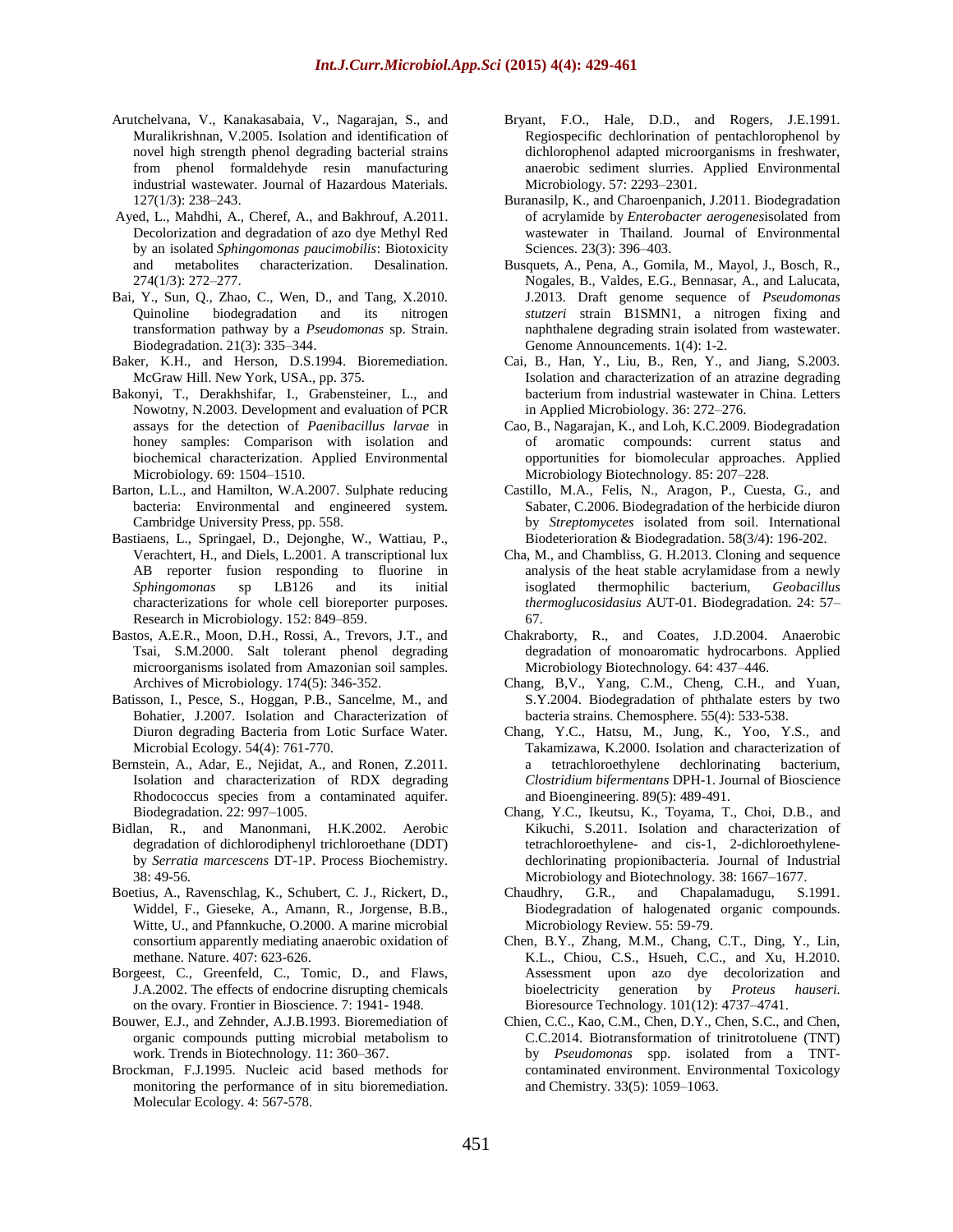- Chowdhury, S., Mishra, M., Adarsh, V.K., Mukherjee, A., Thakur A.R., and Chaudhuri S.R.2008. Novel metal accumulator and protease secretor microbes from East Calcutta Wetland. American Journal Biochemistry and Biotechnology. 4: 255-264.
- Cirino, P.C., and Arnold, F.H.2002. Protein engineering of oxygenases for biocatalysis. Current Opinion in Chemical Biology. 6(2): 130–135.
- Claus, H., Bausinger, T., Lehmler,I., Perret, N., Fels, G., Dehner, U., Preu, J., and Konig H.2007. Transformation of 2,4,6-trinitrotoluene (TNT) by *Raoultella terrigena*, Biodegradation. 18(1): 27-35.
- Cookson, J.T.1995. Journal of Bioremediation engineering: design and application. McGraw-Hill, New York, NY.
- Copley, S.D.1998. Microbial dehalogenases: enzymes recruited to convert xenobiotic substrates. Current Opinion in Chemical Biology. 2: 613–617.
- Copley.2000. Evolution of a metabolic pathway for degradation of a toxic xenobiotic: the patchwork approach. [Trends in Biochemical Scie](http://www.ncbi.nlm.nih.gov/pubmed/10838562)nce. 25(6): 261- 265.
- Cui, C.Z., Feng, T.C., Yu, Y.Q., Dong, F., Yang, X.M., Feng, Y.Y., Liu, Y.D., and Lin, H.P.2012. Isolation, charcaterization of an anthracene degrading bacterium *Martelella* sp. AD-3 and cloning of dioxygenase gene. Europe Pubmed Central. 33(11): 4062-4068.
- Cuozzo, S.A., Rollan, G.G., Abate, C.M., and Amoroso, M.J.2009. Specific dechlorinase activity in lindane degradation by *Streptomyces* sp. M7. World Journal of Microbiology and Biotechnology. 25: 1539–1546.
- Curtis, G.P., and Reinhard, M.1994. Reductive dehalogenation of hexachlorethane, carbontetrachloride and bromoform by anthrahydroquinone disulfonate and humic acid. Environmental Science Technology. 28: 2393-2401.
- Dagley, S.1975. Microbial degradation of organic compounds in the biosphere. American Scientistist. 63(6): 681.
- Devers-Lamrani, M., Pesce, S., Rouard, N., and Martin-Laurent, F.2014. Evidence for cooperative mineralization of diuron by *Arthrobacter* sp. BS2 and *Achromobacter* sp. SP1 isolated from a mixed culture enriched from diuron exposed environments. Chemosphere. 117: 208-215.
- Diaz, E., and Prieto, M.A.2000. Bacterial promoters triggering biodegradation of aromatic pollutants. Current Opinion in Biotechnology. 11: 467-475.
- Digabel, Y.L., Demaneche, S., Benoit, Y., Vogel, T.M., and Francoise F.G.2013. Ethyl tert-butyl ether (ETBE) biodegradation by a syntrophic association of *Rhodococcus* sp. IFP 2042 and *Bradyrhizobium* sp. IFP 2049 isolated from a polluted aquifer. Applied Microbiology and Biotechnology. 97: 10531-10539.
- Dolfing, J., and Bloemen, G.B.M.1985. Activity measurement as a tool to characterize the microbial composition of methanogenic environments. Journal of Microbiological Methods. 4: 1-12.
- Don, R.H., and Pemberton, J.M.1981. Properties of six pesticide degradation plasmids isolated from *Alcaligenes paradoxus* and *Alcaligenes eutrophus*. Journal of Bacteriology. 145: 681-686.
- Dong, X., Hong, Q., He, L., Jiang, X., and Li, S.2008. Characterization of phenol-degrading bacterial strains isolated from natural soil. International Biodeterioration & Biodegradation. 62(3): 257–262.
- Eaton, R.W.2001. Plasmid-encoded phthalate catabolic pathway in A*rthrobacter keyseri* 12B. Journal of Bacteriology. 183: 3689-3703.
- Elisangela, F., Andrea, Z., Fabio, D.G., Cristiano, R.D.M., Regina, D.L., and Artur, C.P.2009. Biodegradation of textile azo dyes by a facultative *Staphylococcus arlettae* strain VN-11 using a sequential microaerophilic/aerobic process. [International Biodeterioration &](http://www.sciencedirect.com/science/journal/09648305)  [Biodegradation.](http://www.sciencedirect.com/science/journal/09648305) [63\(3\)](http://www.sciencedirect.com/science/journal/09648305/63/3): 280–288.
- Ellis, L.B., Hou, B.K., Kang, W., and Wackett, L.P.2003. The University of Minnesota Biocatalysis/Biodegradation Database: post-genomic data mining. Nucleic Acids Research. 31: 262–265.
- Eltis, L.D., and Bolin, J.T.1996. Evolutionary relationships among extradioldioxygenases. Journal of Bacteriology. 178: 5930-5937.
- Ensley, B.D., Ratzkin, B.J., Osslund, T.D., Simon, M.J., Wackett, L.P., and Gibson, D.T.1983. Expression of naphthalene oxidation genes in *Escherichia coli* results in biosynthesis of indigo. Science. 222: 167–169.
- Fang, C.R.,Yao, J., Zheng, Y.G., Jiang, C.J., Hu, L.F., Wu, Y.Y., and Shen, D.S.2010. Dibutyl phthalate degradation by *Enterobacter* sp. T5 isolated from municipal solid waste in landfill bioreactor. International Biodeterioration & Biodegradation. 64: 442-446.
- Ferradji, F.Z., Mnif, S., Badis, A., Rebbani, S., Fodil, D., Eddouaouda, K., and Sayadi, S.2014. Naphthalene and crude oil degradation by biosurfactant producing *Streptomyces* spp. isolated from Mitidja plain soil (North of Algeria). International Biodeterioration & Biodegradation. 86(C): 300-308.
- Finley, S.D., Broadbelt, L.J., and Hatzimanikatis, V.2010. In silico feasibility of novel biodegradation pathways for 1, 2, 4-trichlorobenzene. BioMed Central Systems Biology. 4: 1-14.
- Fleming, J.T., Nagel, A.C., Rice, J., and Sayler, G.S.2001. Differential display of prokaryote messenger RNA and application to soil microbial communities, In: Rochelle PA (edt) Environmental molecular microbiology: protocol and applications, Horizon, Norfolk, England, pp 191–205.
- Fleming, J.T., Yao, W.H., and Sayler, G.S.1998. Optimization of differential display of prokaryotic mRNA: application to pure culture and soil microcosms. Applied Environmental Microbiology. 64: 3698–3706.
- Foght, J.M., and Westlake, D.W.S.1996. Transposon and spontaneous deletion mutants of plasmid-borne genes encoding polycyclic aromatic hydrocarbon degradation by a strain of *Pseudomonas fluorescens*. Biodegradation. 7: 353–366.
- Fritsche, W., Hofrichter, M., Aerobic, Degradation, by Microorganisms: Principles of Bacterial Degradation. In: Rehm HJ, Reed G, Puhler A, Stadler A. (edt) Biotechnology,environmental processes II, vol IIb. Wiley-VCH, Weinhein. p145-167.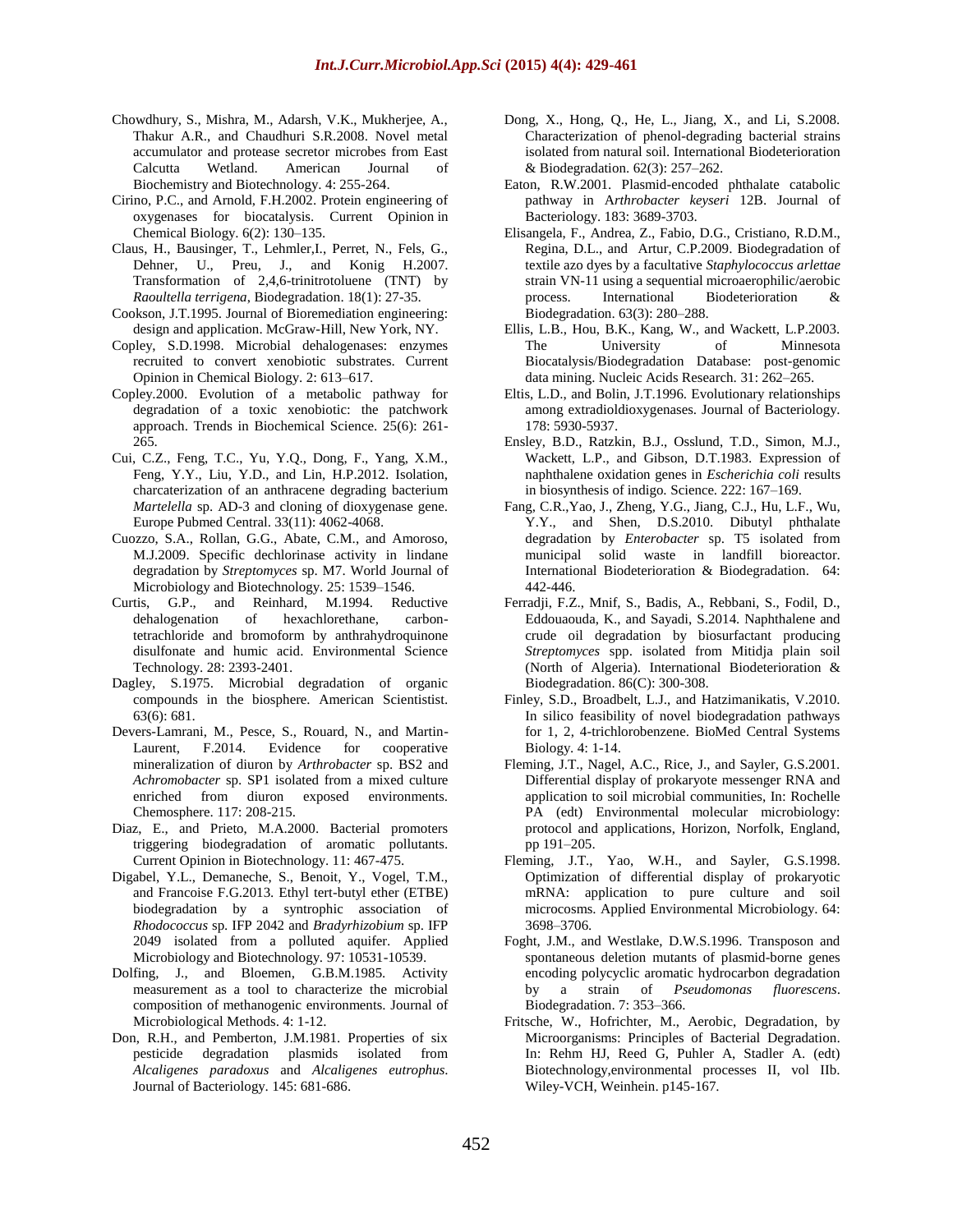- Fuentes, M.S., Briceno, G.E., Saez, J.M., Benimeli, C.S., Diez, M.C., and Amoroso, M.J.2013. Enhanced Removal of a Pesticides Mixture by Single Cultures and Consortia of Free and Immobilized *Streptomyces*  Strains. BioMedical Research International. 2013: 1-9.
- Fulthorpe, R.R., and Wyndham, R.C.1989. Survival and activity of a 3- chlorobenzoate catabolic genotype in a natural system. Applied Environmental Microbiology. 55: 1584–1590.
- Gao, B., Liu, W.B., Jia, L.Y., Xu, L., and Xie, J.2011. Isolation and characterization of an *Alcaligenes* sp. strain DG-5 capable of degrading DDTs under aerobic conditions. Journal of Environmental Science and Health,Part B: Pesticides, Food Contaminants and Agricultural Wastes. 46(9): 257-263.
- Gennaro, P.D., Terreni, P., Masi, G., Botti, S., Ferram F.D., and Bestett, G.2010. Identification and characterization of genes involved in naphthalene degradation in *Rhodococcus opacus* R7. Applied Microbiology Biotechnology. 87: 297–308.
- Ghanem, E., and Raushel, F.M.2005. Detoxification of organophosphate nerve agents by bacterial phosphotriesterase. Toxicology and Applied Pharmacology. 207: 459-470.
- Gibson, D.T., Cardini, G.E., Maseles, and Kallio, R.E.1970.Incorporation of oxygen-18 into benzene by *Pseudomonas putida*. Biochemistry. 9(7): 1631–1635.
- Gibson, J., and Harwood, C.S.2002. Metabolic diversity in aromatic compound utilization by anaerobic microbes. Annual Review in Microbiology. 56: 345–69.
- Gojgic-Cvijovic, G.D., Milic, J.S., Solevic, T.M., Beskoski, V.P., Ilic, M.V., Djokic, L.S., Narancic, T.M., and Vrvic, M.M.2012. Biodegradation of petroleum sludge and petroleum polluted soil by a bacterial consortium: a laboratory study. Biodegradation. 23: 1–14.
- [Gonzalez,](http://www.sciencedirect.com/science/article/pii/S096483051100206X) A.J., Gallego, A., [Gemini,](http://www.sciencedirect.com/science/article/pii/S096483051100206X) V.L., Papalia, M., Radice, M., [Gutkind,](http://www.sciencedirect.com/science/article/pii/S096483051100206X) G., [Planes,](http://www.sciencedirect.com/science/article/pii/S096483051100206X) E., and [Korol](http://www.sciencedirect.com/science/article/pii/S096483051100206X) S.E.2012. Degradation and detoxification of the herbicide 2,4-dichlorophenoxyacetic acid (2,4-D) by an indigenous *Delftia* sp. strain in batch and continuous systems. International [Biodeterioration](http://www.sciencedirect.com/science/journal/09648305) & [Biodegradation.](http://www.sciencedirect.com/science/journal/09648305) 66(1): 8-13.
- Goyal, A.K., and Zylstra, G.J.1996. Molecular cloning of novel genes for polycyclic aromatic hydrocarbon degradation from *Comamonas testosteroni* GZ39. Applied Environmental Microbiology. 62: 230–236.
- Greene, E.A., Kay, J.G., Jaber, K., Stehmeier, L.G., and Voordouw, G.2000. Composition of soil microbial communities enriched on a mixture of aromatic hydrocarbons. Applied Environmental Microbiology. 66: 5282–5289.
- Grima, S., Bellon-Maurel, V., Feuilloley, P., and Silvestre, F.2002. Aerobic biodegradation of polymers in solidstate conditions: a review of environmental and physicochemical parameter settings in laboratory simulation. Journal of Polymers and Environment. 8(4): 183-195.
- Hadad, D., Geresh, S., Sivan, A.2005. Biodegradation of polyethylene by the thermophilic bacterium *Brevibacillus borstelensi*. Journal of Applied Microbiology. 98: 1093-1100.
- [Halasz,](http://pubs.acs.org/action/doSearch?action=search&author=Halasz%2C+A&qsSearchArea=author) A., [Manno,](http://pubs.acs.org/action/doSearch?action=search&author=Manno%2C+D&qsSearchArea=author) D., [Perreault,](http://pubs.acs.org/action/doSearch?action=search&author=Perreault%2C+N+N&qsSearchArea=author) N.N., [Sabbadin,](http://pubs.acs.org/action/doSearch?action=search&author=Sabbadin%2C+F&qsSearchArea=author) F., [Bruce,](http://pubs.acs.org/action/doSearch?action=search&author=Bruce%2C+N+C&qsSearchArea=author) N.C., and [Hawari,](http://pubs.acs.org/action/doSearch?action=search&author=Hawari%2C+J&qsSearchArea=author) J.2012. Biodegradation of RDX Nitroso Products MNX and TNX by Cytochrome P450 XplA. Environmental Science and Technology. 46(13): 7245–7251.
- Hara, H., Eltis, L.D., Davies, J.E., and Mohn, W.W.2007. Transcriptomic analysis reveals a bifurcated terepthalate degradation pathway in *Rhodococcus* sp. strain RHA1. Journal of Bacteriology. 189: 1641-1647.
- Harayama, S., and Rekik, M.1989. Bacterial aromatic ring cleavage is classified into two different families. Journal of Biological Chemistry. 264: 15328-15333.
- Harbottlea, M.J., Lear, G., Sills, G.C., and Thompson, I.P.2009. Enhanced biodegradation of pentachlorophenol in unsaturated soil using reversed field electrokinetics. Journal of Environmental Management. 90: 1893–1900.
- Hayaishi, O., and Nozaki, M.1969. Nature and mechanism of oxygenases. Science. 164(3878): 389-396.
- Hedlund, B.P., Geiselbrecht, A.D., Bair, T.J., and Staley, J.T.1999. Polycyclic Aromatic Hydrocarbon Degradation by a New Marine Bacterium, *Neptunomonas naphthovorans* gen. nov., sp. Nov. Applied And Environmental Microbiology. 65(1): 251- 259.
- Heitkamp, M.A., Franklin, W., and Cerniglia, C.E.1988. Microbial metabolism of polycyclic aromatic hydrocarbons: isolation and characterization of a pyrene-degrading bacterium. Applied and Environmental Microbiology. 54(10): 2549-2555.
- Herrera-Gonzalez, V.E., Ruiz-Ordaz, N., Galindez-Mayer, J., Juarez-Ramirez, C., Santoyo-Tepole, F., and Montiel, E.M.2013. Biodegradation of the herbicide propanil, and its 3, 4-dichloroaniline by product in a continuously operated biofilm reactor. World Journal of Microbiology and Biotechnology. 29: 467–474.
- Holm-Nielsen, J. B., Seadi, T. Al., and Oleskowicz-Popiel, P.2009. The future of anaerobic digestionand biogas utilization. Bioresource Technology. 100: 5478–5484.
- Hong, Q., Xiaojun, D., He, L., Jiang, X., and Li, S.2009. Isolation of a biphenyl-degrading bacterium, *Achromobacter* sp. BP3, and cloning of the bph gene cluster. International Biodeterioration & Biodegradation. 63(4): 365-370.
- [Hongsawat,](http://www.sciencedirect.com/science/article/pii/S030438941001561X) P., [and Vangnai,](http://www.sciencedirect.com/science/article/pii/S030438941001561X) A.S.2011. Biodegradation pathways of chloroanilines by *Acinetobacter baylyi* strain GFJ2. [Journal of Hazardous Materials](http://www.sciencedirect.com/science/journal/03043894)[.](http://www.sciencedirect.com/science/journal/03043894/186/2) [186\(2/3\)](http://www.sciencedirect.com/science/journal/03043894/186/2): 1300–1307.
- Hosein, S.G., Millette, D., Butler, B.J., and Greer, C.W.1997. Catabolic gene probe analysis of an aquifer microbial community degrading creosote-related polycyclic aromatic and heterocyclic compounds. Microbial Ecology. 34: 81–89.
- Hurt, R.A., Qiu, X., Wu, L., Roh, Y., Palumbo, A.V., Tiedje, J.M., and Zhou, J.2001. Simultaneous recovery of RNA and DNA from soils and sediments. Applied Environmental Microbiology. 67: 4495-4503.
- Husain, Q.2006. Potential applications of the oxidoreductive enzymes in the decolorization and detoxification of textile and other synthetic dyes from polluted water: a review. Critical Reviews in Biotechnology. 26(4): 201–221.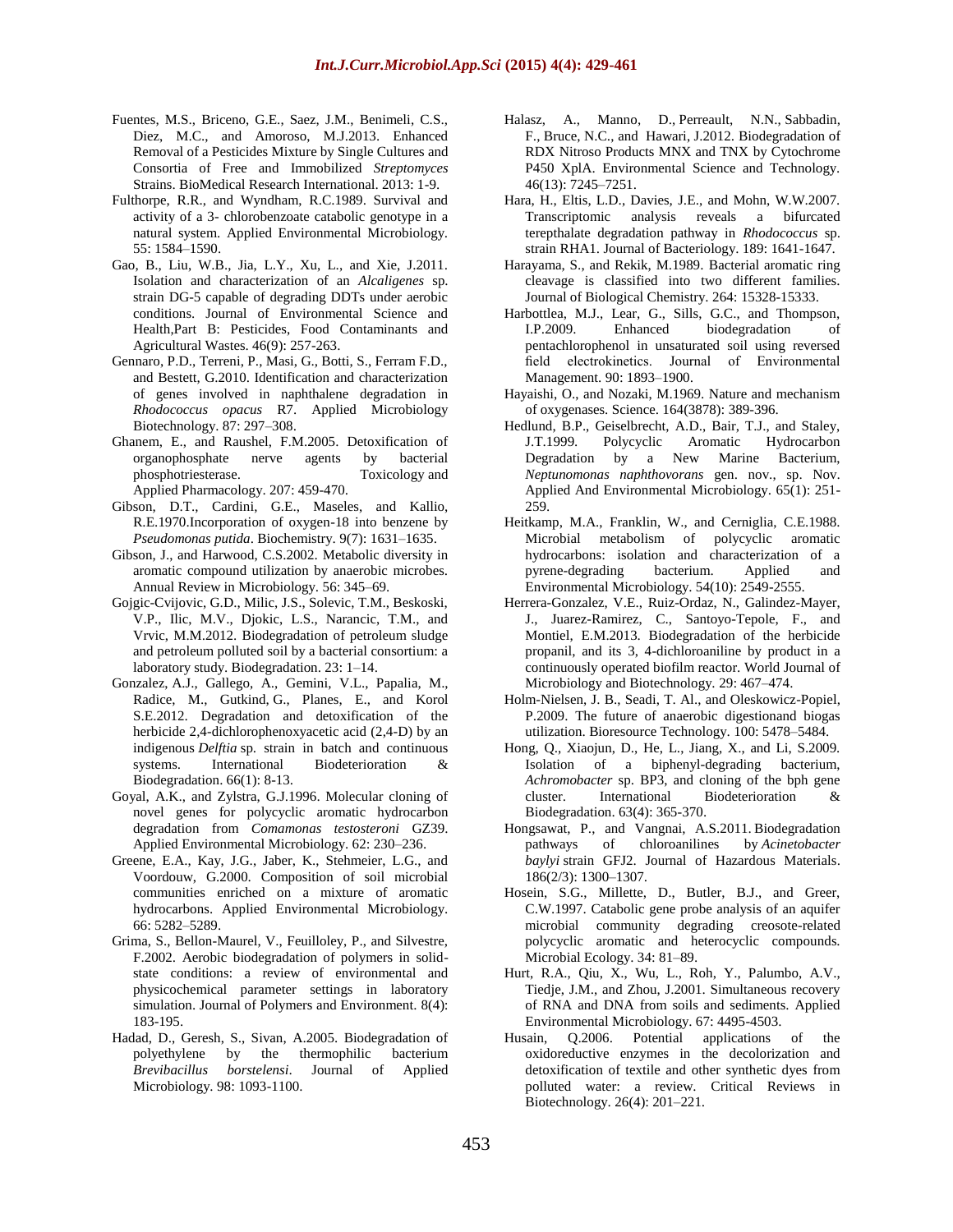- Ilori, M.O., Picardal, F.W., Aramayo, R., Adebusoye, S.A., Obayori, O.S., and Benedik, M.J.2013. Catabolic plasmid specifying polychlorinated biphenyl degradation in *Cupriavidus* sp. strain SK-4: Mobilization and expression in a *Pseudomonad*. Journal of Basic Microbiology. 53: 1–8.
- Iyovo, G.D., Du, G., and Chen, J.2010. Sustainable Bioenergy Bioprocessing: Biomethane Production, Digestate as Biofertilizer and as Supplemental Feed in Algae Cultivation to Promote Algae Biofuel Commercialization. Journal of Microbial Biochemical Technology. 2(4): 100-106.
- Jacquesa, R.J.S., Santosa, E.C., Bentoa, F.M., Peralbab, M.C.R., Selbacha, P.A., Saa, E.L.S., and Camargo, F.A.O.2005. Anthracene biodegradation by *Pseudomonas* sp. isolated from a Petro chemical sludge land farming site. International Biodeterioration & Biodegradation. 56: 143–150.
- Jain, R.K., Kapur, M., Labana, S., Lal, L., Sarma, P.M., Bhattacharya, D. and Thakur, I.S.2005. Microbial diversity: Application of microorganisms for the biodegradation of xenobiotics. Current Science. 89(1): 101-112.
- Jaiswal, P.K., Kohli, S., and Gopal, M.2011. Indu Shekhar ThakurIsolation and characterization of alkalo tolerant *Pseudomonas* sp. strain ISTDF1 for degradation of dibenzofuran. Journal of Industrial Microbiology and Biotechnology. 38: 503–511.
- Jayasekara, R., Harding, I., Bowater, I., and Lonergan, G.2005. Biodegradability of selected range of polymers and polymer blends and standard methods for assessment of biodegradation. Journal of Polymers and Environment. 13(3): 231-250.
- Jebasingh, S.E.J., Lakshmikandan, M., Rajesh, R.P., and Raja, P.2013. Biodegradation of acrylamide and purification of acryl amidase from newly isolated bacterium *Moraxella osloensis* MSU11. International Biodeterioration & Biodegradation. 85: 120-125.
- Jeon, C.O., Park, W., Ghiorse, W.C., and Madsen, E.L.2004. *Polaromonas naphthalenivorans* sp. nov., a naphthalene-degrading bacterium from naphthalenecontaminated sediment. International Journal of Systematic and Evolutionary Microbiology. 54: 93–97.
- Jewell, W.J.1987. Anaerobic sewage treatment, part 6. Environmental Science and Technology. 21: 14–21.
- Jia, L.Y., Zheng, A.P., Xu, L., Huang, X.D., Zhang, Q., and Yang, F.L.2008. Isolation and characterization of comprehensive polychlorinated biphenyl degrading bacterium, *Enterobacter* sp. LY402. Journal of Microbiology and Biotechnology. 18(5): 952-957.
- Jiang, X.W., Liu, H., Xu, Y., Wang, S.J., Leak, D.J., and Zhou, N.Y.2009. Genetic and biochemical analyses of chlorobenzene degradation gene clusters in *Pandoraea*  sp. strain MCB032. Archives of Microbiology. 191: 485–492.
- Jianlong, W., Xiangchuna, Q., Lipinga, H., Yia, Q., and Hegemann, W.2002. Microbial degradation of quinoline by immobilized cells of *Burkholderia pickettii*. Water Research. 36(9): 2288-2296.
- Jin, H.M., Choi, E.J., and Jeon, C.O.2013. Isolation of a BTEX-degrading bacterium, *Janibacter* sp. SB2, from a

sea-tidal flat and optimization of biodegradation condition. Bioresource Technology. 145: 57-64.

- Joshi, T., Iyengar, L., Singh, K., and Garg, S.2008. Isolation, identification and application of novel bacterial consortium TJ-1 for the decolourization of structurally different azo dyes. Bioresource Technology. 99(15): 7115–7121.
- Juck, D., Charles, T., Whyte, L.G., and Greer, C.W.2000. Polyphasic community analysis of petroleum hydrocarbon contaminated soils from two northern Canadian communities, Federation of European Microbiological Societies. Microbiology and Ecology. 33: 241–249.
- Kafilzadeh, F., Nikvarz, M., Jabbari, S., and Tahery, Y.2012. Evaluation of biodegradation of 2 chlorobenzoic acid by isolated bacteria from landfill soils in Shiraz, Iran. African Journal of Microbiology. 6(27): 5708-5714.
- Karigar, C.S., and Rao, S.S.2011. Role of Microbial Enzymes in the Bioremediation of Pollutants. Enzyme Research. 2011: 1-11.
- Karn, S.K., Chakrabarti, S. K., and Reddy, M.S.2011. Degradation of pentachlorophenol by *Kocuria* sp. CL2 isolated from secondary sludge of pulp and paper mill. Biodegradation. 22: 63–69.
- Kazumi, J., Haggblom, M.M., and Young, L.Y.1995. Diversity of anaerobic microbial processes in chlorobenzoate degradation: nitrate, iron, sulfate and carbonate as electron acceptors. Applied Microbiology and Biotechnology. 43: 929–936.
- Khan, A.A., Wang, R.F., Cao, W.W., Doerge, D.R., Wennerstrom, D., and Cerniglia, C.E.2001. Molecular cloning, nucleotide sequence and expression of genes encoding a polycyclic ring dioxygenase from *Mycobacterium* sp. strain PYR-1. Applied Environmental Microbiology. 67: 3577-3585.
- Kharoune, M., Kharoune, L., Lebeault, J., and Pauss, A.2001. Isolation and characterization of two aerobic bacterial strains that completely degrade ethyl tert-butyl ether (ETBE). Applied Microbiology and Biotechnology. 55(3): 348-353.
- Khomenkov, V.G., Shevelev, A.B., Zhukov, V.G., Zagustina, N.A., Bezborodov, A.M., and Popov, V.O.2008. Organization of metabolic pathways and molecular genetic mechanisms of xenobiotic degradation in microorganisms: A Review. Applied Biochemistry and Microbiology. 44(2): 117-135.
- Kim, H.Y., Bennett, G.N., and Song, H.G.2002. Degradation of 2,4,6-trinitrotoluene by *Klebsiella* sp. isolated from activated sludge. Biotechnology Letters. 24(23): 2023-2028.
- Kim, J.M., Le, N.T., Chung, B.S., Park, J.H., Bae, J.W., Madsen, E.L., and Jeon, C.O.2008. Influence of soil components on the biodegradation of benzene, toluene, ethylbenzene, and o-, m-, and p-xylenes by the newly isolated bacterium *Pseudoxanthomonas Spadix* bd-a59. Applied and Environmental Microbiology. 74(23): 7313–7320.
- Kim, J.S., Crowley, D.E.2007. Microbial Diversity in Natural Asphalts of the Rancho La Brea Tar Pits. Applied Environmental Microbiology. 73: 4579- 4591.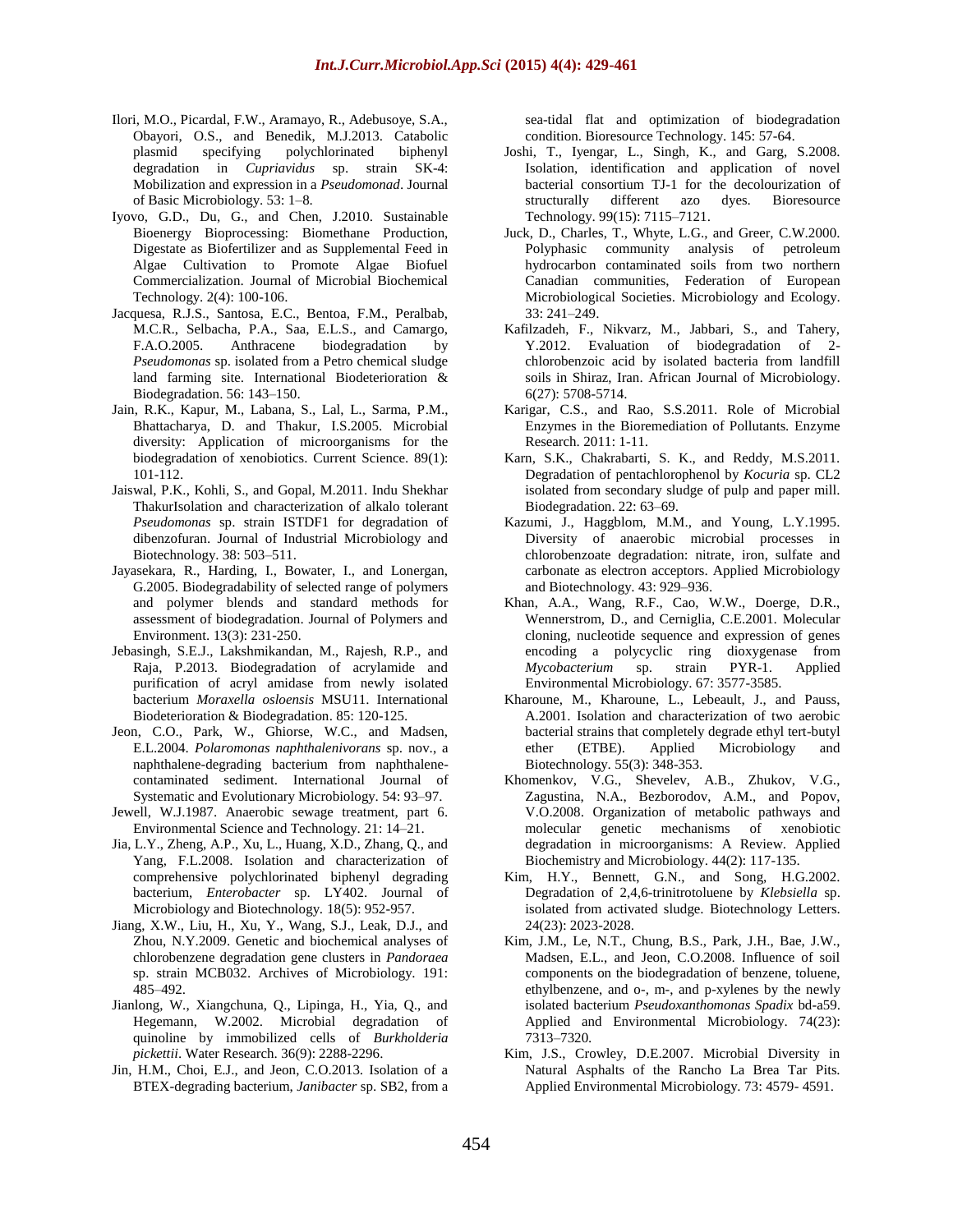- Klankeo, P., Nopcharoenkul, W., and Pinyakong, O.2009. Two novel pyrene-degrading *Diaphorobacter* sp. and *Pseudoxanthomonas* sp. isolated from soil. Journal of Bioscience and Bioengineering. 108(6): 488-495.
- Kotresha, D., and Vidyasagar, G.M.2008. Isolation and characterisation of phenol-degrading *Pseudomonas aeruginosa* MTCC 4996. World Journal of Microbiology and Biotechnology. 24(4): 541-547.
- [Kranzioch,](http://link.springer.com/search?facet-author=%22Irene+Kranzioch%22) I., Ganz, S., and Tiehm, A.2014. Chloroethene degradation and expression of *Dehalococcoides dehalogenase* genes in cultures originating from Yangtze sediments. [Environmental](http://link.springer.com/journal/11356) Science and Pollution [Research.](http://link.springer.com/journal/11356) 22(4): 3138-3148.
- Kubicek, C.P., Bissett, J., Druzhinina, I., Kullnig-Gradinger, C., and Szakacs, G.2003. Genetic and metabolic diversity of Trichoderma: a case study on South-East Asian isolates. Fungal Genetics and Biology. 38: 310–319.
- Kumar, K., Devi, S.S., Krishnamurthi, K., Kanade, G.S., and Chakrabarti, T.2007. Enrichment and isolation of endosulfan degrading and detoxifying bacteria. Chemosphere. 68(2): 317-322.
- Kumari, M., Ghosh, P., Swati, and Thakur, I.S.2014. Microcosmic study of endosulfan degradation by *Paenibacillus* sp. ISTP10 and its toxicological evaluation using mammalian cell line. International Biodeterioration & Biodegradation. 96: 33-40.
- Kwon, G.S., Kim, J.K., Kim, T.K., Sohn, H.Y., Koh, S.C., Shin, K.S., and Kim, D.G.2002. *Klebsiella pneumoniae* KE-1 degrades endosulfan without formation of the toxic metabolite, endosulfan sulphate. Federation of European Microbiological Societies, Microbiology Letters. 215: 255-259.
- Kwon, G.S., Sohn, H.Y., Shin, K.S., Kim, E., and Seo, B.I.2005. Biodegradation of the organochlorine insecticide, endosulfan, and the toxic metabolite, endosulfan sulfate by *Klebsiella oxytoca* KE-8. Applied Microbiology and Biotechnology, 67(6): 845-850.
- Kyrikou, J., and Briassoulis, D.2007. Biodegradation of Agricultural Plastic Films: A Critical Review. Journal of Polymer and Environment. 15: 125-150.
- Le, N.B., and Coleman, N.V.2011. Biodegradation of vinyl chloride, cis-dichloroethene and 1,2-dichloroethane in the alkene/alkane oxidising *Mycobacterium* strain NBB4. Biodegradation. 22: 1095–1108.
- Leahy, J.G., and Colwell, R.R.1990. Microbial degradation of hydrocarbons in the environment. Microbiol Review. 54(3): 305-315.
- Leneva, N.A., Kolomytseva, M.P., Baskunov, B.P., and Golovleva, L.A.2009. Phenanthrene and Anthracene Degradation by Microorganisms of the Genus *Rhodococcu*. Applied Biochemistry and Microbiology. 45(2): 169–175.
- Leung, M.2004. Bioremediation: techniques for cleaning up a mess. Journal of Biotechnology. 2: 18–22.
- Lier, J.B.V., Tilche, A., Ahring, B.K., Macarie, H., Moletta, R., Dohanyos, M., HulshoffPol, L.W., Lens, P., and Verstraete, W.2001. New perspectives in anaerobic digestion. Water Science and Technology. 43(1): 1-18.
- [Lin,](http://www.sciencedirect.com/science/article/pii/S0304389410008411) C., [Gan,](http://www.sciencedirect.com/science/article/pii/S0304389410008411) L., and [Chen,](http://www.sciencedirect.com/science/article/pii/S0304389410008411) Z.L.2010. Biodegradation of naphthalene by strain *Bacillus fusiformis* (BFN). [Journal of Hazardous Materials.](http://www.sciencedirect.com/science/journal/03043894) [182\(1/3\)](http://www.sciencedirect.com/science/journal/03043894/182/1): 771–777.
- Lin, Q., and Jianlong, W.2010. Biodegradation characteristics of quinoline by *Pseudomonas putida*. Bioresource Technology. 101: 7683–7686.
- Lin, S.Y., Hameed, A., Liu, Y.C., Hsu, Y.H., Lai, W.A., Huang, H.I., and Young, C.C.2014a. *Novosphingobium arabidopsis* sp. nov., a DDT resistant bacterium isolated from the rhizosphere of *Arabidopsis thaliana*. International Journal of Systematic and Evolutionary Microbiology. 64(2): 594-598.
- Lin, W.C., Chien, G.P.C., Kao, C.M., Newman, L., Wong, T.Y., and Liu, J.K.2014b. Biodegradation of Polychlorinated Dibenzo p Dioxins by *Pseudomonas mendocina* Strain NSYSU. Journal of [Environmental](https://dl.sciencesocieties.org/publications/jeq) [Quality.](https://dl.sciencesocieties.org/publications/jeq) 43(1): 349-357.
- [Ling,](http://www.sciencedirect.com/science/article/pii/S0048969711001690) J., [Zhang,](http://www.sciencedirect.com/science/article/pii/S0048969711001690) G., [Sun,](http://www.sciencedirect.com/science/article/pii/S0048969711001690) H., [Fan,](http://www.sciencedirect.com/science/article/pii/S0048969711001690) Y., [Ju,](http://www.sciencedirect.com/science/article/pii/S0048969711001690) J., and [Zhang,](http://www.sciencedirect.com/science/article/pii/S0048969711001690) C.2011. Isolation and characterization of a novel pyrene degrading *Bacillus vallismortis* strain JY3A. [Science of](http://www.sciencedirect.com/science/journal/00489697)  [the Total Environment.](http://www.sciencedirect.com/science/journal/00489697) [409\(10\):](http://www.sciencedirect.com/science/journal/00489697/409/10) 1994–2000.
- Lipthay, J. R.D., Barkay, T., Vekova, J., and Sorensen, S.J.1999. Utilization of phenoxyacetic acid, by strains using either the ortho or meta cleavage of catechol during phenol degradation, after conjugal transfer of tfdA, the gene encoding a 2, 4-dichlorophenoxyacetic acid/2-oxoglutarate dioxygenase. Applied Microbiology and Biotechnology. 51: 207-214.
- Liu, H., Yao, J., Yuan, Z., Shang, Y., Chen, H., Wang, F., Masakorala, K., Yu, C., Cai, M., Blake, R.E., and Choi, M.M.F.2014. Isolation and characterization of crude oil degrading bacteria from oil water mixture in Dagang oil field, China. International Biodeterioration & Biodegradation. 87: 52–59.
- Liu, J., Liu, S., Sun, K., Sheng, Y., Gu, Y., and Gao, Y.2014. Colonization on root surface by a phenanthrene degrading endophytic bacterium and its application for reducing plant phenanthrene contamination. Public Library of Science one. 9(9): 1-9.
- Liu, X.M., Chen, K., Meng, C., Zhang, C., Zhu, J.C., Huang, X., Li, S.P., and Jiang, J.D.2014. *Pseudoxanthobacter liyangensis* sp. nov., isolated from dichlorodiphenyl trichloroethane contaminated soil. International Journal of Systematic and Evolutionary Microbiology. 64: 3390-3394.
- Lloyd-Jones, G., Laurie, A.D., Hunter, D.W.F., and Fraser, R.1999. Analysis of catabolic genes for naphthalene and phenanthrene degradation in contaminated New Zealand soils. Federation of European Microbiological Societies, Microbiology and Ecology. 29: 69–79.
- Lu, Y., Tang, F., Wang, Y., Zhao, J., Zeng, X., Luo, Q., and Wang, L.2009. Biodegradation of dimethyl phthalate, diethyl phthalate and di-n-butyl phthalate by *Rhodococcus* sp. L4 isolated from activated sludge. Journal of Hazardous Materials. 168(2/3): 938-943.
- Maeda, R., Ishii, T., Ito, Y., Zulkharnain, A.B., Iwata, K., and Omori, T.2010. Isolation and characterization of the gene encoding the chloroplast type ferredoxin component of carbazole 1,9a-dioxygenase from a putative *Kordiimonas* sp. Biotechnology Letter. 32: 1725–1731.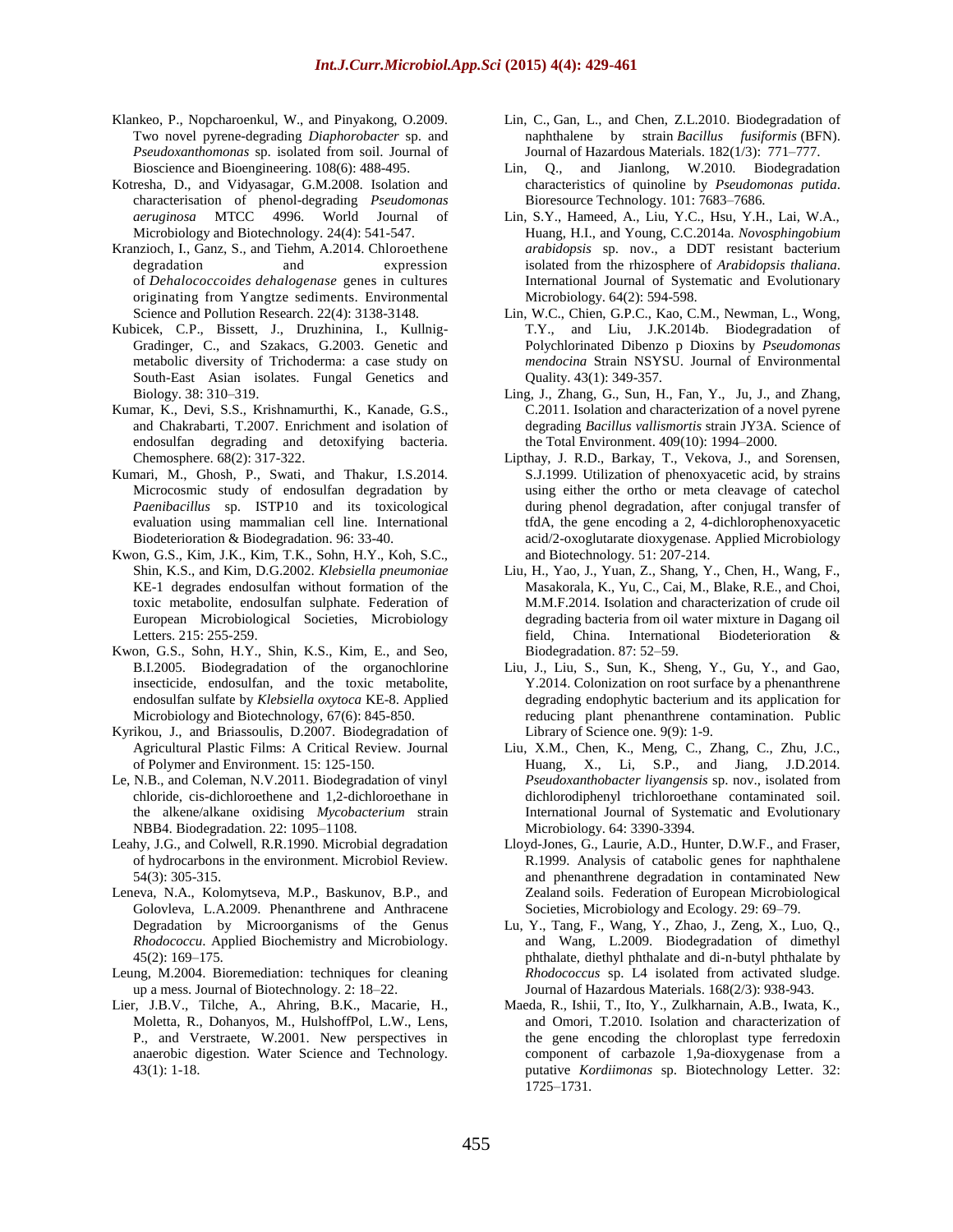- Magnuson, J.K., Stern, R.V., Gossett, J.M., Zinder, S.H., and Burris, D.R.1998. Reductive dechlorination of tetrachloroethene to ethene by a two component enzyme pathway. Applied Environmental Microbiology. 64: 1270-1275.
- Mandri, T., and Lin, J.2007. Isolation and characterization of engine oil degrading indigenous microrganisms in Kwazulu-Natal, South Africa. African Journal of Biotechnology. 6(1): 23-27.
- Manickam, N., Bajaj, A., Saini, H.S., and Shanker, R.2012. Surfactant mediated enhanced biodegradation of hexachlorocyclohexane (HCH) isomers by *Sphingomonas* sp. NM05. Biodegradation. 23: 673– 682.
- Margesin, R., Labbe, D., Schinner, F., Greer, C.W., and Whyte, L.G.2003. Characterization of hydrocarbon degrading microbial population in contaminated and pristine alpine soils. Applied Environmental Microbiology. 69: 3985–3092.
- McCarty, P.L., Smith, D.P.1986. Anaerobic wastewater treatment. Environmental Science Technology. 20: 1200–1206.
- Meer, J.R. van der, de Vos, W.M., Harayama, S., and Zehnder, A.J.B.1992. Molecular mechanisms of genetic adaptation to xenobiotic compounds. Microbiol Rev. 56: 677-694.
- Mercimek, H.A., Dincer, S., Guzeldag, G., Ozsavli, A., and Matyar, F.2013. Aerobic Biodegradation of 2, 4, 6- Trinitrotoluene (TNT) by *Bacillus cereus* isolated from Contaminated Soil. Microbial Ecology. 66(3): 512-521.
- Mikesell, M.D., and Boyd, S.A.1986. Complete reductive dechlorination and mineralization of pentachlorophenol by anaerobic microorganisms. Applied Environmental Microbiology. 52: 861–865.
- Mills, D.K., Fitzgerald, K., Litchfield, C.D., and Gillevet, P.M.2003. A comparison of DNA profiling techniques for monitoring nutrient impact on microbial community composition during bioremediation of petroleumcontaminated soils. Journal of [Microbiological](http://www.sciencedirect.com/science/journal/01677012) [Methods.](http://www.sciencedirect.com/science/journal/01677012) [54\(1\):](http://www.sciencedirect.com/science/journal/01677012/54/1) 57–74.
- Mishra, V., Lal, R., and Srinivasan.2001. Enzymes and operons mediating xenobiotic degradation in Bacteria. Critical Review in Microbiology. 27: 133-166.
- Monica, S., Karthik, L., Mythili, S., and Sathiavelu, A.2011. Formulation of effective microbial consortia and its application for sewage treatment. Journal of Microbial and Biochemcal Technology. 3: 51-55.
- Moser, R., and Stahl, U.2001. Insights into the genetic diversity of initial dioxygenases from PAH-degrading bacteria. Applied Microbiology and Biotechnology. 55: 609–618.
- Muyzer, G.1999. DGGE/TGGE: a method for identifying genes from natural ecosystems. Current Opinion in Microbiology. 2: 317–322.
- Nagao, T.1998. Health effects of endocrine disruptors. Japanese Journal of Toxicology and Environmental Health. 44: 151-167.
- Narasimhulu, K., Rao, P.S., and Vinod, A.V.2010. Isolation and Identification of Bacterial Strains and Study of their Resistance to Heavy Metals and Antibiotics. Journal of Microbial and Biochemical Technology. 2: 74-76.
- Nawab, A., Aleem, A., and Malik, A.2003. Determination of organochlorine pesticides in agricultural soil with special reference to c-HCH degradation by *Pseudomonas* strains. Bioresource Technology. 88: 41- 46.
- Nielsen, J.2001. Metabolic engineering. Applied Microbiology and Biotechnology. 55: 263–283.
- Niharika, N., Moskalikova, H., Kaur, J., Khan, F., Sedlackova, M., Hampl, A., Damborsky, J., Prokop, Z., and Lal, R.2013. *Sphingobium czechense* sp. nov. isolated from a hexachlorocyclohexane dump site. International Journal of Systematic and Evolutionary Microbiology. 63: 723-728.
- Nogales, B., Moore, E.R.B., Abraham, W.R., and Timmis, K.N.1999. Identification of the metabolically active members of a bacterial community in a polychlorinated biphenyl polluted moorland soil. Environmental Microbiology. 1: 199–212.
- Okerentugba, P.O., and Ezeronye, O.U.2003. Petroleum degrading potentials of single and mixed microbial cultures isolated from rivers and refinery effluent in Nigeria. African Journal of Biotechnology. 2(9): 288- 292.
- Okuta, A., Ohnishi, K., and Harayama, S.1998. PCR isolation of catechol 2, 3-dioxygenase gene fragments from environmental samples and their assembly into functional genes. Gene. 212: 221–228.
- Ortega-Gonzalez, D.K., [Zaragoza,](http://link.springer.com/search?facet-author=%22Diego+Zaragoza%22) D., [Aguirre-Garrido,](http://link.springer.com/search?facet-author=%22Jos%C3%A9+Aguirre-Garrido%22) J., [Ramirez-Saad,](http://link.springer.com/search?facet-author=%22Hugo+Ram%C3%ADrez-Saad%22) H., [Hernandez-Rodriguez,](http://link.springer.com/search?facet-author=%22C%C3%A9sar+Hern%C3%A1ndez-Rodr%C3%ADguez%22) C., and [Jan-](http://link.springer.com/search?facet-author=%22Janet+Jan-Roblero%22)[Roblero,](http://link.springer.com/search?facet-author=%22Janet+Jan-Roblero%22) J.2013. Degradation of benzene, toluene and xylene isomers by a bacterial consortium obtained from rhizosphere soil of *Cyperus* sp. grown in a petroleum-contaminated area. [Folia](http://link.springer.com/journal/12223) [Microbiologica.](http://link.springer.com/journal/12223) 58(6): 569-577.
- Ortiz-Hernandez, M.L., Quintero-Ramirez, R., Nava-Ocampo, A.A., and Bello-Ramirez, A.M.2003. Study of the mechanism of *Flavobacterium* sp. for hydrolyzing organophosphate pesticides. Fundamental Clinical Pharmacology. 17(6): 717-723.
- Overney, G.1979. Ueber den aeroben Abbau von Dicarboxyazobenzol durch ein Flavobacterium sp. Ph.D. thesis ETH 6421. ETH Zurich, Switzerland.
- Paisio, C.E., Talano, M.A., Gonzalez, P.S., Busto, V.D., Talou, J.R. and Agostini, E.2012. Isolation and characterization of a *Rhodococcus* strain with phenoldegrading ability and its potential use for tannery effluent bio treatment. Environmental Science and Pollution Research. 19: 3430–3439.
- Park, J.W., Park B.K., and Kim, J.E.2006. Remediation of soil contaminated with 2, 4-dichlorophenol by treatment of minced shepherd's purse roots. Archives of Environmental Contamination and Toxicology. 50(2): 191–195.
- Patel, V., Jain, S., and Madamwar, D.2012. Naphthalene degradation by bacterial consortium (DV-AL) developed from Alang Sosiya ship breaking yard Gujarat, India. Bioresource Technology. 107: 122-130.
- Pathak, H., Soni, D., and Chauhan, K.2014. Evaluation of in vitro efficacy for decolorization and degradation of commercial azo dye RB-B by *Morganella* sp. HK-1 isolated from dye contaminated industrial landfill. Chemosphere. 105: 126–132.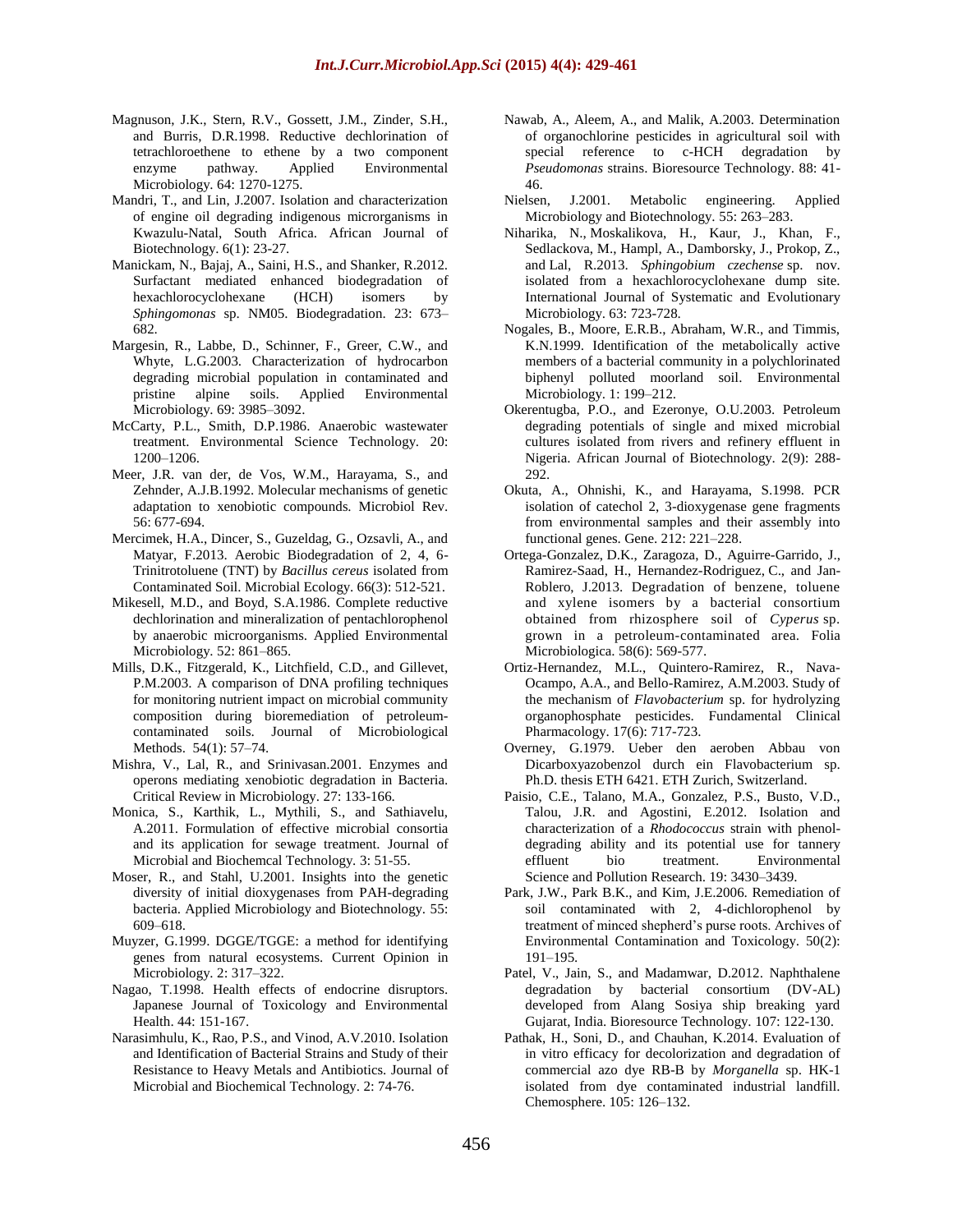- Patil, R., and Bagde, U.S.2012. Isolation of polyvinyl chloride degrading bacterial strains from environmental samples using enrichment culture technique. African Journal of Biotechnology. 11(31): 7947-7956.
- [Peng,](http://www.scientific.net/author/Ren_Peng_2) R., [Yang,](http://www.scientific.net/author/Gui_Juan_Yang) G.U., [Wang,](http://www.scientific.net/author/Qi_Ming_Wang_11) Q.M.[, Du,](http://www.scientific.net/author/Yun_Yun_Du) Y.Y., [Li,](http://www.scientific.net/author/Jia_Rong_Li_4) J.R.2013. Isolation and mutagenesis of a novel phenol degrading strain. [Advanced Materials Research.](http://www.scientific.net/AMR) 647: 588-594.
- Pepi. M., Lobianco, A., Renzi, M., Perra, G., Bernardini, E., Marvasi, M., Gasperini, S., Volterrani, M., Franchi, E., Heipieper, H.J., and Focardi, S.E.2009. Two naphthalene degrading bacteria belonging to the genera *Paenibacillus* and *Pseudomonas* isolated from a highly polluted lagoon perform different sensitivities to the organic and heavy metal contaminants. Extremophiles. 13(5): 839-848.
- Pinyakong, O., Tiangda, K., Iwata, K., and Omori, T.2012. Isolation of novel phenanthrene degrading bacteria from seawater and the influence of its physical factors on the degradation of phenanthrene. Science Asia. 38: 36–43.
- Piutti, S., Semon, E., Landry, D., Hartmann, A., Dousset, S., Lichtfouse, E., Topp, E., Soulas, G., and Laurent, F.M.2003. Isolation and characterisation of *Nocardioides* sp. SP12, an atrazine degrading bacterial strain possessing the gene trzN from bulk and maize rhizosphere soil. Federation of European Microbiological Societies Microbiology Letters. 221: 111-117.
- Porzio, E., Merone, L., Mandricha, L., Rossia, M., and Manco, G.2007. A new phosphotriesterase from *Sulfolobus acidocaldarius* and its comparison with the homologue from *Sulfolobuss olfataricus*. Biochemie. 89: 625-636.
- Pradeep, S., Josh, M.K.S., Binod, P., Devi, R.S., Balachandran, S., Anderson, R.C., and Benjamin, S.2015. *Achromobacter denitrificans* strain SP1 efficiently remediates di (2-ethylhexyl) phthalate. Ecotoxicology and Environmental Safety. 112: 114- 121.
- Priya, P.G., Ramamurthi, V., and Anand, P.2011. Degradation studies of tannery effluents using electro flotation technique. Journal of Chemical Engineering and Process Technology. 2(1): 1-4.
- [Quan,](http://www.sciencedirect.com/science/article/pii/S0304389410004486) X.C., [Tang,](http://www.sciencedirect.com/science/article/pii/S0304389410004486) H., [Xiong,](http://www.sciencedirect.com/science/article/pii/S0304389410004486) W.C., and [Yang,](http://www.sciencedirect.com/science/article/pii/S0304389410004486) Z.F.2010. Bioaugmentation of aerobic sludge granules with a plasmid donor strain for enhanced degradation of 2, 4 dichlorophenoxyacetic acid. [Journal of Hazardous](http://www.sciencedirect.com/science/journal/03043894)  [Materials.](http://www.sciencedirect.com/science/journal/03043894) [179\(1/3\)](http://www.sciencedirect.com/science/journal/03043894/179/1): 1136–1142.
- Que, L., and Ho, R.Y.N.1996. Dioxygen activation by enzymes with mononuclear non heme iron active sites. Chemical Reviews. 96(7): 2607–2624.
- Rahal, A.G., and Moussa, L.A.2011. Degradation of 2, 4, 6 Trinitrotoluene (TNT) by Soil Bacteria Isolated From TNT Contaminated Soil. Australian Journal of Basic and Applied Science. 5(2): 8-17.
- Rahul, Mathur, A.K. and Balomajumder, C.2011. Biodegradation of Waste Gas containing Mixture of BTEX by *B. Sphaericus*. Research Journal of Chemical Science. 1(5): 52-60.
- Reddy, M.S., Naresh, B., Leela, T., Prashanthi, M., Madhusudhan, N.C., Dhanasri, G., and Devi, P.2010. Biodegradation of phenanthrene with biosurfactant

production by a new strain of *Brevibacillus* sp. Bioresource Technology. 101: 7980–7983.

- Rokade, K.B., and Mali, G.V.2013. Biodegradation of chlorpyrifos by *Pseudomonas desmolyticum* NCIM 2112. International Journal of pharma and Biosciences.  $4(2)$ : (B)  $609 - 616$ .
- Roy, M., Khara, P., Basu, S., and Dutta, T.K.2013. Catabolic Versatility of *Sphingobium* sp. Strain PNB Capable of Degrading Structurally Diverse Aromatic Compounds. Journal of Bioremediation and Biodegradation. 4(1): 1-6.
- Sahrani, F.K., Ibrahim, Z., Yahya, A., and Aziz, M.2008. Isolation and identification of marine sulphate reducing bacteria, *Desolfovibrio* sp. and *Citrobacter freundii*  from Pasir Gudang, Malaysia. Science. 47: 365-371.
- Saito, A., Iwabuchi, T., and Harayama, S.2000. A novel phenanthrene dioxygenase from *Nocardiodes* sp. strain KP7: expression in *Escherichia coli*. Journal of Bacteriology. 182: 2134–2141.
- Sakai, M., Ezaki, S., Suzuki, N., and Kurane, R.2005. Isolation and characterization of a novel polychlorinated biphenyl degrading bacterium, *Paenibacillus* sp. KBC101. Applied Microbiology and Biotechnology. 68(1): 111-116.
- Salam, L.B., Obayori, O.S., and Olatoye, N.O.2014. Biodegradation of anthracene by a novel actinomycete, *Microbacterium* sp. isolated from tropical hydrocarbon contaminated Soil. World Journal of Microbiology and Biotechnology. 30(1): 335-341.
- Saleem, M., Brim, H., Hussain, S., Arshad, M., Leigh, M.B. and Zia, U.H.2008. Perspectives on microbial cell surface display in bioremediation. Biotechnology Advances. 26: 151–161.
- Sandhu, A., Halverson, L.J., and Beattie, G.A.2009. Identification and genetic characterization of phenol degrading bacteria from leaf microbial communities. Microbial Ecology. 57(2): 276-285.
- Sankaralingam, S., Nithyanand, P., Karuthapandiyan, S.T., Palavesam, A., Ramasubburayan, R., and Immanuel, G.2013. Identification and growth characterization of a novel 2,4-D (Dichlorophenoxyacetic Acid) degrading bacterium *Maribacte*r *Sp Amsu* isolated from aquaculture effluent. Applied Ecology and Environmental Research. 11(1): 137-151.
- Sato, S., Nam, J.W., Kasuga, K., Nojiri, H., Yamane, H., and Omori, T.1997. Identification and characterization of the gene encoding carbazole 1,9a-dioxygenase in *Pseudomonas* sp. strain CA10. Journal of Bacteriology. 179: 4850–4858.
- Sayler, G.S., and Layton, A.C.1990. Environmental application of nucleic acid hybridization. Annual Review of Microbiology. 44: 625-648.
- Schloss, P.D., and Handelsman, J.2003. Biotechnological prospects from metagenomics. Currient Opinion in Microbiology. 14: 303-310.
- Scholz-Muramatsu, H., Neumann, A., Mebmer, M., Moore, E., and Diekert, G.1995. Isolation and characterization of *Dehalospirillum multivorans* gen. nov., sp. nov., a tetrachloroethene utilizing, strictly anaerobic bacterium. Archieve Microbiology. 163: 48-56.
- Schumacher, W., and Holliger, C.1996. The proton/electron ration of themenaquinone-dependent electron transport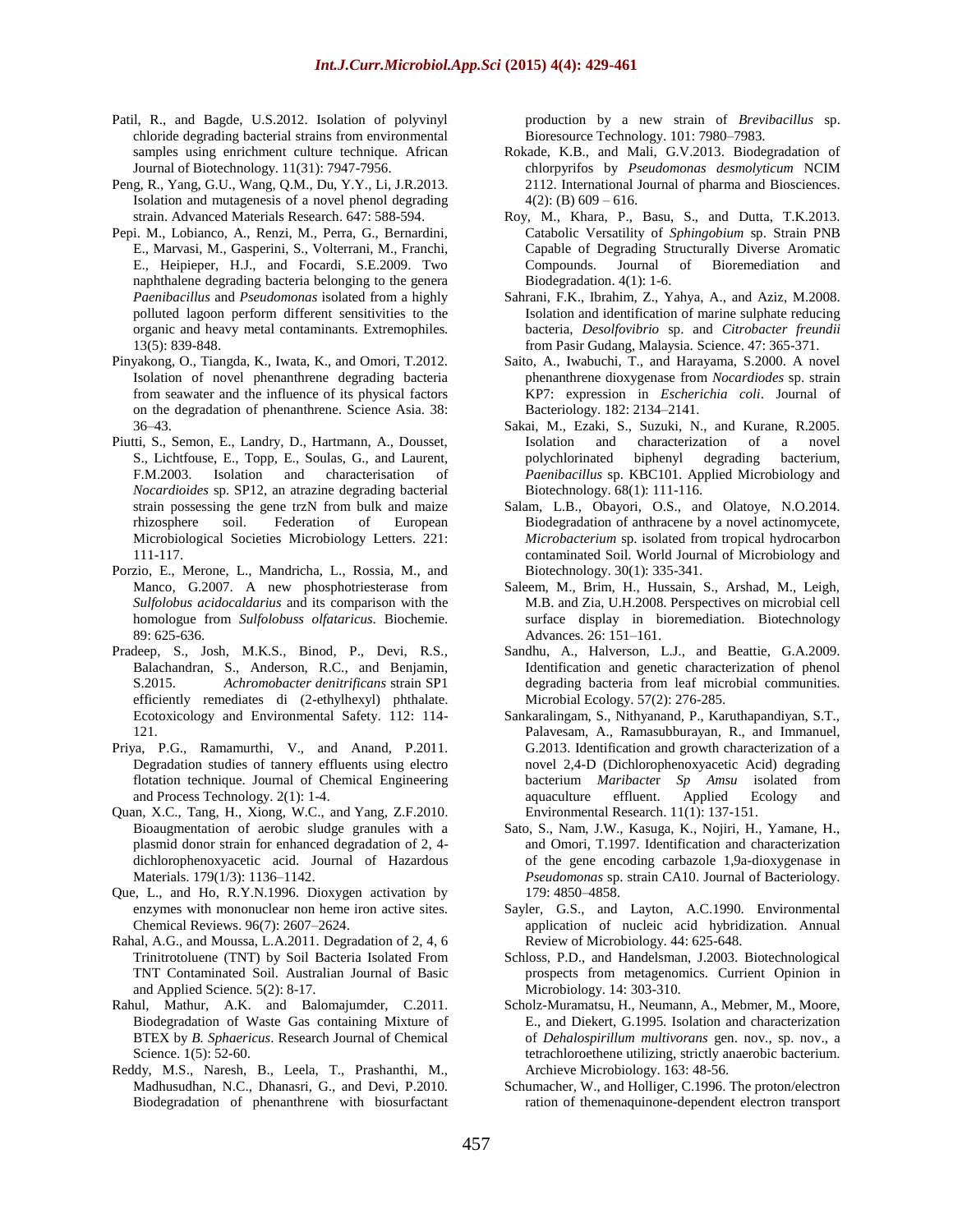from dihydrogen to tetrachloroethene in *'Dehalobacter restrictu"*. Journal of Bacteriology. 178: 2328-2333.

- Sharma, A., Thakur, I.S., and Dureja, P.2009. Enrichment, isolation and characterization of pentachlorophenol degrading bacterium *Acinetobacter* sp. ISTPCP-3 from effluent discharge site. Biodegradation. 20: 643–650.
- Sharma, P., and Suri, C.R.2011. Biotransformation and biomonitoring of phenyl urea herbicide diuron. Bioresource Technology. 102: 3119–3125.
- Shen, W., Liu, W., Zhang, J., Tao, J., Deng, H., Cao, H., and Cui, Z.2010b. Cloning and characterization of a gene cluster involved in the catabolism of *p*-nitrophenol from *Pseudomonas putida* DLL-E4. [Bioresource](http://www.sciencedirect.com/science/journal/09608524) [Technology,](http://www.sciencedirect.com/science/journal/09608524) 101(19): 7516–7522.
- Shen, Y.J., Lu, P., Mei, H., Yu, H.J., Hong, Q., and Li, S.P.2010a. Isolation of a methyl parathion degrading strain *Stenotrophomonas* sp. SMSP-1 and cloning of the ophc2 gene. Biodegradation. 21: 785-792.
- Sheng, X., Chen, X., and He, L.2008. Characteristics of an endophytic pyrene degrading bacterium of *Enterobacter* sp. 12J1 from Allium macrostemon Bunge. International Biodeterioration & Biodegradation. 62: 88–95.
- Shimao, M.2001. Biodegradation of plastics. Currient Opinion in Biotechnology. 12: 242-247.
- Shimizu, S., Kobayashi, H., Masai, E., and Fuduka, M.2001. Characterization of the 450-kb linear plasmid in a polychlorinated biphenyl degrader, *Rhodococcus*  sp. strain RHA1. Applied Environment Microbiology. 67: 2021-2022.
- Sims, R.C., and Overcash, M.R.1983. Fate of polynuclear aromatic compounds (PNAs) in soil plant system. Residue Review. 88: 1-68.
- Singh, B.K., and Walker, A.2006. Microbial degradation of organophosphorus compound. Federation of European Microbiological Societies Microbiol Review. 30(3): 428–471.
- [Singh,](http://link.springer.com/search?facet-author=%22Ngangbam+Sarat+Singh%22) N.S., [and Singh,](http://link.springer.com/search?facet-author=%22Dileep+K.+Singh%22) D.K.2011. Biodegradation of endosulfan and endosulfan sulfate by *Achromobacter xylosoxidans* strain C8B in broth medium. [Biodegradation.](http://link.springer.com/journal/10532) 22[\(5\)](http://link.springer.com/journal/10532/22/5/page/1): 845-857.
- Singh, S., Chandra, R., Patel, D.K., and Rai, V.2007. Isolation and characterization of novel *Serratia marcescens* (AY927692) for pentachlorophenol degradation from pulp and paper mill waste. World Journal of Microbiology and Biotechnology. 23(12): 1747-1754.
- Singh, S., Singh, B.B., Chandra, R., Patel, D.K., and Rai, V.2009. Synergistic biodegradation of pentachlorophenol by *Bacillus cereus* (DQ002384), *Serratia marcescens* (AY927692) and *Serratia marcescens* (DQ002385). World Journal of Microbiology and Biotechnology. 25: 1821–1828.
- Sinha, S., Chattopadhyay, P., Pan, I., Chatterjee, S., Chanda, P., Bandyopadhyay, D., Das, K., and Sen, S.K.2009. Microbial transformation of xenobiotics for environmental bioremediation. African Journal of Biotechnology. 8(22): 6016-6027.
- Song, B., Palleroni, N.J., and HaGgblom, M.M.2000. Isolation and Characterization of diverse Halobenzoate degrading denitrifying bacteria from soils and

sediments. Applied and Environmental Microbiology. 66(8): 3446–3453.

- Soto, M., Mendez, R., and Lema, J.M.1993. Methanogenic activity tests theoretical basis and experimental setup. Water Research. 27: 850–857.
- Souza, M.L.D., Wackett, L.P., Boundy-Mills, K.L., Mandelbaum, R.T., and Sadowsky, M.J.1995. Cloning, characterization and expression of a gene region from *Pseudomonas* sp. strain ADP involved in the dechlorination of atrazine. Applied Environmental Microbiology. 61: 3373–3378.
- Stanislauskiene, R., Rudenkov, M., Karvelis, L., Gasparaviciute, R., Meskiene, R., Casaite, V., and Meskys, R.2011. Analysis of phthalate degradation operon from *Arthrobacter* sp. 68b. Biologija. 57(3): 45– 54.
- Su, X., Liu, Y., Hashmi, Z.M., Hu, J., Ding, L., Wu, M., and Shen, C.2015. *Rhodococcus biphenylivorans* sp. nov., a polychlorinated biphenyl degrading bacterium. Antonie van Leeuwenhoek. 107(1): 55-63.
- Sun, K., Liu, J., Gao, Y., Jin, L., Gu,Y., and Wang, W.2014. Isolation, plant colonization potential and phenanthrene degradation performance of the endophytic bacterium *Pseudomonas* sp. Ph6-gfp. Scientific Reports. 4(5462): 1- 15.
- Surani, J.J., Akbari, V.G., Purohit, M.K., and Singh, S.P.2011. Pahbase, a Freely Available Functional Database of Polycyclic Aromatic Hydrocarbons (Pahs) Degrading Bacteria. Journal of Bioremediation and Biodegradation. 2(1): 1-2.
- Suzuki, S., and Hiraishi, A.2007. *Novosphingobium naphthalenivorans* sp. nov., a naphthalene degrading bacterium isolated from polychlorinated-dioxincontaminated environments. The Journal of General and Applied Microbiology. 53: 221-228.
- Swift, G.1998. Requirements for biodegradable water soluble polymers. Polymer Degradation Stability. 59: 19-24.
- Swissa, N., Nitzan, Y., Langzam, Y., and Cahan, R.2014. Atrazine biodegradation by a monoculture of *Raoultella planticola* isolated from a herbicides wastewater treatment facility. International Biodeterioration & Biodegradation. 92: 6-11.
- Syed, M.A., Ahmad, S.A., Kusnin, N., and Shukor, M.Y.A.2012. Purification and characterization of amidase from acrylamide degrading bacterium *Burkholderia* sp. strain DR.Y27. African Journal of Biotechnology. 11(2): 329-336.
- Tabata, M., Ohtsubo, Y., Ohhata, S., Tsuda, M., and Nagata, Y.2013. Complete genome sequence of the yhexachlorocyclohexane degrading bacterium *Sphingomonas* sp. strain MM-1. Genome Announcements. 1(3): 1.
- Takami, H., Kudo, T., and Horikoshi, K.1997. Isolation of extradiol dioxygenasegenes that is phylogenetically distant from other meta cleavage dioxygenase genes. Bioscience Biotechnology and Biochemistry. 61: 530- 532.
- Taliani, M.R., Roberts, S.C., Dukek, B.A., Pruthi, R.K., Nichols, W.L., and Heit, J.A.2001. Sensitivity and specificity of denaturing high pressure liquid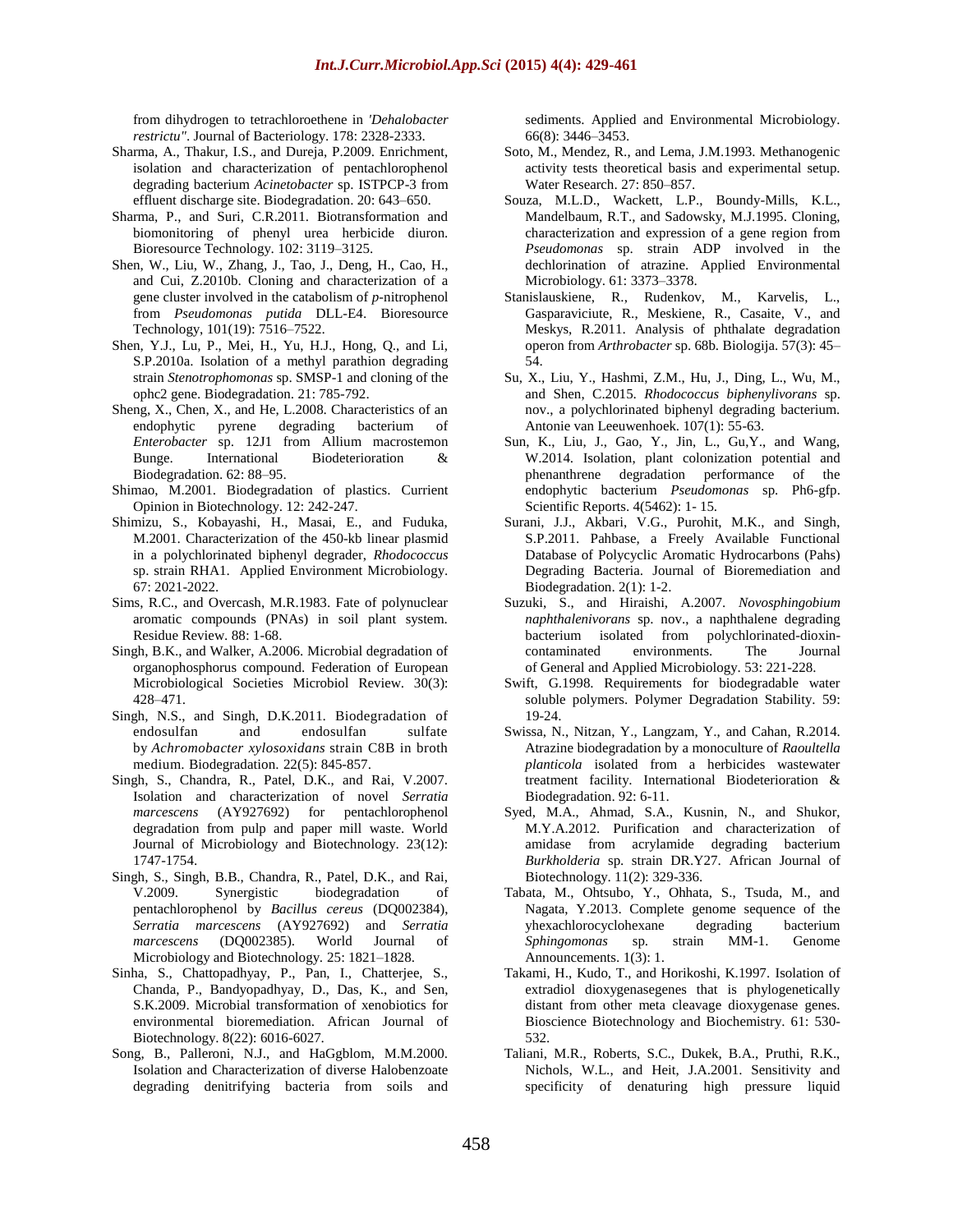chromatography for unknown protein C gene mutations. Genetic Testing. 5: 39–44.

- Tao, X.Q., Lu, G.N., Dang, Z., Yi, X.Y., Yang, C., Tao, X.Q., Lu, G.N., Dang, Z., Yi, X.Y., and Yang, C.2007. Isolation of phenanthrene degrading bacteria and characterization of phenanthrene metabolites. World Journal of Microbiology and Biotechnology. 23: 647– 654.
- Taranenko, N.I., Hurt, R., Zhou, J., Isola, N.R., Huang, H., Lee, S.H., and Chen, C.H.2002. Laser desorption mass spectrometry for microbial DNA analysis. Journal of Microbiology Methods. 48: 101–106.
- Theriot, C.M., and Grunden, A.M.2010. Hydrolysis of organophosphorus compounds by microbial enzymes. Applied Microbiology and Biotechnology. 89: 35-43.
- Timmis, K.N., and Pieper, D.H.1999. Bacteria designed for bioremediation. Trends in Biotechnology. 17: 200-204.
- Toussaint, J.P., Pham, T.T.M., Barriault, D., and Sylvestre, M.2012. Plant exudates promote PCB degradation by a *Rhodococcal* rhizobacteria. Applied Microbiology and Biotechnology. 95: 1589–1603.
- Tripathi, B.D.2011. A short term study on toxic effects of distillery sludge amendment on microbiological and enzymatic properties of agricultural soil in a tropical city. Journal of Earth Science and Climate Change, 1: 106 DOI:10.4172/2157-7617.1000106.
- Tropel, D., and Vander, Meer, J.R.2004. Bacterial transcriptional regulators for degradation pathways of aromatic compounds. Microbiology and Molecular Biology Review. 68: 474-500.
- Tsukagoshi, N., Ezaki, S., Uenaka, T., Suzuki, N., and Kurane, R.2006. Isolation and transcriptional analysis of novel tetrachloroethene reductive dehalogenase gene from *Desulfitobacterium* sp. strain KBC1. Applied Microbiology and Biotechnology. 69(5): 543-553.
- [Tu,](http://www.sciencedirect.com/science/article/pii/S0304389410015864) C., [Teng,](http://www.sciencedirect.com/science/article/pii/S0304389410015864) Y., [Luo,](http://www.sciencedirect.com/science/article/pii/S0304389410015864) Y., [Li,](http://www.sciencedirect.com/science/article/pii/S0304389410015864) X., [Sun,](http://www.sciencedirect.com/science/article/pii/S0304389410015864) X., [Li,](http://www.sciencedirect.com/science/article/pii/S0304389410015864) Z., [Liu,](http://www.sciencedirect.com/science/article/pii/S0304389410015864) W., and [Christie,](http://www.sciencedirect.com/science/article/pii/S0304389410015864) P.2011. Potential for biodegradation of polychlorinated biphenyls (PCBs) by *Sinorhizobium meliloti*. [Journal of Hazardous Materials.](http://www.sciencedirect.com/science/journal/03043894) [186\(2/3\)](http://www.sciencedirect.com/science/journal/03043894/186/2): 1438–1444.
- Tuo, B.H., Yan, J.B., Fan, B.A., Yang, Z.H., Liu, J.Z.2012. Biodegradation characteristics and bioaugmentation potential of a novel quinolone degrading strain of *Bacillus* sp. isolated from petroleum contaminated soil. Bioresource Technology. 107: 55–60.
- Ullah, H., Shah, A.A., Hasan, F., and Hameed, A.2010. Biodegradation of trinitrotoluene by immobilized *Bacillus* Sp. YRE1. Pakistan Journal of Botany. 42(5): 3357-3367.
- Umar, A.F., Tahir, F., Larkin, M.J., Oyawoye, O.M., Musa, B.L., Yerima, M.B., and Agbo, E.B.2012. AtzABC Catabolic gene probe from novel Atrazine degrading *Rhodococcus* strain isolated from a Nigerian agricultural soil. Advances in Microbiology. 2: 593- 597.
- Van, Agteren, M.H., Keuning, S., and Janssen, D.B.1998. Handbook on biodegradation and biological treatment of hazardous organic compounds. Kluwer. Dordrecht.
- Van, Der, Zee, M.1997. Structure biodegradability relationships of polymeric materials. 1, 1.
- Vander, J.R.M., Vos, W.M.D., Harayama, S., and Zehnder, A.J.B.1992. Molecular mechanisms of genetic

adaptation to xenobiotic compounds. Microbiology Review. 56: 677-694.

- Vangnai, A.S., and Petchkroh, W.2007. Biodegradation of 4-chloroaniline by bacteria enriched from soil. Federation of European Microbiological Societies Microbiology Letter. 268(2): 209–216.
- Vargas, C., Song, B., Camps, M., and Haggblom, M.M.2000. Anaerobic degradation of fluorinated aromatic compounds. Applied Microbiology and Biotechnology. 53: 342–347.
- Varsha, Y.M., Naga, Deepthi, C.H., and Chenna, S.2011. An emphasis on xenobiotic degradation in environmental cleanup. Journal of Bioremediation and Biodegradation. 11: 1-10.
- Verce, M.F., Ulrich, R.L., and Freedman, D.L.2000. Characterization of an isolate that uses vinyl chloride as a growth substrate under aerobic conditions. Applied and Environmental Microbiology. 66(8): 3535-3542.
- Vidali, M.2001. Bioremediation. An overview. Pure and Applied Chemistry. 73(7): 1163–1172.
- Wang, C., Zhang, M., Cheng, F., and Geng, Q.2014b. Biodegradation characterization and immobilized strains potential for quinoline degradation by *Brevundimonas* sp. K4 isolated from activated sludge of coking wastewater. Bioscience, Biotechnology, and Biochemistry. 1: 1-7.
- Wang, F., Grundmanna, S., Schmid, M., Dorflera, U., Rohererb, S., Muncha, J.C., Hartmann, A., Jiang, X., and Schroll, R.2007. Isolation and characterization of 1,2,4-trichlorobenzene mineralizing *Bordetella* sp. and its bioremediation potential in soil. Chemosphere. 67(5): 896–902.
- Wang, J., Zhu, L., Liu, A., Ma, T., Wang, Q., Xie, H., Wang, J., Jiang, T., and Zhao, R.2011b. Isolation and characterization of an *Arthrobacter* sp. Strain HB-5 that transforms atrazine. Environment Geochemical Health. 33: 259–266.
- Wang, J., Zhu, L., Wang, Q., Wang, J., and Xie, H.2014a. Isolation and Characterization of Atrazine Mineralizing *Bacillus subtilis* Strain HB-6. Public Library of Science one. 9(9): 1-8.
- Wang, X.B., Chia, C.Q., Niea, Y., Tanga, Y.Q., Tanc, Y., Wub, G., and Wu, X.L.2011a. Degradation of petroleum hydrocarbons  $(C_6-C_{40})$  and crude oil by a novel *Dietzia* strain. Bioresource Technology. 102(17): 7755–7761.
- [Wang,](http://www.sciencedirect.com/science/article/pii/S0304389408013125) Y., [Wu,](http://www.sciencedirect.com/science/article/pii/S0304389408013125) C., [Wang,](http://www.sciencedirect.com/science/article/pii/S0304389408013125) X., and [Zhou,](http://www.sciencedirect.com/science/article/pii/S0304389408013125) S.2009. The role of humic substances in the anaerobic reductive dechlorination of 2, 4-dichlorophenoxyacetic acid by *Comamonas koreensis* strain CY01. [Journal of](http://www.sciencedirect.com/science/journal/03043894)  [Hazardous Materials.](http://www.sciencedirect.com/science/journal/03043894) [164\(2/3\)](http://www.sciencedirect.com/science/journal/03043894/164/2): 941–947.
- Wasi, S., Tabrez, S., and Ahmad, M.2010. Isolation and Characterization of a *Pseudomonas fluorescens* Strain Tolerant to Major Indian Water Pollutants. Journal of Bioremediation and Biodegradation. 1(1): 1-5.
- Watanabe, K., Futamata, H., and Harayama, S.2002. Understanding the diversity in catabolic potential of microorganisms for the development of bioremediation strategies. Anton Van Leeuwen. 81: 655–663.
- Watanabe, K., Teramoto, M., Futamata, H., and Harayama, S.1998. Molecular detection, isolation and physiological characterization of functionally dominant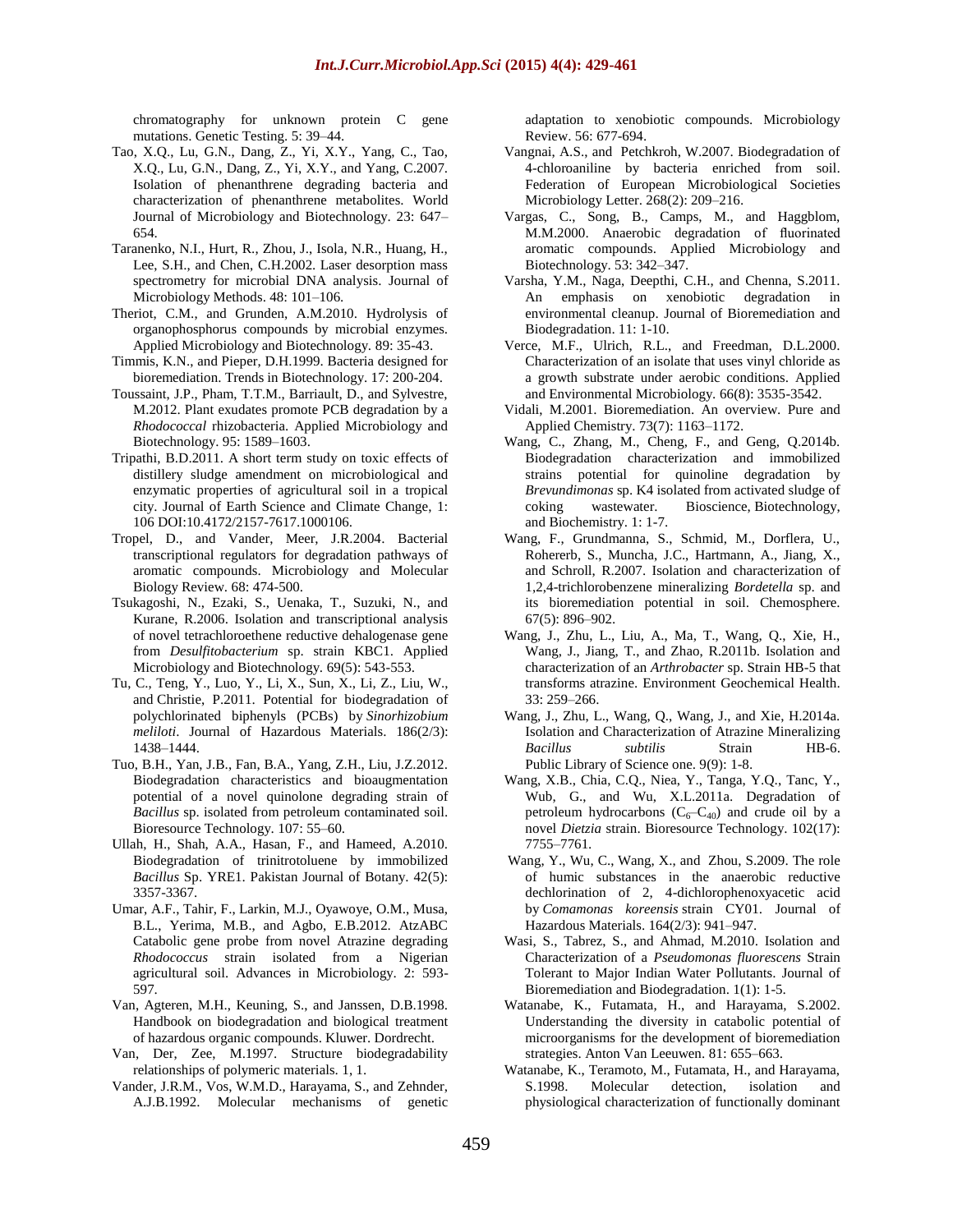phenol degrading bacteria in activated sludge. Applied Environment and Microbiology. 64: 4396–4402.

- Weller, R., and Ward, D.M.1989. Selective recovery of 16S ribosomal RNA sequences from natural microbial communities in the form of complementary DNA. Applied Environment Microbiology. 55: 1818–1822.
- Wen, Z.D., Gao, D.W., and Wu, W.M.2014. Biodegradation and kinetic analysis of phthalates by an *Arthrobacter* strain isolated from constructed wetland soil. Applied Microbiology and Biotechnology. 98: 4683–4690.
- West, P.A., Okpokwasili, G.C., Brayton, P.R., Grimes, D.J., and Colwell, R.R.1984. Numerical taxonomy of phenanthrene degrading bacteria isolated from the Chesapeake bay. Applied and Environmental Microbiology. 48(5): 988-993.
- Widada, J., Nojiri, H., and Omori, T.2002. Recent developments in molecular techniques for identification and monitoring of xenobiotic-degrading bacteria and their catabolic genes in bioremediation. Applied Microbiology and Biotechnology. 60: 45–59.
- Widehema, P., Aissaa, S.A., Tixierb, C., Sancelmeb, M., Veschambreb, H., and Truffaut, N.2002. Isolation, characterization and diuron transformation capacities of a bacterial strain *Arthrobacter* sp. N2. Chemosphere. 46(4): 527-534.
- Williams, P.P.1977. Metabolism of synthetic organic pesticides by anaerobic microorganisms. Residue Review. 66: 63–135.
- Wilson, L., and Bouwer, E.1997. Biodegradation of aromatic compounds under mixed oxygen/denitrifying conditions: a review. Journal of Industrial Microbiology and Biotechnology. 18: 116–130.
- Wilson, M.S., Bakerman, C., and Madsen, E.L.1999. In situ, real-time catabolic gene expression: extraction and characterization of naphthalene dioxygenase mRNA transcripts from groundwater. Applied Environment Microbiology. 65: 80–87.
- Wohlfarth, G., and Diekert, G.1997. Anaerobic dehalogenases. Current Opinion of Biotechnology. 8: 290-295.
- Wu, X., Wang, Y., Liang, R., Dai, Q., Jin, D., and Chao, W.2011. Biodegradation of an endocrine-disrupting chemical di-*n*-butyl phthalate by newly isolated *Agrobacterium* sp. and the biochemical pathway. [Process Biochemistry.](http://www.sciencedirect.com/science/journal/13595113) [46\(5\)](http://www.sciencedirect.com/science/journal/13595113/46/5): 1090–1094.
- Wu, X.L., Wang, Y.Y., Liang, R.X., Dai, Q.Y., and Chao, W.L.2010. Degradation of Di-n-butyl Phthalate by newly isolated *Ochrobactrum* sp. Bulletin of Environmental Contamination and Toxicology. 85: 235–237.
- Xu, H.X., Wu, H.Y., Qiu, Y.P., Shi, X.Q., He, G.H., Zhang, J.F., and Wu, J.C.2011. Degradation of fluoranthene by a newly isolated strain of *Herbaspirillum chlorophenolicum* from activated sludge. Biodegradation. 22: 335–345.
- Xu, P., Ma, W., Han, H., Jia, S., and Hou, B.2014. Isolation of a Naphthalene-Degrading Strain from Activated Sludge and Bioaugmentation with it in a MBR Treating Coal Gasification Wastewater. Bulletin of Environmental Contamination and Toxicology. DOI: 10.1007/s00128-014-1366-7.
- Xu, X.R., Li, H.B., and Gu, J.D.2005. Biodegradation of an endocrine-disrupting chemical di-n-butyl phthalate ester by *Pseudomonas fluorescens* B-1. International Biodeterioration & Biodegradation. 55(1): 9- 15.
- Yakimov, M.M., Giuliano, L., Timmis, K.N., and Golyshin, P.N.2001. Upstream-independent ribosomal RNA amplification analysis (URA): a new approach to characterizing the diversity of natural microbial communities. Environmental Microbiology. 3: 662– 666.
- Yamaga, F., Washio, K., and Morikawa, M.2010. Sustainable biodegradation of phenol by *Acinetobacter calcoaceticus* P23 isolated from the rhizosphere of duckweed Lemna aoukikusa. Environmental Science & Technology. 44(16): 6470–6474.
- Yamatsu, A., Matsumi, R., Atomi, H., and Imanaka, T.2006. Isolation and characterization of a novel poly (vinyl alcohol) degrading bacterium, *Sphingopyxis* sp. PVA3. Applied Microbiology and Biotechnology. 72(4): 804-811.
- Yang, C.F., Lee, C.M., and Wang, C.C.2006. Isolation and physiological characterization of the pentachlorophenol degrading bacterium *Sphingomonas chlorophenolica.* Chemosphere. 62(5): 709-714.
- Zafar, M., Kumar, S., and Kumar, S.2010. Optimization of napthalene biodegradation by a genetic algorithm based response surface methodology. Brazilian Journal of Chemical Engineering.  $27(1)$ : 89 – 99.
- Zhang, C., and Anderson, A.J.2013. Utilization of pyrene and benzoate in *Mycobacterium* isolate KMS is regulated differentially by catabolic repression. Journal of Basic Microbiology. 53: 81–92.
- Zhang, C., and Bennett, G.N.2005. Biodegradation of xenobiotics by anaerobic bacteria. Applied Microbiology Biotechnology. 67: 600–618.
- Zhang, C., and Hughes, J.B.2003. Biodegradation pathways of hexahydro-1,3,5-trinitro-1,3,5-triazine (RDX) by *Clostridium acetobutylicum* cell free extract. Chemosphere. 50(5): 665-671.
- [Zhang,](http://www.sciencedirect.com/science/article/pii/S026974911200053X) D., and [Zhu,](http://www.sciencedirect.com/science/article/pii/S026974911200053X) L.2012. Effects of Tween 80 on the removal, sorption and biodegradation of pyrene by *Klebsiella oxytoca* PYR-1. [Environmental Pollution](http://www.sciencedirect.com/science/journal/02697491)[.](http://www.sciencedirect.com/science/journal/02697491/164/supp/C) [164:](http://www.sciencedirect.com/science/journal/02697491/164/supp/C) 169–174.
- Zhang, J., Chen, S.A., Zheng, J.W., Cai, S., Hang, B.J., He, J., and Li, S.P.2012b. *Catellibacterium nanjingense* sp. nov., a propanil degrading bacterium isolated from activated sludge, and emended description of the genus *Catellibacterium*. International Journal of Systematic and Evolutionary Microbiology. 62: 495–499.
- Zhang, J., Zhang, X., Liu, J., Li, R., and Shen, B.2012a. Isolation of a thermophilic bacterium, *Geobacillus* sp. SH-1, capable of degrading aliphatic hydrocarbons and naphthalene simultaneously and identification of its naphthalene degrading pathway. Bioresource Technology. 124: 83-89.
- [Zhang,](http://www.sciencedirect.com/science/article/pii/S0304389410003924) L.L., [He,](http://www.sciencedirect.com/science/article/pii/S0304389410003924) D., [Chen,](http://www.sciencedirect.com/science/article/pii/S0304389410003924) J.M., and [Liu,](http://www.sciencedirect.com/science/article/pii/S0304389410003924) Y.2010. Biodegradation of 2-chloroaniline, 3-chloroaniline and 4-chloroaniline by a novel strain *Delftia tsuruhatensis* H1. [Journal of Hazardous Materials.](http://www.sciencedirect.com/science/journal/03043894) [179\(1/3\)](http://www.sciencedirect.com/science/journal/03043894/179/1): 875–882.
- Zhang, Y., Jiang, Z., Cao, B., Hu, M., Wang, Z., and Dong, X.2011b. Metabolic ability and gene characteristics of